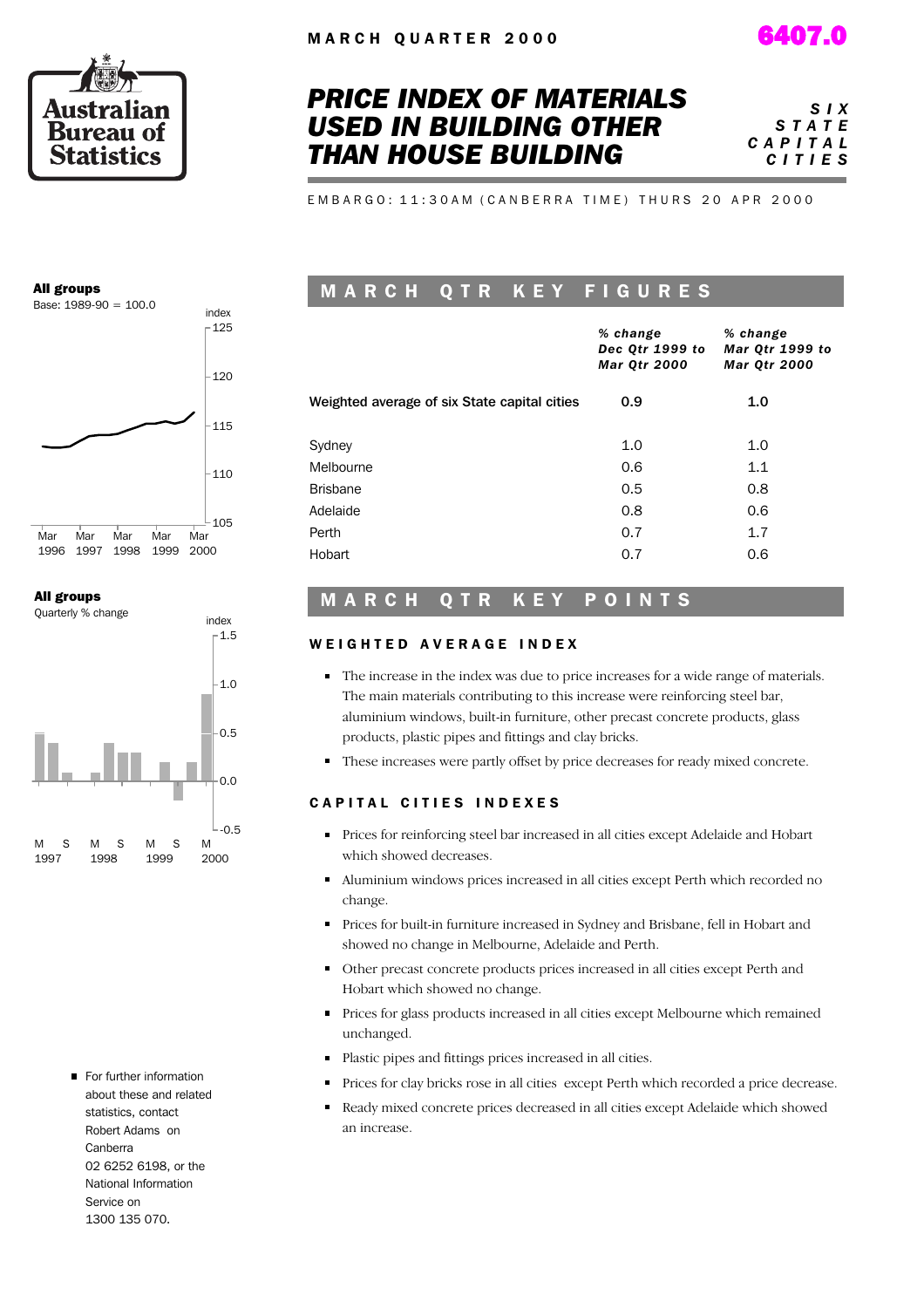## N O T E S

| FORTHCOMING ISSUES    | ISSUE (Quarter)                                                                                                                                                                                           | <b>RELEASE DATE</b> |
|-----------------------|-----------------------------------------------------------------------------------------------------------------------------------------------------------------------------------------------------------|---------------------|
|                       | June 2000                                                                                                                                                                                                 | 20 July 2000        |
|                       | September 2000                                                                                                                                                                                            | 20 October 2000     |
|                       |                                                                                                                                                                                                           |                     |
| CHANGES IN THIS ISSUE | There are no changes in this issue.                                                                                                                                                                       |                     |
|                       |                                                                                                                                                                                                           |                     |
| RELATED STATISTICS    | For more information about the statistics in this publication and the availability of<br>related unpublished statistics, contact Robert Adams on fax (02) 6252 7060, or email<br>robert.adams@abs.gov.au. |                     |

W. McLennan Australian Statistician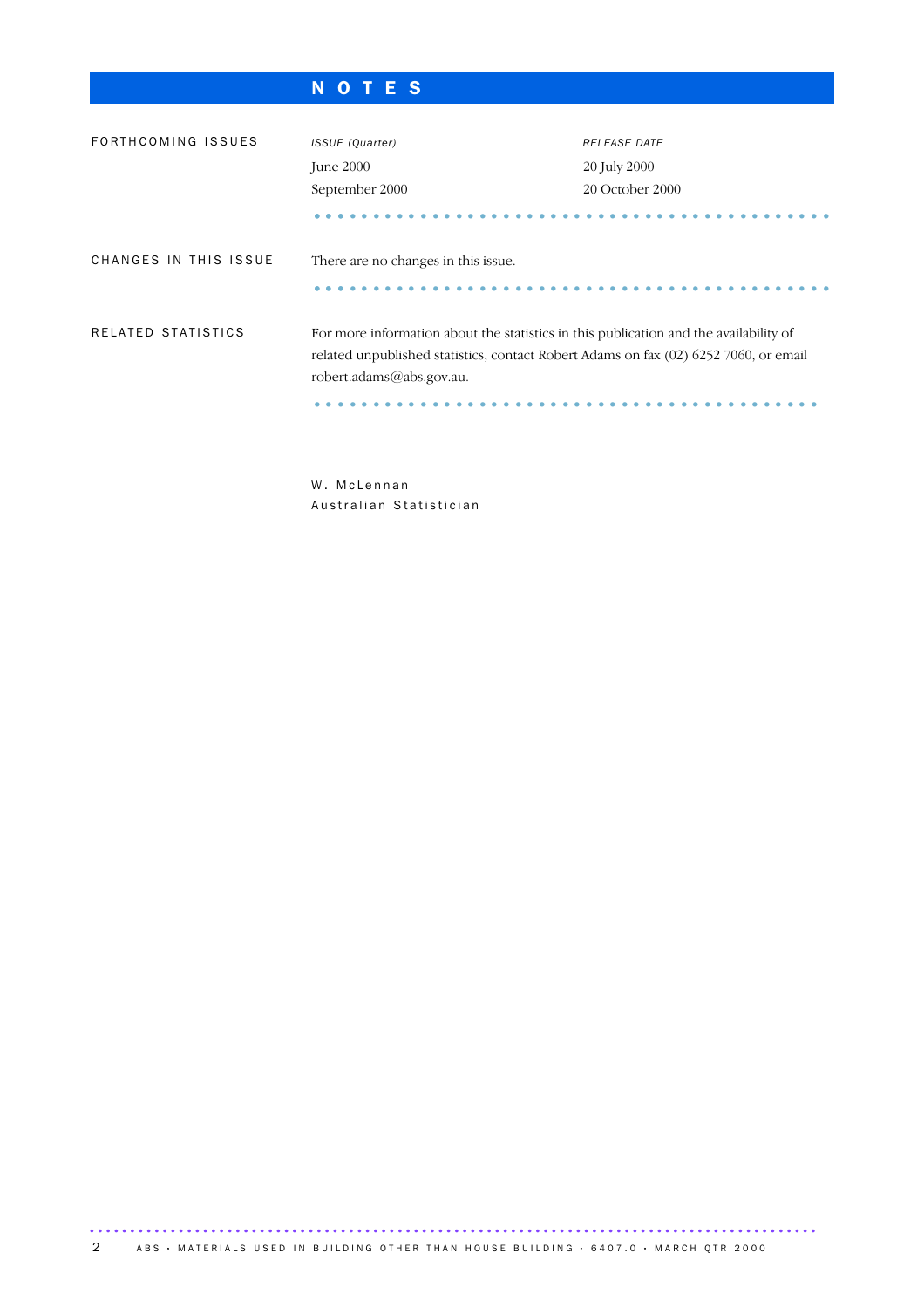

|           | Weighted<br>average of<br>six State |                                           |           |                 |          |       |        |
|-----------|-------------------------------------|-------------------------------------------|-----------|-----------------|----------|-------|--------|
| Period    | capital cities                      | Sydney                                    | Melbourne | <b>Brisbane</b> | Adelaide | Perth | Hobart |
|           |                                     |                                           |           |                 |          |       |        |
| 1995-1996 | 112.7                               | 112.6                                     | 111.1     | 115.0           | 112.7    | 113.2 | 115.1  |
| 1996-1997 | 113.2                               | 113.1                                     | 110.9     | 115.9           | 114.1    | 114.6 | 116.3  |
| 1997-1998 | 114.2                               | 114.4                                     | 111.4     | 117.2           | 115.1    | 114.6 | 117.4  |
| 1998-1999 | 115.2                               | 115.2                                     | 113.2     | 118.4           | 115.5    | 114.1 | 118.5  |
| 1996      |                                     |                                           |           |                 |          |       |        |
| March     | 112.8                               | 112.6                                     | 111.4     | 115.0           | 112.8    | 113.4 | 115.2  |
| June      | 112.7                               | 112.5                                     | 111.3     | 114.9           | 112.9    | 113.5 | 115.2  |
| September | 112.7                               | 112.5                                     | 110.8     | 115.2           | 113.1    | 114.0 | 115.8  |
| December  | 112.8                               | 112.6                                     | 110.4     | 115.5           | 114.1    | 114.3 | 116.1  |
| 1997      |                                     |                                           |           |                 |          |       |        |
| March     | 113.4                               | 113.2                                     | 111.1     | 116.1           | 114.5    | 114.9 | 116.5  |
| June      | 113.9                               | 113.9                                     | 111.3     | 116.9           | 114.7    | 115.2 | 116.7  |
| September | 114.0                               | 114.2                                     | 111.2     | 117.5           | 114.8    | 115.3 | 116.5  |
| December  | 114.0                               | 114.2                                     | 111.3     | 117.0           | 115.1    | 114.8 | 117.2  |
| 1998      |                                     |                                           |           |                 |          |       |        |
| March     | 114.1                               | 114.4                                     | 111.4     | 117.0           | 115.0    | 114.2 | 117.7  |
| June      | 114.5                               | 114.8                                     | 111.8     | 117.3           | 115.6    | 114.2 | 118.1  |
| September | 114.8                               | 115.0                                     | 112.4     | 117.8           | 115.3    | 114.2 | 118.4  |
| December  | 115.2                               | 115.1                                     | 113.2     | 118.7           | 115.6    | 114.2 | 118.6  |
| 1999      |                                     |                                           |           |                 |          |       |        |
| March     | 115.2                               | 115.2                                     | 113.3     | 118.6           | 115.6    | 113.9 | 118.5  |
| June      | 115.4                               | 115.4                                     | 113.7     | 118.6           | 115.6    | 114.1 | 118.3  |
| September | 115.2                               | 115.1                                     | 113.4     | 118.9           | 115.2    | 114.4 | 118.5  |
| December  | 115.4                               | 115.3                                     | 113.8     | 118.9           | 115.4    | 115.0 | 118.4  |
| 2000      |                                     |                                           |           |                 |          |       |        |
| March     | 116.4                               | 116.4                                     | 114.5     | 119.5           | 116.3    | 115.8 | 119.2  |
|           |                                     | (a) Base of each index: $1989-90 = 100.0$ |           |                 |          |       |        |
|           |                                     |                                           |           |                 |          |       |        |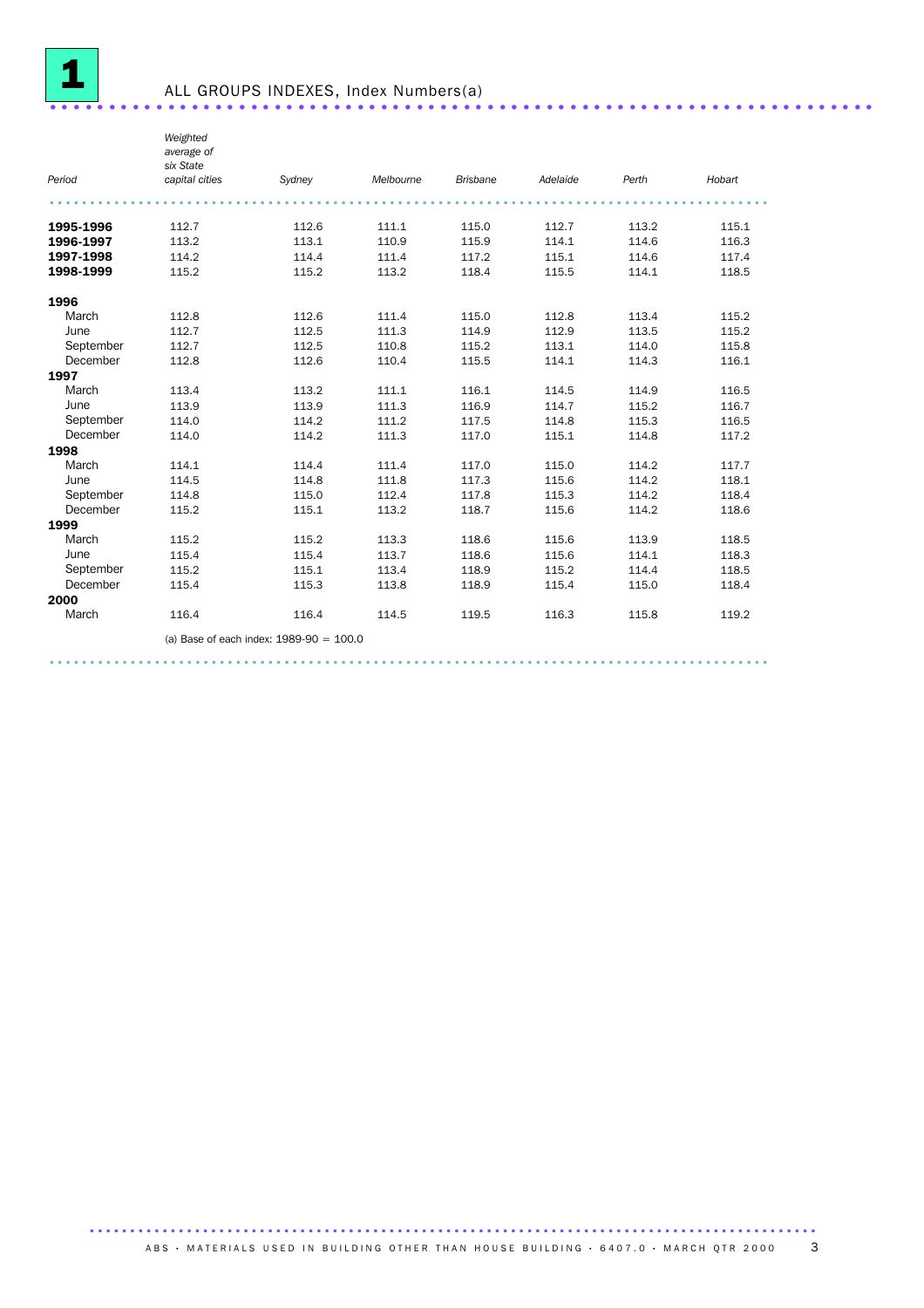

## ALL GROUPS INDEXES, Percentage Changes ......................................................................

*Period Weighted average of six State capital cities Sydney Melbourne Brisbane Adelaide Perth Hobart* ......................................................................................... PERCENTAGE CHANGE (from previous year) **1995-1996** 2.1 2.1 2.0 1.9 1.6 2.8 2.6 **1996-1997** 0.4 0.4 –0.2 0.8 1.2 1.2 1.0 **1997-1998** 0.9 1.1 0.5 1.1 0.9 0.0 0.9 **1998-1999** 0.9 0.7 1.6 1.0 0.3 –0.4 0.9  $1998-1999$  0.9 0.7 1.6 1.0 0.3  $-0.4$  0.9 0.9 PERCENTAGE CHANGE (from corresponding quarter of previous year) 1996 March 1.7 1.6 1.8 1.3 1.0 2.5 2.5 June 1.0 0.8 1.5 0.4 0.9 1.6 1.2 September 0.3 0.1 0.2 0.0 0.6 1.2 0.9 December 0.1 –0.1 –0.7 0.4 1.4 1.1 0.7 1997 March 0.5 0.5 – 0.3 1.0 1.5 1.3 1.1 June 1.1 1.2 0.0 1.7 1.6 1.5 1.3 September 1.2 1.5 0.4 2.0 1.5 1.1 0.6 December 1.1 1.4 0.8 1.3 0.9 0.4 0.9 1998 March 0.6 1.1 0.3 0.8 0.4 –0.6 1.0 June 0.5 0.8 0.4 0.3 0.8 –0.9 1.2 September 0.7 0.7 1.1 0.3 0.4 –1.0 1.6 December 1.1 0.8 1.7 1.5 0.4 – 0.5 1.2 **1999**<br>March March 1.0 0.7 1.7 1.4 0.5 –0.3 0.7 June 0.8 0.5 1.7 1.1 0.0 –0.1 0.2 September 0.3 0.1 0.9 0.9 –0.1 0.2 0.1 December 0.2 0.2 0.5 0.2 –0.2 0.7 –0.2 **2000**<br>March March 1.0 1.0 1.1 0.8 0.6 1.7 0.6 ......................................................................................... PERCENTAGE CHANGE (from previous quarter) **1996**<br>March March 0.1 –0.1 0.2 0.0 0.3 0.3 –0.1 June –0.1 –0.1 –0.1 –0.1 0.1 0.1 0.0 September 0.0 0.0 –0.4 0.3 0.2 0.4 0.5 December 0.1 0.1 –0.4 0.3 0.9 0.3 0.3  $1997$ <br>March March 0.5 0.5 0.6 0.5 0.4 0.5 0.3 June 0.4 0.6 0.2 0.7 0.2 0.3 0.2 September 0.1 0.3 –0.1 0.5 0.1 0.1 –0.2 December 0.0 0.0 0.1 –0.4 0.3 –0.4 0.6 **1998**<br>March March 0.1 0.2 0.1 0.0 –0.1 –0.5 0.4 June 0.4 0.3 0.4 0.3 0.5 0.0 0.3 September 0.3 0.2 0.5 0.4 –0.3 0.0 0.3 December 0.3 0.1 0.7 0.8 0.3 0.0 0.2 1999 March 0.0 0.1 0.1 –0.1 0.0 –0.3 –0.1 June 0.2 0.2 0.4 0.0 0.0 0.2 –0.2 September –0.2 –0.3 –0.3 0.3 –0.3 0.3 0.2 December 0.2 0.2 0.4 0.0 0.2 0.5 –0.1 2000 March 0.9 1.0 0.6 0.5 0.8 0.7 0.7 .........................................................................................

#### .......................................................................................... ABS • MATERIALS USED IN BUILDING OTHER THAN HOUSE BUILDING • 6407.0 • MARCH QTR 2000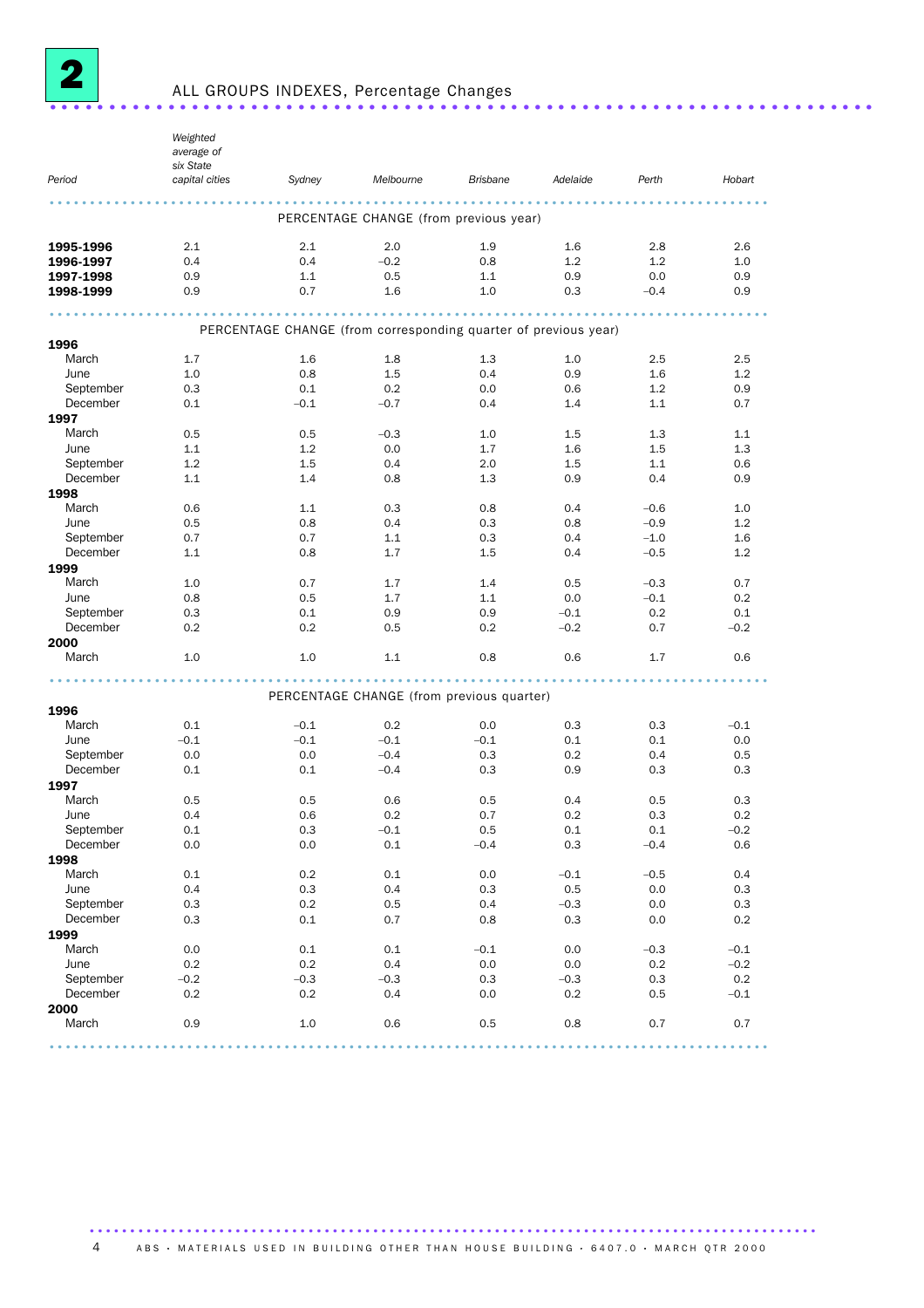



| Category                                                                                  | December Qtr 1999 | March Otr 2000 | Change  |
|-------------------------------------------------------------------------------------------|-------------------|----------------|---------|
|                                                                                           |                   |                |         |
| Weighted average of six State capital cities                                              | 115.4             | 116.4          | 1.0     |
|                                                                                           |                   |                |         |
| GROUPS: Contribution to Weighted Average of six State capital cities index (index points) |                   |                |         |
| Structural timber                                                                         | 0.90              | 0.93           | 0.03    |
| Joinery products                                                                          | 4.70              | 4.82           | 0.12    |
| Clay bricks                                                                               | 1.71              | 1.76           | 0.05    |
| Ready mixed concrete                                                                      | 9.88              | 9.75           | $-0.13$ |
| Precast concrete products                                                                 | 4.25              | 4.34           | 0.09    |
| Plaster and plaster products                                                              | 1.70              | 1.70           | 0.00    |
| Steel decking and cladding                                                                | 3.33              | 3.36           | 0.03    |
| Structural steel                                                                          | 9.54              | 9.55           | 0.01    |
| Reinforcing steel bar, fabric and mesh                                                    | 7.08              | 7.20           | 0.12    |
| Aluminium windows                                                                         | 6.48              | 6.59           | 0.11    |
| Aluminium screens, doors and louvres                                                      | 1.97              | 2.00           | 0.03    |
| Suspended ceilings and access floors                                                      | 1.15              | 1.15           | 0.00    |
| Fabricated steel products                                                                 | 3.86              | 3.89           | 0.03    |
| Builders' hardware                                                                        | 1.51              | 1.52           | 0.01    |
| Elevators, escalators and travelators                                                     | 6.33              | 6.33           | 0.00    |
| Sand and aggregate                                                                        | 0.14              | 0.14           | 0.00    |

Sand and aggregate 0.14 0.14 0.00 Carpet 2.67 2.67 0.00 Paint and other coatings 1.27 1.30 0.03 Non-ferrous pipes and fittings 2.07 2.08 0.01<br>
Conductors 2.27 2.30 0.03<br>
Swichboards and switchgear 2.34 2.35 0.01

Swichboards and switchgear <br>  $2.34$  2.35 0.01<br>  $2.30$  2.31 0.01

2.30 0.03<br>2.35 0.01

3.57 3.57 0.00

piping and electrical materials 10.16 10.22 0.06

(a) For an explanation of this table see paragraph 18 of the Explanatory Notes .................................................................

Lamps and light fittings **2.30**<br>
Fire protection 2.57

Fire protection

Air conditioning equipment excluding<br>piping and electrical materials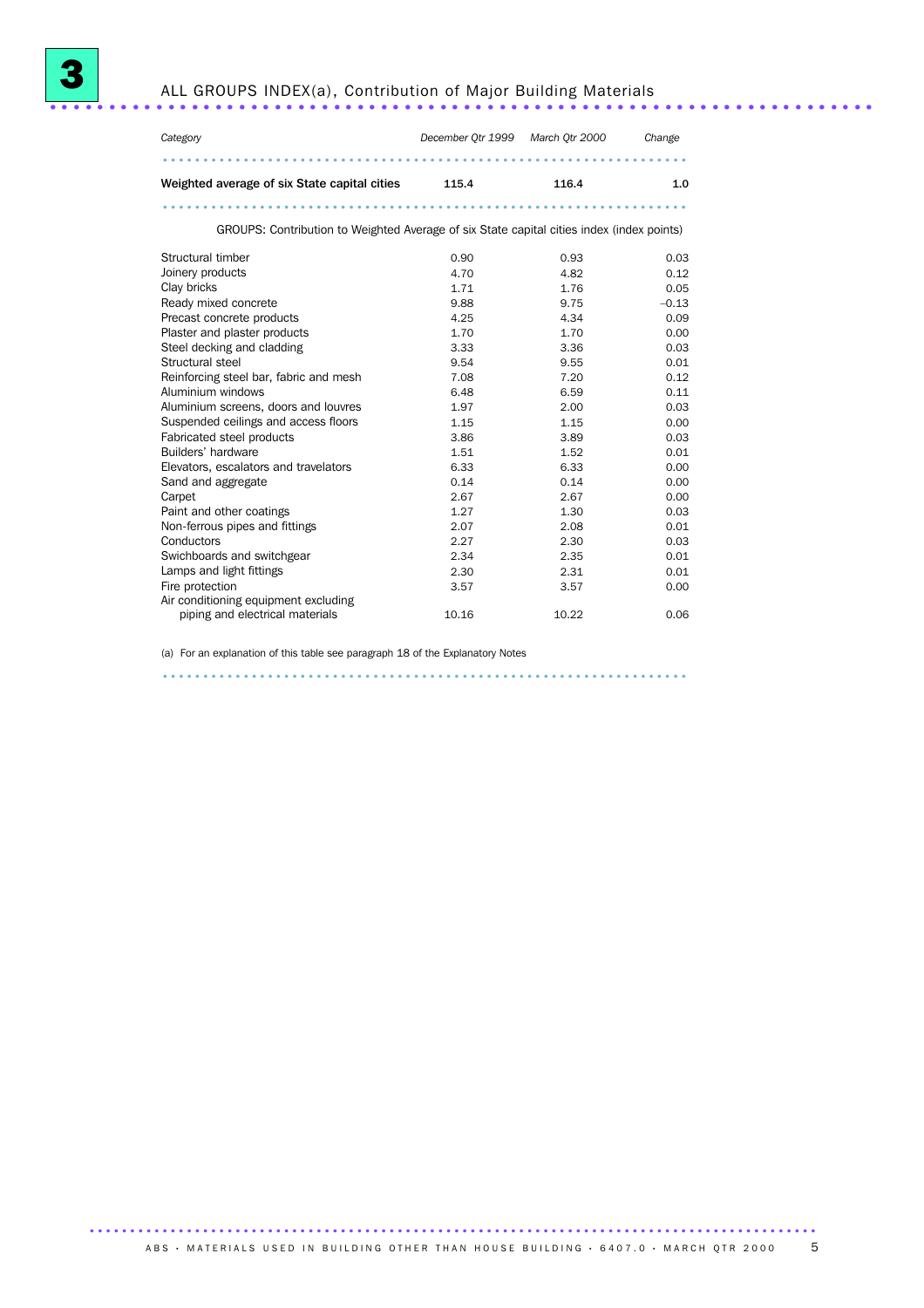

## WEIGHTED AVERAGE OF SIX STATE CAPITAL CITIES...................................................................................

|           | Wood<br>and<br>wood       |                   | Cement,<br>plaster and<br>concrete        | Iron<br>and<br>steel | Structural<br>metal | Sheet<br>metal    | Fabricated<br>metal | Electrical<br>equipment<br>and | Industrial<br>machinery<br>and |                    |               |
|-----------|---------------------------|-------------------|-------------------------------------------|----------------------|---------------------|-------------------|---------------------|--------------------------------|--------------------------------|--------------------|---------------|
| Period    | products<br>$(231 - 232)$ | Ceramics<br>(262) | products<br>(263)                         | products<br>(271)    | products<br>(274)   | products<br>(275) | products<br>(276)   | appliances<br>(285)            | equipment<br>(286)             | Other<br>materials | All<br>groups |
|           |                           |                   |                                           |                      |                     |                   |                     |                                |                                |                    |               |
| 1995-1996 | 114.6                     | 111.4             | 110.6                                     | 116.0                | 109.9               | 117.3             | 121.6               | 117.2                          | 110.4                          | 114.4              | 112.7         |
| 1996-1997 | 115.5                     | 112.2             | 110.5                                     | 117.7                | 111.1               | 119.0             | 124.3               | 114.4                          | 110.8                          | 114.8              | 113.2         |
| 1997-1998 | 117.6                     | 115.8             | 112.3                                     | 119.5                | 112.0               | 120.4             | 125.7               | 114.1                          | 110.7                          | 115.1              | 114.2         |
| 1998-1999 | 119.1                     | 117.5             | 113.0                                     | 120.3                | 112.2               | 120.4             | 125.9               | 115.3                          | 115.3                          | 114.8              | 115.2         |
| 1996      |                           |                   |                                           |                      |                     |                   |                     |                                |                                |                    |               |
| March     | 114.4                     | 111.7             | 110.2                                     | 117.6                | 110.1               | 117.5             | 121.5               | 117.4                          | 110.7                          | 114.2              | 112.8         |
| June      | 114.7                     | 110.6             | 109.4                                     | 117.2                | 110.0               | 117.8             | 123.0               | 116.7                          | 111.7                          | 114.5              | 112.7         |
| September | 115.2                     | 111.1             | 109.6                                     | 116.0                | 110.4               | 117.4             | 122.8               | 114.1                          | 112.0                          | 114.5              | 112.7         |
| December  | 114.9                     | 111.6             | 110.0                                     | 116.1                | 111.0               | 118.4             | 124.0               | 113.7                          | 110.8                          | 114.2              | 112.8         |
| 1997      |                           |                   |                                           |                      |                     |                   |                     |                                |                                |                    |               |
| March     | 115.5                     | 112.8             | 110.7                                     | 118.7                | 111.3               | 119.6             | 124.9               | 114.8                          | 110.3                          | 114.9              | 113.4         |
| June      | 116.2                     | 113.2             | 111.6                                     | 120.0                | 111.8               | 120.4             | 125.6               | 115.1                          | 110.0                          | 115.5              | 113.9         |
| September | 116.7                     | 114.1             | 111.7                                     | 119.8                | 111.7               | 120.5             | 125.8               | 115.5                          | 109.9                          | 115.7              | 114.0         |
| December  | 117.4                     | 115.4             | 111.8                                     | 119.7                | 112.1               | 120.3             | 125.9               | 114.1                          | 110.2                          | 115.1              | 114.0         |
| 1998      |                           |                   |                                           |                      |                     |                   |                     |                                |                                |                    |               |
| March     | 118.4                     | 116.7             | 112.4                                     | 119.4                | 112.0               | 120.4             | 125.6               | 113.2                          | 110.6                          | 114.7              | 114.1         |
| June      | 118.0                     | 117.1             | 113.2                                     | 119.2                | 112.1               | 120.4             | 125.3               | 113.6                          | 112.0                          | 115.0              | 114.5         |
| September | 118.7                     | 117.2             | 113.2                                     | 120.0                | 112.1               | 121.2             | 125.5               | 113.9                          | 112.9                          | 115.4              | 114.8         |
| December  | 119.3                     | 116.9             | 113.0                                     | 120.5                | 112.4               | 120.9             | 125.8               | 115.0                          | 115.9                          | 114.3              | 115.2         |
| 1999      |                           |                   |                                           |                      |                     |                   |                     |                                |                                |                    |               |
| March     | 119.4                     | 117.4             | 112.9                                     | 120.5                | 112.2               | 119.6             | 125.8               | 115.9                          | 116.1                          | 114.3              | 115.2         |
| June      | 119.0                     | 118.3             | 113.0                                     | 120.3                | 112.2               | 119.7             | 126.3               | 116.3                          | 116.2                          | 115.3              | 115.4         |
| September | 119.8                     | 118.1             | 112.9                                     | 119.4                | 110.4               | 120.4             | 128.1               | 116.5                          | 116.6                          | 116.0              | 115.2         |
| December  | 120.2                     | 119.0             | 112.7                                     | 120.0                | 110.7               | 121.4             | 128.2               | 117.8                          | 116.0                          | 116.7              | 115.4         |
| 2000      |                           |                   |                                           |                      |                     |                   |                     |                                |                                |                    |               |
| March     | 123.1                     | 120.3             | 112.6                                     | 121.4                | 111.8               | 122.4             | 128.1               | 118.6                          | 116.3                          | 118.0              | 116.4         |
|           |                           |                   | (a) Base of each index: $1989-90 = 100.0$ |                      |                     |                   |                     |                                |                                |                    |               |
|           |                           |                   |                                           |                      |                     |                   |                     |                                |                                |                    |               |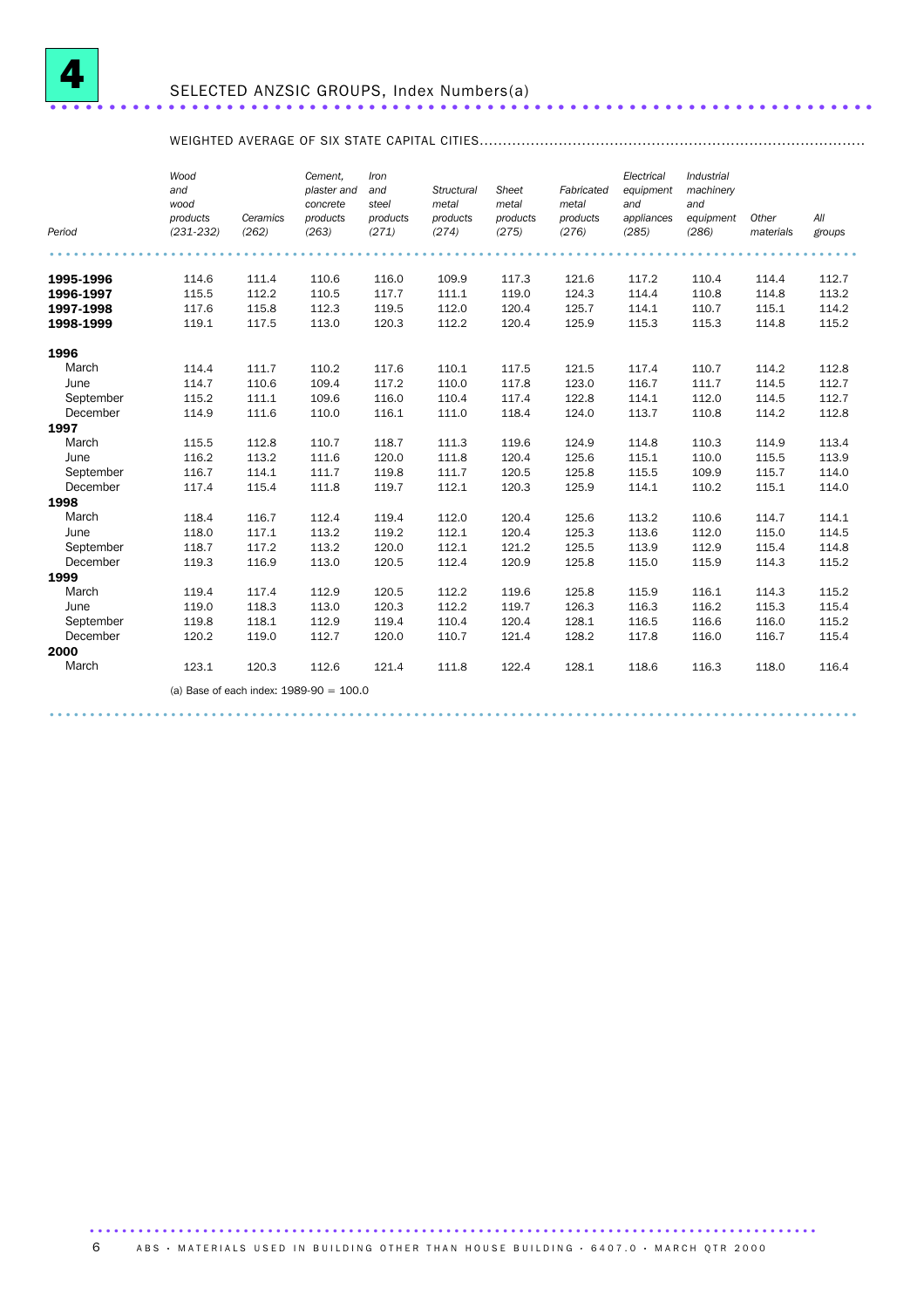

## SELECTED BUILDING MATERIALS, Index Numbers(a) ......................................................................

## WEIGHTED AVERAGE OF SIX STATE CAPITAL CITIES.....................................................................................

| Period    | Structural<br>timber | Hardwood                                  | Softwood | Plywood<br>and<br>board | Joinery<br>products | Ceramic<br>sanitary-<br>ware | Ceramic<br>tiles | Clay bricks | Cement | Ready<br>mixed<br>concrete |
|-----------|----------------------|-------------------------------------------|----------|-------------------------|---------------------|------------------------------|------------------|-------------|--------|----------------------------|
|           |                      |                                           |          |                         |                     |                              |                  |             |        |                            |
|           |                      |                                           |          |                         |                     |                              |                  |             |        |                            |
| 1995-1996 | 120.5                | 121.7                                     | 127.8    | 111.0                   | 113.4               | 127.5                        | 102.5            | 110.0       | 113.9  | 108.2                      |
| 1996-1997 | 116.4                | 118.6                                     | 123.2    | 108.2                   | 116.1               | 135.9                        | 99.8             | 108.7       | 116.3  | 106.6                      |
| 1997-1998 | 121.7                | 121.6                                     | 129.2    | 109.0                   | 118.0               | 143.8                        | 97.6             | 114.6       | 117.2  | 107.2                      |
| 1998-1999 | 125.4                | 126.8                                     | 133.0    | 108.7                   | 119.6               | 142.6                        | 98.0             | 119.1       | 118.4  | 106.3                      |
| 1996      |                      |                                           |          |                         |                     |                              |                  |             |        |                            |
| March     | 119.5                | 121.0                                     | 126.7    | 110.6                   | 113.4               | 128.4                        | 103.1            | 109.7       | 115.4  | 107.4                      |
| June      | 117.0                | 119.2                                     | 123.8    | 109.8                   | 114.6               | 128.7                        | 101.9            | 107.6       | 116.0  | 105.9                      |
| September | 116.1                | 117.6                                     | 123.0    | 108.8                   | 115.6               | 131.5                        | 101.2            | 107.6       | 116.0  | 105.8                      |
| December  | 115.0                | 116.8                                     | 121.8    | 107.2                   | 115.8               | 134.0                        | 100.2            | 108.1       | 116.0  | 106.0                      |
| 1997      |                      |                                           |          |                         |                     |                              |                  |             |        |                            |
| March     | 116.5                | 119.9                                     | 123.2    | 107.8                   | 116.2               | 138.6                        | 99.7             | 108.6       | 116.3  | 107.1                      |
| June      | 118.0                | 120.1                                     | 124.9    | 108.9                   | 116.7               | 139.5                        | 97.9             | 110.4       | 116.8  | 107.5                      |
| September | 119.6                | 120.4                                     | 126.8    | 108.6                   | 117.1               | 139.6                        | 98.0             | 112.7       | 116.3  | 107.5                      |
| December  | 119.9                | 120.8                                     | 127.2    | 108.9                   | 118.1               | 144.2                        | 97.9             | 112.7       | 117.2  | 107.2                      |
| 1998      |                      |                                           |          |                         |                     |                              |                  |             |        |                            |
| March     | 123.0                | 121.5                                     | 130.9    | 109.8                   | 118.7               | 146.1                        | 97.3             | 115.5       | 117.4  | 106.9                      |
| June      | 124.1                | 123.7                                     | 131.8    | 108.8                   | 118.2               | 145.1                        | 97.2             | 117.3       | 117.9  | 107.0                      |
| September | 125.8                | 125.2                                     | 133.7    | 108.7                   | 118.9               | 143.3                        | 98.0             | 117.9       | 117.9  | 107.0                      |
| December  | 126.2                | 127.5                                     | 133.8    | 108.5                   | 119.8               | 142.0                        | 97.7             | 118.4       | 118.9  | 106.6                      |
| 1999      |                      |                                           |          |                         |                     |                              |                  |             |        |                            |
| March     | 125.9                | 127.5                                     | 133.4    | 108.8                   | 119.9               | 142.0                        | 98.2             | 119.3       | 118.0  | 105.9                      |
| June      | 123.8                | 126.8                                     | 130.9    | 108.6                   | 119.7               | 143.1                        | 98.2             | 120.6       | 118.6  | 105.7                      |
| September | 124.6                | 129.9                                     | 131.3    | 110.0                   | 120.3               | 143.9                        | 97.9             | 120.0       | 118.6  | 104.9                      |
| December  | 128.8                | 134.3                                     | 135.7    | 110.2                   | 120.1               | 144.0                        | 98.0             | 122.1       | 118.8  | 104.2                      |
| 2000      |                      |                                           |          |                         |                     |                              |                  |             |        |                            |
| March     | 133.2                | 140.4                                     | 140.0    | 111.5                   | 123.2               | 144.0                        | 97.6             | 125.7       | 119.0  | 102.9                      |
|           |                      | (a) Base of each index: $1989-90 = 100.0$ |          |                         |                     |                              |                  |             |        |                            |
|           |                      |                                           |          |                         |                     |                              |                  |             |        |                            |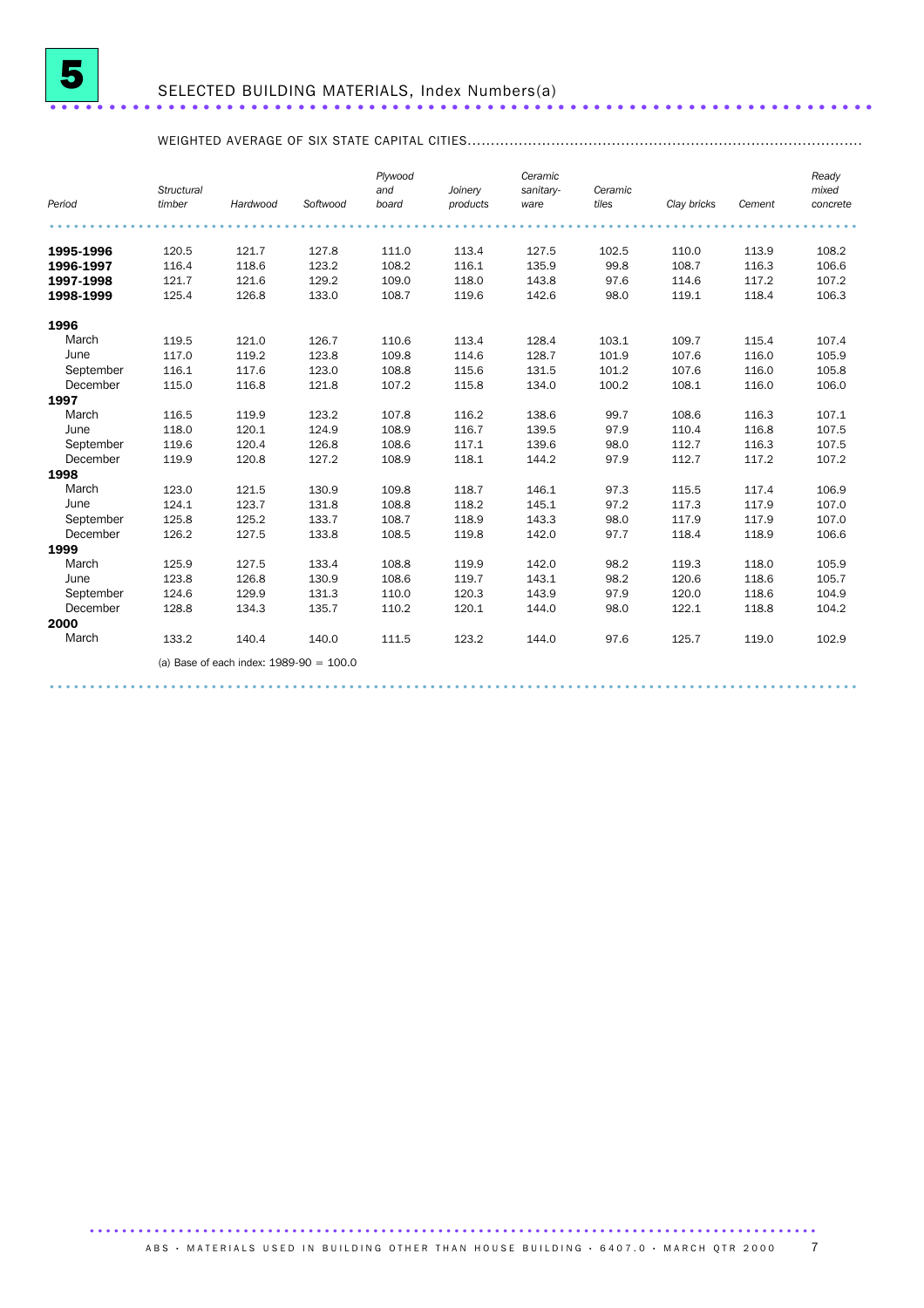

### SELECTED BUILDING MATERIALS, Index Numbers(a) *continued* ......................................................................

## WEIGHTED AVERAGE OF SIX STATE CAPITAL CITIES.....................................................................................

|           | Precast<br>concrete | Concrete<br>masonry                       | Plaster<br>and<br>plaster | Fibrous<br>cement | <b>Steel</b><br>decking<br>and | Cast iron<br>pipes<br>and | Structural | Reinforcing<br>steel bar.<br>fabric | Aluminium | Aluminium<br>screens,<br>doors, |
|-----------|---------------------|-------------------------------------------|---------------------------|-------------------|--------------------------------|---------------------------|------------|-------------------------------------|-----------|---------------------------------|
| Period    | products            | blocks                                    | products                  | products          | cladding                       | products                  | steel      | and mesh                            | windows   | louvres                         |
|           |                     |                                           |                           |                   |                                |                           |            |                                     |           |                                 |
| 1995-1996 | 115.0               | 112.8                                     | 114.9                     | 120.5             | 110.9                          | 132.4                     | 109.3      | 112.0                               | 108.4     | 114.8                           |
| 1996-1997 | 117.5               | 114.1                                     | 116.3                     | 122.7             | 112.9                          | 132.8                     | 112.5      | 111.6                               | 108.5     | 115.7                           |
| 1997-1998 | 120.7               | 120.3                                     | 119.9                     | 124.2             | 114.9                          | 132.7                     | 113.1      | 112.7                               | 109.0     | 116.1                           |
| 1998-1999 | 123.8               | 127.0                                     | 122.5                     | 122.3             | 114.4                          | 135.4                     | 113.4      | 109.9                               | 110.5     | 119.1                           |
| 1996      |                     |                                           |                           |                   |                                |                           |            |                                     |           |                                 |
| March     | 115.3               | 113.3                                     | 114.4                     | 120.6             | 112.8                          | 133.1                     | 110.2      | 111.9                               | 108.3     | 114.9                           |
| June      | 115.3               | 114.0                                     | 115.6                     | 120.3             | 112.3                          | 132.9                     | 110.5      | 110.5                               | 108.1     | 114.9                           |
| September | 116.2               | 113.9                                     | 115.7                     | 122.4             | 111.2                          | 132.3                     | 111.2      | 110.9                               | 108.0     | 114.9                           |
| December  | 117.2               | 113.5                                     | 115.7                     | 122.7             | 110.9                          | 132.5                     | 112.7      | 111.1                               | 108.6     | 115.0                           |
| 1997      |                     |                                           |                           |                   |                                |                           |            |                                     |           |                                 |
| March     | 117.9               | 113.6                                     | 115.7                     | 122.7             | 114.1                          | 132.9                     | 113.1      | 111.4                               | 108.5     | 115.6                           |
| June      | 118.8               | 115.2                                     | 118.1                     | 123.1             | 115.5                          | 133.5                     | 112.9      | 112.9                               | 108.7     | 117.1                           |
| September | 119.3               | 116.0                                     | 118.5                     | 123.5             | 115.4                          | 133.5                     | 112.9      | 113.2                               | 108.5     | 115.4                           |
| December  | 119.2               | 116.1                                     | 120.7                     | 124.2             | 115.2                          | 133.6                     | 113.6      | 112.7                               | 109.0     | 115.1                           |
| 1998      |                     |                                           |                           |                   |                                |                           |            |                                     |           |                                 |
| March     | 120.7               | 123.6                                     | 120.1                     | 124.9             | 114.5                          | 131.9                     | 112.9      | 112.7                               | 108.8     | 116.1                           |
| June      | 123.4               | 125.4                                     | 120.4                     | 124.3             | 114.3                          | 131.9                     | 112.8      | 112.1                               | 109.8     | 117.6                           |
| September | 123.4               | 125.9                                     | 120.4                     | 123.4             | 114.7                          | 135.4                     | 113.3      | 110.7                               | 109.8     | 117.6                           |
| December  | 123.3               | 126.1                                     | 122.2                     | 122.7             | 114.5                          | 135.6                     | 113.2      | 110.6                               | 110.5     | 120.2                           |
| 1999      |                     |                                           |                           |                   |                                |                           |            |                                     |           |                                 |
| March     | 124.6               | 126.9                                     | 122.7                     | 120.6             | 114.3                          | 135.3                     | 113.5      | 109.6                               | 110.5     | 119.3                           |
| June      | 124.0               | 128.9                                     | 124.5                     | 122.3             | 114.1                          | 135.3                     | 113.6      | 108.8                               | 111.1     | 119.4                           |
| September | 125.2               | 129.1                                     | 125.5                     | 122.5             | 113.2                          | 137.2                     | 111.3      | 104.8                               | 111.5     | 118.9                           |
| December  | 125.9               | 129.4                                     | 125.5                     | 123.5             | 113.6                          | 136.2                     | 112.2      | 103.4                               | 112.6     | 119.8                           |
| 2000      |                     |                                           |                           |                   |                                |                           |            |                                     |           |                                 |
| March     | 128.5               | 131.2                                     | 125.3                     | 123.7             | 114.6                          | 135.5                     | 112.3      | 105.2                               | 114.6     | 121.8                           |
|           |                     | (a) Base of each index: $1989-90 = 100.0$ |                           |                   |                                |                           |            |                                     |           |                                 |
|           |                     |                                           |                           |                   |                                |                           |            |                                     |           |                                 |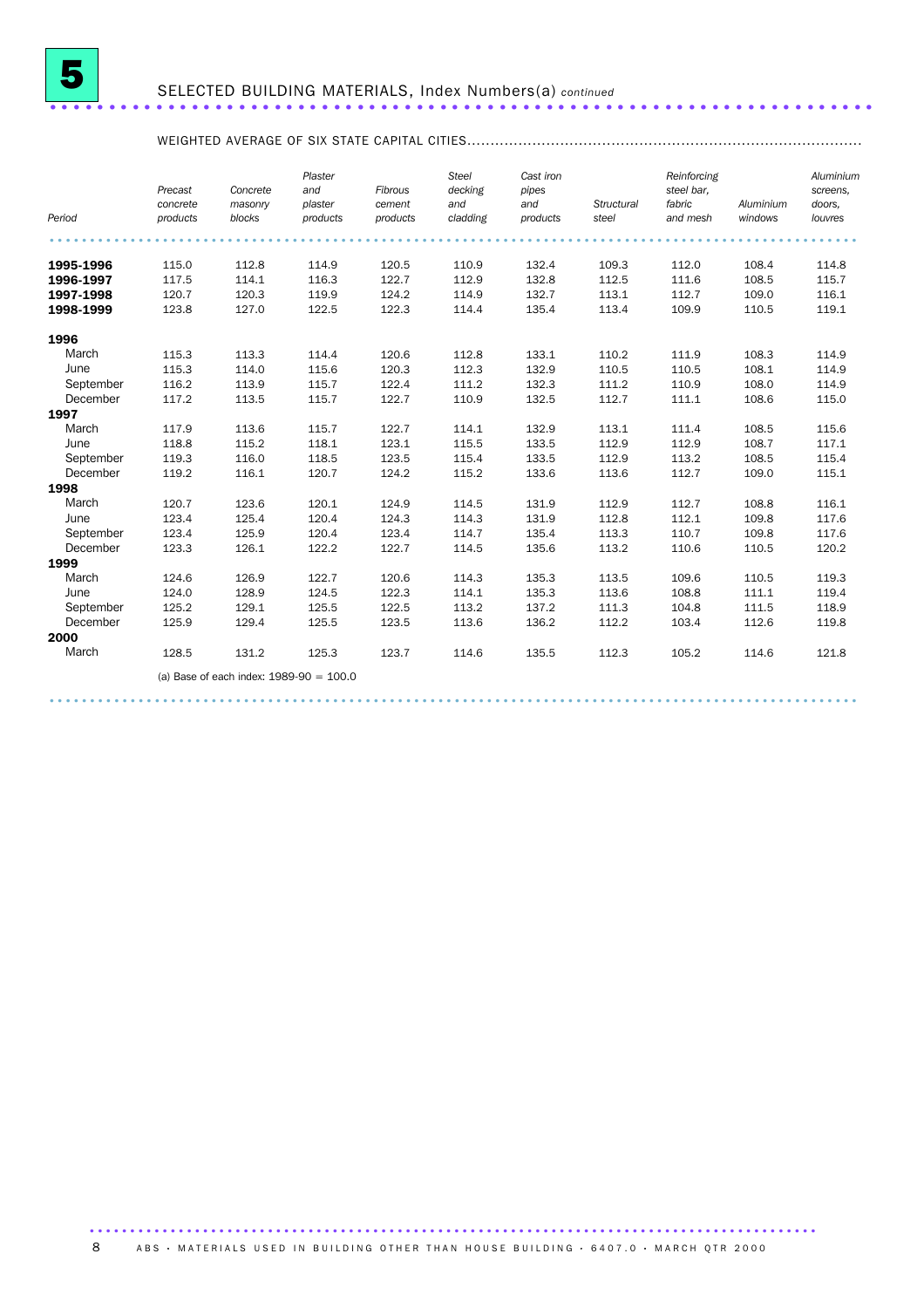

### SELECTED BUILDING MATERIALS, Index Numbers(a) *continued* ......................................................................

## WEIGHTED AVERAGE OF SIX STATE CAPITAL CITIES.....................................................................................

|           | Suspended<br>ceilings and<br>access | Fabricated<br>steel                       | Sheet<br>steel<br>sanitary- | Builders' | Sand<br>and |        | Paint<br>and<br>other | Glass    | Non-<br>ferrous<br>pipes and | Plastic<br>floor |
|-----------|-------------------------------------|-------------------------------------------|-----------------------------|-----------|-------------|--------|-----------------------|----------|------------------------------|------------------|
| Period    | floors                              | products                                  | ware                        | hardware  | aggregate   | Carpet | coatings              | products | fittings                     | coverings        |
|           |                                     |                                           |                             |           |             |        |                       |          |                              |                  |
| 1995-1996 | 105.3                               | 111.9                                     | 121.6                       | 119.5     | 119.1       | 102.6  | 129.1                 | 110.2    | 129.4                        | 119.9            |
| 1996-1997 | 105.7                               | 114.6                                     | 122.1                       | 118.3     | 119.5       | 103.3  | 135.7                 | 112.9    | 128.8                        | 114.3            |
| 1997-1998 | 106.1                               | 116.2                                     | 121.0                       | 120.0     | 121.0       | 103.0  | 136.0                 | 110.2    | 135.6                        | 113.3            |
| 1998-1999 | 109.5                               | 117.7                                     | 118.3                       | 123.4     | 121.9       | 102.3  | 142.7                 | 111.1    | 128.6                        | 116.4            |
| 1996      |                                     |                                           |                             |           |             |        |                       |          |                              |                  |
| March     | 106.0                               | 111.9                                     | 121.6                       | 118.9     | 118.7       | 103.2  | 129.4                 | 109.8    | 128.4                        | 121.1            |
| June      | 106.2                               | 113.2                                     | 121.9                       | 120.5     | 118.4       | 103.6  | 131.3                 | 111.7    | 130.5                        | 118.9            |
| September | 106.1                               | 114.1                                     | 122.2                       | 119.2     | 118.4       | 103.0  | 135.8                 | 112.3    | 128.7                        | 115.6            |
| December  | 106.1                               | 114.0                                     | 122.2                       | 117.7     | 118.7       | 103.1  | 136.3                 | 113.1    | 125.6                        | 114.5            |
| 1997      |                                     |                                           |                             |           |             |        |                       |          |                              |                  |
| March     | 105.8                               | 115.0                                     | 121.8                       | 118.0     | 120.1       | 103.3  | 135.5                 | 113.1    | 129.4                        | 113.5            |
| June      | 104.9                               | 115.1                                     | 122.2                       | 118.3     | 120.9       | 103.7  | 135.0                 | 113.1    | 131.4                        | 113.5            |
| September | 104.9                               | 115.8                                     | 122.3                       | 118.7     | 121.0       | 103.2  | 135.3                 | 113.1    | 134.5                        | 113.7            |
| December  | 105.3                               | 116.3                                     | 121.2                       | 119.0     | 121.1       | 102.2  | 135.7                 | 109.0    | 138.0                        | 113.7            |
| 1998      |                                     |                                           |                             |           |             |        |                       |          |                              |                  |
| March     | 106.4                               | 116.5                                     | 120.5                       | 120.8     | 121.2       | 103.5  | 135.4                 | 108.4    | 135.4                        | 112.4            |
| June      | 107.6                               | 116.1                                     | 120.1                       | 121.5     | 120.7       | 103.0  | 137.7                 | 110.4    | 134.6                        | 113.3            |
| September | 108.8                               | 117.4                                     | 118.7                       | 122.2     | 121.7       | 103.3  | 138.5                 | 110.7    | 134.0                        | 116.5            |
| December  | 110.2                               | 117.6                                     | 120.5                       | 122.9     | 121.7       | 102.5  | 143.2                 | 110.8    | 126.7                        | 116.3            |
| 1999      |                                     |                                           |                             |           |             |        |                       |          |                              |                  |
| March     | 109.6                               | 117.7                                     | 116.9                       | 123.5     | 122.2       | 101.8  | 144.2                 | 110.7    | 126.8                        | 116.4            |
| June      | 109.3                               | 118.1                                     | 117.0                       | 124.9     | 122.0       | 101.5  | 144.8                 | 112.0    | 126.8                        | 116.4            |
| September | 109.2                               | 117.6                                     | 117.3                       | 128.8     | 122.1       | 101.5  | 145.5                 | 112.7    | 127.8                        | 116.0            |
| December  | 109.1                               | 117.4                                     | 117.1                       | 129.0     | 122.0       | 101.8  | 148.2                 | 112.7    | 132.9                        | 115.5            |
| 2000      |                                     |                                           |                             |           |             |        |                       |          |                              |                  |
| March     | 109.4                               | 118.2                                     | 117.3                       | 129.2     | 123.8       | 101.5  | 150.7                 | 114.3    | 133.2                        | 118.4            |
|           |                                     | (a) Base of each index: $1989-90 = 100.0$ |                             |           |             |        |                       |          |                              |                  |
|           |                                     |                                           |                             |           |             |        |                       |          |                              |                  |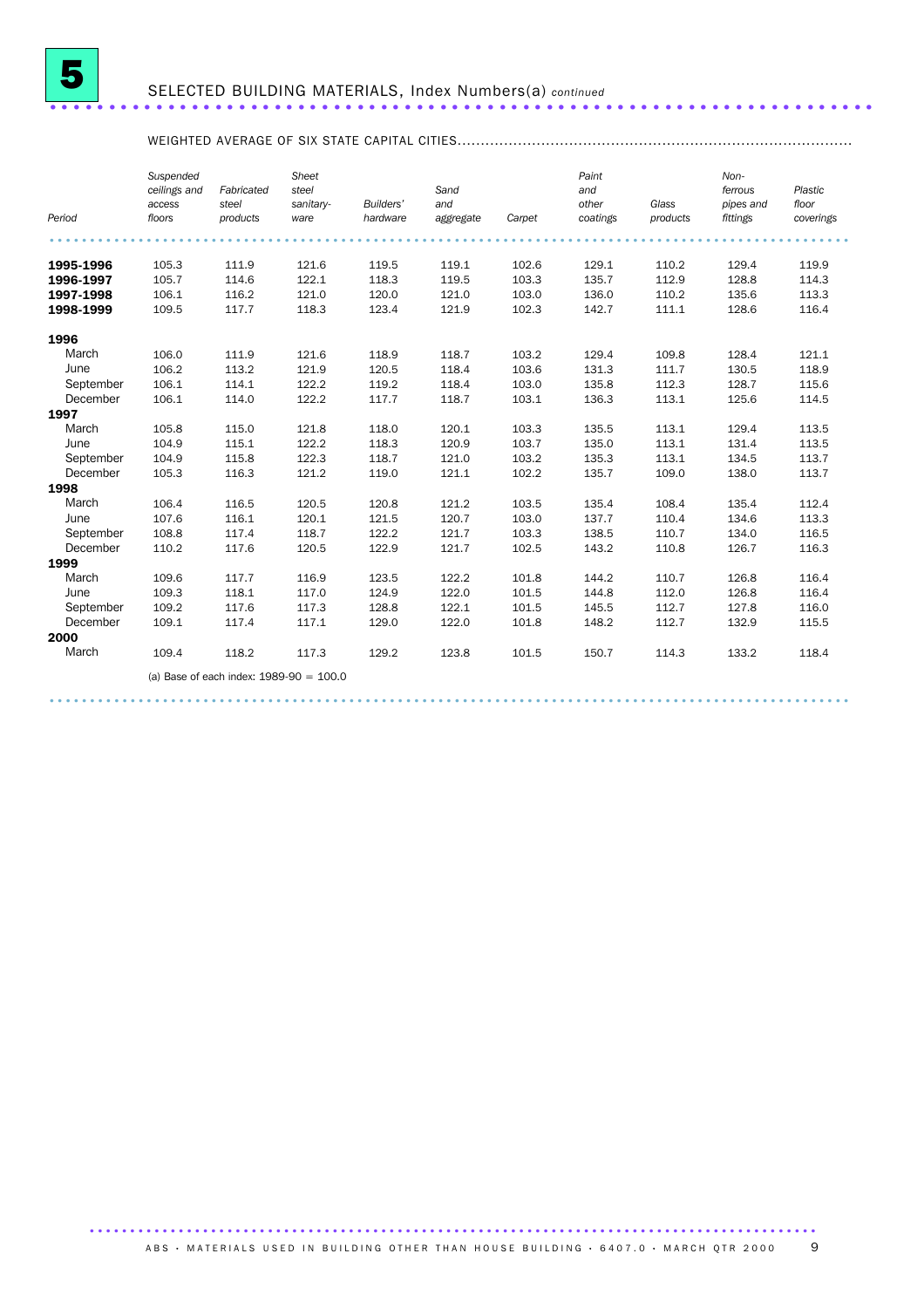

# <sup>6</sup> SELECTED MAJOR BUILDING MATERIALS, Index Numbers(a)—Sydney and Melbourne ......................................................................

|                       |                 |        |       |                   | <b>Steel</b> |            | Reinforcing   |           |            |                 |                    |        |           | Non-<br>ferrous |
|-----------------------|-----------------|--------|-------|-------------------|--------------|------------|---------------|-----------|------------|-----------------|--------------------|--------|-----------|-----------------|
|                       |                 |        | Ready | Precast           | decking      |            | steel bar     |           | Fabricated |                 |                    |        | Paint and | pipes           |
|                       | Structural Clay |        | mixed | concrete          | and          | Structural | fabric and    | Aluminium | steel      | <b>Builders</b> | Sand and           |        | other     | and             |
| Period                | timber          | bricks |       | concrete products | cladding     | steel      | mesh          | windows   | products   |                 | hardware aggregate | Carpet | coatings  | fittings        |
|                       |                 |        |       |                   |              |            |               |           |            |                 |                    |        |           |                 |
|                       |                 |        |       |                   |              |            | <b>SYDNEY</b> |           |            |                 |                    |        |           |                 |
| 1995-1996             | 121.5           | 102.8  | 99.2  | 112.3             | 112.4        | 110.0      | 120.6         | 109.3     | 109.7      | 123.2           | 113.8              | 103.5  | 124.9     | 136.2           |
| 1996-1997             | 118.0           | 98.3   | 97.9  | 115.0             | 114.9        | 112.6      | 120.2         | 109.8     | 112.6      | 118.1           | 113.5              | 104.2  | 132.0     | 137.7           |
| 1997-1998             | 124.8           | 107.4  | 98.7  | 117.8             | 117.6        | 112.6      | 124.2         | 110.7     | 113.3      | 120.2           | 116.1              | 101.6  | 133.6     | 148.5           |
| 1998-1999             | 129.7           | 115.5  | 97.6  | 119.2             | 117.4        | 112.4      | 122.6         | 113.6     | 113.3      | 124.2           | 117.1              | 101.8  | 141.8     | 135.4           |
| 1996                  |                 |        |       |                   |              |            |               |           |            |                 |                    |        |           |                 |
| March                 | 120.0           | 103.4  | 98.5  | 112.7             | 113.6        | 110.7      | 120.4         | 108.9     | 109.8      | 122.4           | 113.2              | 104.7  | 125.0     | 135.6           |
| June                  | 117.3           | 98.1   | 97.4  | 112.3             | 113.3        | 110.6      | 119.9         | 108.9     | 111.7      | 126.3           | 112.2              | 105.0  | 127.8     | 138.2           |
| September<br>December | 118.0           | 97.4   | 97.6  | 113.3             | 113.4        | 111.8      | 119.4         | 108.9     | 113.4      | 120.9           | 112.1              | 104.1  | 132.4     | 137.0           |
| 1997                  | 117.1           | 97.2   | 97.7  | 115.1             | 113.0        | 113.2      | 118.5         | 110.3     | 113.0      | 117.4           | 112.8              | 104.2  | 132.6     | 133.7           |
| March                 | 117.6           | 97.8   | 98.1  | 115.2             | 115.6        | 113.2      | 119.6         | 110.1     | 112.4      | 116.9           | 113.8              | 104.2  | 130.7     | 138.8           |
| June                  | 119.4           | 100.8  | 98.3  | 116.3             | 117.6        | 112.3      | 123.1         | 109.9     | 111.4      | 117.3           | 115.2              | 104.1  | 132.1     | 141.3           |
| September             | 121.3           | 104.3  | 98.7  | 117.2             | 117.7        | 111.9      | 123.8         | 109.2     | 113.0      | 117.6           | 115.4              | 103.1  | 131.8     | 144.7           |
| December              | 122.4           | 104.4  | 98.8  | 116.5             | 117.7        | 113.9      | 124.2         | 110.3     | 114.0      | 118.1           | 115.8              | 99.1   | 133.4     | 149.8           |
| 1998                  |                 |        |       |                   |              |            |               |           |            |                 |                    |        |           |                 |
| March                 | 126.8           | 108.4  | 98.4  | 118.7             | 117.7        | 112.5      | 124.6         | 111.0     | 113.5      | 122.4           | 116.2              | 102.1  | 134.0     | 149.8           |
| June                  | 128.7           | 112.3  | 98.9  | 118.9             | 117.2        | 112.1      | 124.2         | 112.4     | 112.8      | 122.5           | 117.1              | 101.9  | 135.2     | 149.5           |
| September             | 130.8           | 112.9  | 98.6  | 118.6             | 117.7        | 112.5      | 123.0         | 111.9     | 112.8      | 122.5           | 117.1              | 102.0  | 137.4     | 149.5           |
| December              | 130.9           | 113.7  | 97.7  | 118.6             | 117.3        | 112.2      | 123.1         | 114.0     | 113.3      | 123.9           | 117.1              | 102.6  | 142.1     | 130.0           |
| 1999                  |                 |        |       |                   |              |            |               |           |            |                 |                    |        |           |                 |
| March                 | 128.7           | 116.0  | 97.2  | 119.2             | 117.3        | 112.4      | 122.7         | 114.0     | 113.4      | 124.6           | 117.1              | 101.2  | 143.8     | 131.0           |
| June                  | 128.5           | 119.2  | 96.7  | 120.2             | 117.3        | 112.4      | 121.7         | 114.3     | 113.8      | 125.9           | 117.0              | 101.2  | 143.8     | 131.0           |
| September             | 130.4           | 118.2  | 96.0  | 120.5             | 115.0        | 109.4      | 116.7         | 114.3     | 112.5      | 133.3           | 117.0              | 100.8  | 144.4     | 131.7           |
| December              | 135.3           | 123.2  | 94.8  | 120.7             | 114.9        | 110.7      | 114.6         | 115.6     | 111.6      | 133.1           | 117.1              | 101.1  | 145.7     | 138.6           |
| 2000                  |                 |        |       |                   |              |            |               |           |            |                 |                    |        |           |                 |
| March                 | 139.3           | 126.3  | 92.8  | 122.4             | 117.5        | 111.4      | 116.4         | 118.6     | 113.6      | 133.4           | 118.3              | 101.1  | 148.9     | 139.6           |
|                       |                 |        |       |                   |              |            |               |           |            |                 |                    |        |           |                 |
|                       |                 |        |       |                   |              |            | MELBOURNE     |           |            |                 |                    |        |           |                 |
| 1995-1996             | 116.1           | 112.1  | 118.6 | 108.1             | 109.9        | 100.9      | 102.7         | 100.8     | 113.1      | 114.5           | 114.6              | 101.6  | 141.2     | 112.2           |
| 1996-1997             | 110.1           | 113.1  | 111.5 | 110.3             | 109.2        | 104.3      | 100.7         | 100.6     | 116.7      | 116.5           | 115.9              | 101.6  | 145.8     | 111.5           |
| 1997-1998             | 115.6           | 117.9  | 111.4 | 115.7             | 109.4        | 104.9      | 100.8         | 100.0     | 120.0      | 119.6           | 116.3              | 102.6  | 144.7     | 113.0           |
| 1998-1999             | 116.2           | 119.6  | 112.9 | 123.9             | 108.0        | 104.9      | 99.5          | 100.4     | 124.7      | 122.7           | 120.5              | 100.1  | 153.8     | 111.2           |
| 1996                  |                 |        |       |                   |              |            |               |           |            |                 |                    |        |           |                 |
| March                 | 115.1           | 111.3  | 117.6 | 108.0             | 112.6        | 102.3      | 103.0         | 100.8     | 113.0      | 114.3           | 114.6              | 102.1  | 141.7     | 112.0           |
| June                  | 112.1           | 111.3  | 114.3 | 108.4             | 111.7        | 102.8      | 100.2         | 100.8     | 114.3      | 114.1           | 114.6              | 102.4  | 142.5     | 113.9           |
| September             | 109.4           | 111.3  | 112.3 | 109.0             | 107.4        | 103.2      | 100.5         | 100.6     | 114.8      | 115.6           | 114.5              | 101.0  | 147.3     | 112.3           |
| December              | 107.2           | 112.9  | 110.0 | 109.5             | 106.9        | 104.2      | 100.8         | 100.6     | 114.8      | 115.6           | 114.7              | 101.0  | 146.8     | 109.7           |
| 1997                  |                 |        |       |                   |              |            |               |           |            |                 |                    |        |           |                 |
| March                 | 111.1           | 113.7  | 111.6 | 110.8             | 111.3        | 104.5      | 100.8         | 100.6     | 117.9      | 117.0           | 117.6              | 101.6  | 146.9     | 111.5           |
| June                  | 112.8           | 114.6  | 112.0 | 111.8             | 111.3        | 105.1      | 100.6         | 100.5     | 119.3      | 117.8           | 116.8              | 102.9  | 142.3     | 112.6           |
| September             | 114.4           | 116.1  | 111.2 | 111.8             | 110.4        | 105.1      | 100.6         | 100.4     | 119.3      | 118.6           | 116.4              | 102.9  | 143.5     | 113.8           |
| December              | 115.3           | 116.1  | 111.4 | 112.4             | 110.5        | 105.1      | 100.8         | 100.7     | 119.5      | 119.5           | 116.4              | 102.9  | 143.5     | 118.7           |
| 1998                  |                 |        |       |                   |              |            |               |           |            |                 |                    |        |           |                 |
| March                 | 115.8           | 119.6  | 111.5 | 115.0             | 108.3        | 104.7      | 100.8         | 99.2      | 120.6      | 119.8           | 116.0              | 102.9  | 143.5     | 110.2           |
| June                  | 116.8           | 119.7  | 111.3 | 123.5             | 108.3        | 104.8      | 100.8         | 99.7      | 120.6      | 120.3           | 116.4              | 101.5  | 148.3     | 109.4           |
| September             | 118.3           | 119.7  | 112.4 | 123.6             | 108.3        | 104.8      | 100.3         | 99.7      | 124.6      | 121.4           | 119.6              | 101.9  | 148.6     | 109.4           |
| December              | 117.7           | 119.6  | 113.5 | 122.6             | 108.3        | 104.8      | 99.9          | 100.0     | 124.6      | 122.2           | 119.6              | 99.9   | 155.0     | 111.8           |
| 1999                  |                 |        |       |                   |              |            |               |           |            |                 |                    |        |           |                 |
| March                 | 116.6           | 119.6  | 112.5 | 126.6             | 108.1        | 104.9      | 99.1          | 100.1     | 124.6      | 122.9           | 121.3              | 99.6   | 154.9     | 111.8           |
| June                  | 112.0           | 119.3  | 113.2 | 122.7             | 107.2        | 105.0      | 98.5          | 101.6     | 125.1      | 124.4           | 121.3              | 98.8   | 156.6     | 111.8           |
| September             | 113.1           | 119.3  | 111.6 | 126.6             | 107.8        | 101.2      | 93.7          | 102.0     | 125.1      | 125.0           | 121.3              | 99.4   | 158.0     | 112.9           |
| December              | 117.6           | 119.3  | 111.3 | 127.5             | 108.5        | 102.0      | 92.6          | 103.6     | 125.5      | 125.7           | 120.2              | 99.3   | 163.0     | 117.6           |
| 2000<br>March         | 119.9           | 126.3  | 110.3 | 133.6             | 108.0        | 100.8      | 94.7          | 104.9     | 125.6      | 126.0           | 120.2              | 98.0   | 164.3     | 117.6           |
|                       |                 |        |       |                   |              |            |               |           |            |                 |                    |        |           |                 |

(a) Base of each index: 1989-90 = 100.0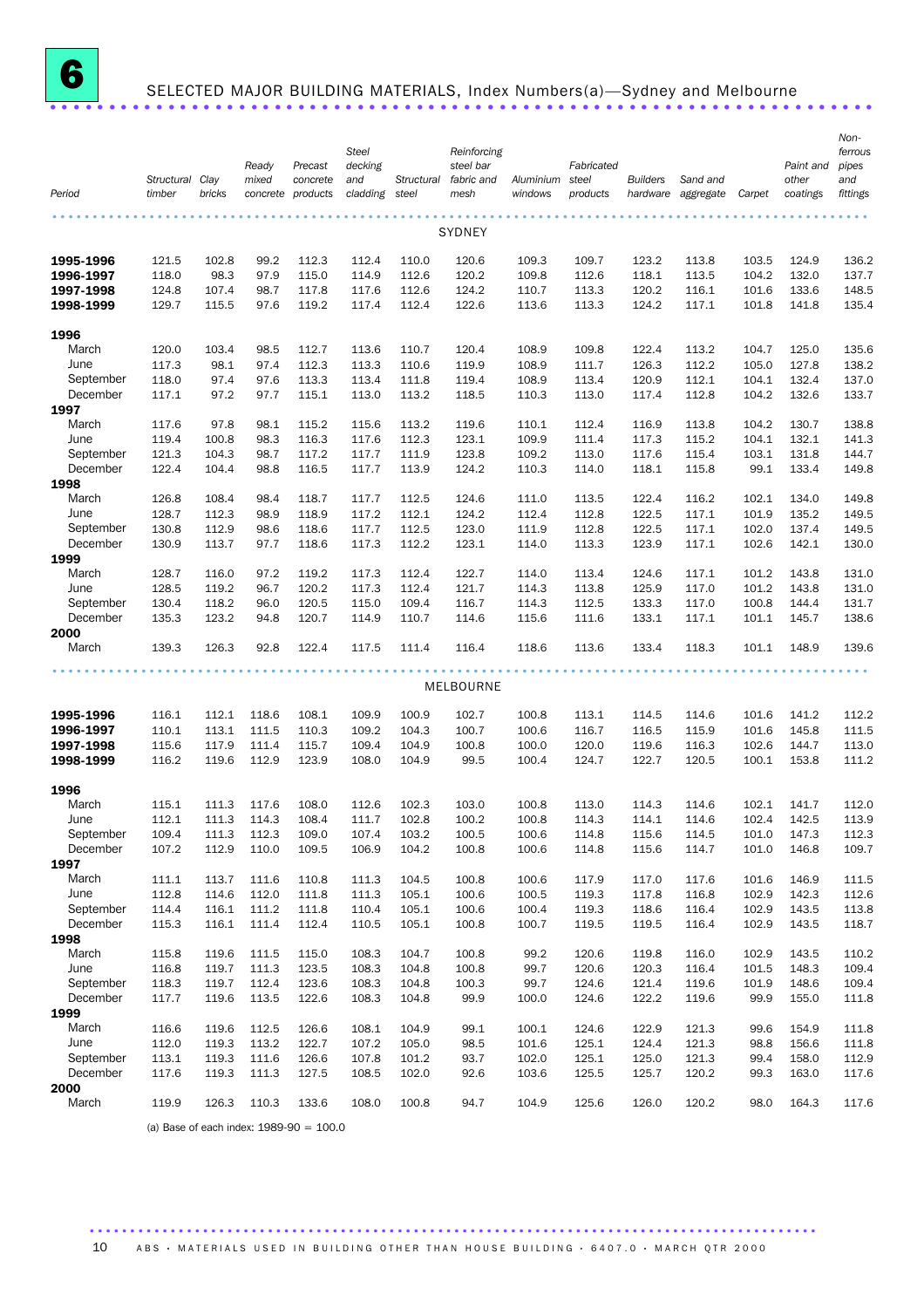

## SELECTED MAJOR BUILDING MATERIALS, Index Numbers(a)—Brisbane and Adelaide ......................................................................

| Period                 | Structural Clay<br>timber | bricks         | Ready<br>mixed<br>concrete | Precast<br>concrete<br>products           | <b>Steel</b><br>decking<br>and<br>cladding | Structural<br>steel | Reinforcing<br>steel bar<br>fabric and<br>mesh | Aluminium<br>windows | Fabricated<br>steel<br>products | <b>Builders</b><br>hardware | Sand and<br>aggregate | Carpet         | Paint and<br>other<br>coatings | Non-<br>ferrous<br>pipes<br>and<br>fittings |
|------------------------|---------------------------|----------------|----------------------------|-------------------------------------------|--------------------------------------------|---------------------|------------------------------------------------|----------------------|---------------------------------|-----------------------------|-----------------------|----------------|--------------------------------|---------------------------------------------|
|                        |                           |                |                            |                                           |                                            |                     |                                                |                      |                                 |                             |                       |                |                                |                                             |
|                        |                           |                |                            |                                           |                                            |                     | <b>BRISBANE</b>                                |                      |                                 |                             |                       |                |                                |                                             |
| 1995-1996              | 115.7                     | 102.0          | 105.2                      | 111.3                                     | 107.4                                      | 135.6               | 114.6                                          | 104.8                | 117.2                           | 109.0                       | 156.6                 | 93.1           | 122.7                          | 155.0                                       |
| 1996-1997              | 109.8                     | 104.3          | 104.2                      | 112.5                                     | 111.3                                      | 136.7               | 114.8                                          | 103.7                | 120.1                           | 104.1                       | 156.6                 | 94.8           | 128.3                          | 154.4                                       |
| 1997-1998<br>1998-1999 | 113.0<br>120.5            | 106.1<br>105.9 | 106.6<br>104.2             | 112.2<br>114.7                            | 113.7<br>114.0                             | 136.6<br>140.3      | 116.0<br>112.4                                 | 103.8<br>106.3       | 122.9<br>124.3                  | 103.6<br>108.1              | 154.4<br>145.7        | 94.8<br>95.7   | 130.3<br>134.3                 | 161.6<br>158.7                              |
|                        |                           |                |                            |                                           |                                            |                     |                                                |                      |                                 |                             |                       |                |                                |                                             |
| 1996                   |                           |                |                            |                                           |                                            |                     |                                                |                      |                                 |                             |                       |                |                                |                                             |
| March                  | 114.9                     | 99.0           | 104.7                      | 111.5                                     | 109.7                                      | 137.3               | 113.5                                          | 104.9                | 117.6                           | 107.1                       | 156.6                 | 93.3           | 124.0                          | 150.2                                       |
| June                   | 111.1                     | 99.4           | 102.8                      | 111.2                                     | 109.2                                      | 138.0               | 111.5                                          | 103.7                | 117.6                           | 107.1                       | 156.6                 | 93.6           | 123.9                          | 152.2                                       |
| September<br>December  | 109.2<br>109.2            | 101.3<br>104.2 | 102.3<br>103.1             | 111.3<br>113.0                            | 109.5<br>109.6                             | 137.2<br>137.2      | 113.9<br>114.6                                 | 103.2<br>103.8       | 117.5<br>117.6                  | 103.7<br>104.0              | 156.6<br>156.6        | 94.3<br>95.0   | 127.5<br>128.2                 | 153.5<br>150.9                              |
| 1997                   |                           |                |                            |                                           |                                            |                     |                                                |                      |                                 |                             |                       |                |                                |                                             |
| March                  | 109.8                     | 105.5          | 104.2                      | 112.8                                     | 112.3                                      | 136.1               | 114.6                                          | 103.8                | 122.1                           | 104.3                       | 156.6                 | 95.0           | 128.0                          | 154.9                                       |
| June                   | 110.8                     | 106.1          | 107.3                      | 113.0                                     | 113.7                                      | 136.1               | 116.0                                          | 103.8                | 123.1                           | 104.4                       | 156.6                 | 94.7           | 129.3                          | 158.2                                       |
| September              | 111.9                     | 107.1          | 108.8                      | 113.2                                     | 113.7                                      | 137.8               | 116.8                                          | 103.8                | 122.8                           | 104.4                       | 157.4                 | 94.2           | 129.9                          | 161.7                                       |
| December               | 110.5                     | 105.8          | 105.4                      | 113.2                                     | 113.7                                      | 136.5               | 115.9                                          | 103.8                | 122.8                           | 101.7                       | 157.3                 | 94.8           | 129.8                          | 161.6                                       |
| 1998<br>March          | 114.8                     | 105.8          | 105.8                      | 110.7                                     | 113.7                                      | 136.0               | 115.5                                          | 103.8                | 123.5                           | 101.7                       | 157.3                 | 94.8           | 129.8                          | 161.6                                       |
| June                   | 114.9                     | 105.8          | 106.4                      | 111.5                                     | 113.8                                      | 136.0               | 115.6                                          | 103.8                | 122.5                           | 106.5                       | 145.5                 | 95.2           | 131.6                          | 161.6                                       |
| September              | 114.9                     | 106.2          | 106.3                      | 112.8                                     | 114.0                                      | 139.1               | 113.6                                          | 105.6                | 123.5                           | 106.8                       | 145.6                 | 95.7           | 130.5                          | 156.1                                       |
| December               | 122.7                     | 106.8          | 104.5                      | 115.2                                     | 114.0                                      | 139.3               | 113.6                                          | 106.5                | 123.4                           | 106.8                       | 145.6                 | 95.7           | 134.3                          | 161.4                                       |
| 1999                   |                           |                |                            |                                           |                                            |                     |                                                |                      |                                 |                             |                       |                |                                |                                             |
| March                  | 124.9                     | 105.6          | 104.3                      | 115.2                                     | 114.0                                      | 141.2               | 110.9                                          | 106.5                | 124.6                           | 108.4                       | 145.7                 | 95.7           | 136.6                          | 158.6                                       |
| June<br>September      | 119.3<br>119.3            | 105.0<br>100.3 | 101.7<br>102.1             | 115.6<br>115.6                            | 114.0<br>112.4                             | 141.6<br>142.4      | 111.3<br>110.5                                 | 106.5<br>108.5       | 125.6<br>125.7                  | 110.5<br>113.7              | 145.7<br>145.7        | 95.7<br>95.7   | 135.9<br>135.9                 | 158.6<br>158.6                              |
| December               | 124.7                     | 102.0          | 100.9                      | 116.4                                     | 112.6                                      | 141.5               | 108.7                                          | 108.5                | 127.0                           | 111.7                       | 145.7                 | 95.3           | 137.2                          | 161.3                                       |
| 2000                   |                           |                |                            |                                           |                                            |                     |                                                |                      |                                 |                             |                       |                |                                |                                             |
| March                  | 132.5                     | 105.5          | 98.8                       | 117.2                                     | 112.6                                      | 141.5               | 109.9                                          | 109.4                | 127.0                           | 111.7                       | 156.8                 | 96.6           | 141.5                          | 161.3                                       |
|                        |                           |                |                            |                                           |                                            |                     |                                                |                      |                                 |                             |                       |                |                                |                                             |
|                        |                           |                |                            |                                           |                                            |                     | ADELAIDE                                       |                      |                                 |                             |                       |                |                                |                                             |
| 1995-1996              | 148.4                     | 120.1          | 104.3                      | 120.2                                     | 114.1                                      | 108.9               | 108.7                                          | 115.6                | 112.0                           | 120.2                       | 114.8                 | 106.1          | 115.7                          | 126.2                                       |
| 1996-1997              | 148.6                     | 117.5          | 110.5                      | 120.1                                     | 118.2                                      | 113.0               | 113.0                                          | 116.8                | 112.3                           | 122.5                       | 116.7                 | 111.2          | 126.3                          | 122.6                                       |
| 1997-1998              | 154.4                     | 117.8          | 113.9                      | 122.1                                     | 120.2                                      | 114.5               | 114.1                                          | 119.6                | 113.0                           | 122.2                       | 120.1                 | 113.5          | 121.3                          | 125.4                                       |
| 1998-1999              | 166.6                     | 119.5          | 110.5                      | 123.1                                     | 121.1                                      | 114.6               | 108.9                                          | 122.1                | 113.3                           | 125.3                       | 119.5                 | 113.3          | 125.1                          | 120.1                                       |
| 1996                   |                           |                |                            |                                           |                                            |                     |                                                |                      |                                 |                             |                       |                |                                |                                             |
| March                  | 148.1                     | 119.9          | 103.4                      | 120.4                                     | 116.7                                      | 109.0               | 109.1                                          | 115.7                | 111.9                           | 120.1                       | 114.8                 | 106.1          | 115.6                          | 124.2                                       |
| June<br>September      | 147.5<br>147.5            | 119.9<br>119.6 | 103.5<br>103.0             | 120.5<br>120.4                            | 116.7<br>116.7                             | 109.7<br>109.7      | 109.1<br>111.0                                 | 115.9<br>116.5       | 112.3<br>112.3                  | 120.5<br>122.3              | 115.4<br>115.4        | 106.6<br>108.3 | 118.8<br>123.0                 | 124.6<br>122.6                              |
| December               | 148.4                     | 118.1          | 111.7                      | 119.3                                     | 116.7                                      | 113.0               | 113.7                                          | 116.5                | 112.3                           | 122.5                       | 115.2                 | 110.6          | 128.2                          | 120.3                                       |
| 1997                   |                           |                |                            |                                           |                                            |                     |                                                |                      |                                 |                             |                       |                |                                |                                             |
| March                  | 148.9                     | 115.6          | 113.1                      | 119.5                                     | 118.7                                      | 114.6               | 113.7                                          | 116.5                | 112.3                           | 122.5                       | 116.4                 | 112.4          | 127.7                          | 123.1                                       |
| June                   | 149.6                     | 116.5          | 114.1                      | 121.1                                     | 120.5                                      | 114.6               | 113.7                                          | 117.6                | 112.2                           | 122.5                       | 119.7                 | 113.5          | 126.3                          | 124.4                                       |
| September              | 152.5                     | 116.5          | 115.0                      | 121.2                                     | 120.5                                      | 114.6               | 113.7                                          | 117.6                | 112.1                           | 122.5                       | 120.6                 | 113.5          | 125.6                          | 126.8                                       |
| December               | 149.5                     | 118.4          | 115.1                      | 121.8                                     | 120.1                                      | 114.5               | 113.7                                          | 118.8                | 113.2                           | 122.5                       | 120.6                 | 113.5          | 122.9                          | 128.0                                       |
| 1998<br>March          | 157.8                     | 118.4          | 112.9                      | 122.7                                     | 120.1                                      | 114.5               | 113.7                                          | 119.4                | 113.2                           | 121.8                       | 119.2                 | 113.5          | 114.9                          | 124.6                                       |
| June                   | 157.7                     | 117.9          | 112.6                      | 122.7                                     | 120.1                                      | 114.5               | 115.2                                          | 122.4                | 113.3                           | 121.8                       | 120.0                 | 113.5          | 121.9                          | 122.2                                       |
| September              | 162.7                     | 118.1          | 111.1                      | 123.1                                     | 121.3                                      | 114.5               | 110.8                                          | 122.4                | 113.3                           | 124.9                       | 120.2                 | 113.5          | 123.9                          | 120.9                                       |
| December               | 162.7                     | 120.1          | 110.8                      | 123.1                                     | 121.2                                      | 114.5               | 109.1                                          | 122.4                | 113.3                           | 124.9                       | 120.2                 | 113.5          | 124.0                          | 120.3                                       |
| 1999                   |                           |                |                            |                                           |                                            |                     |                                                |                      |                                 |                             |                       |                |                                |                                             |
| March                  | 170.6                     | 119.5          | 110.1                      | 123.1                                     | 120.7                                      | 114.6               | 109.1                                          | 122.4                | 113.3                           | 124.9                       | 120.2                 | 113.2          | 125.9                          | 119.6                                       |
| June                   | 170.3                     | 120.3          | 109.8                      | 123.1                                     | 121.0                                      | 114.6               | 106.7                                          | 121.0                | 113.1                           | 126.6                       | 117.4                 | 113.1          | 126.5                          | 119.6                                       |
| September<br>December  | 170.3<br>172.9            | 120.0<br>120.0 | 109.1<br>108.9             | 122.2<br>123.9                            | 121.0<br>123.1                             | 114.6<br>115.6      | 102.3<br>101.4                                 | 121.9<br>121.9       | 113.3<br>113.3                  | 128.4<br>128.4              | 117.4<br>117.4        | 113.1<br>112.8 | 126.7<br>126.6                 | 120.7<br>121.9                              |
| 2000                   |                           |                |                            |                                           |                                            |                     |                                                |                      |                                 |                             |                       |                |                                |                                             |
| March                  | 183.9                     | 120.3          | 109.5                      | 125.0                                     | 123.1                                      | 115.6               | 100.2                                          | 124.2                | 113.3                           | 128.4                       | 117.1                 | 113.2          | 128.6                          | 121.9                                       |
|                        |                           |                |                            | (a) Base of each index: $1989-90 = 100.0$ |                                            |                     |                                                |                      |                                 |                             |                       |                |                                |                                             |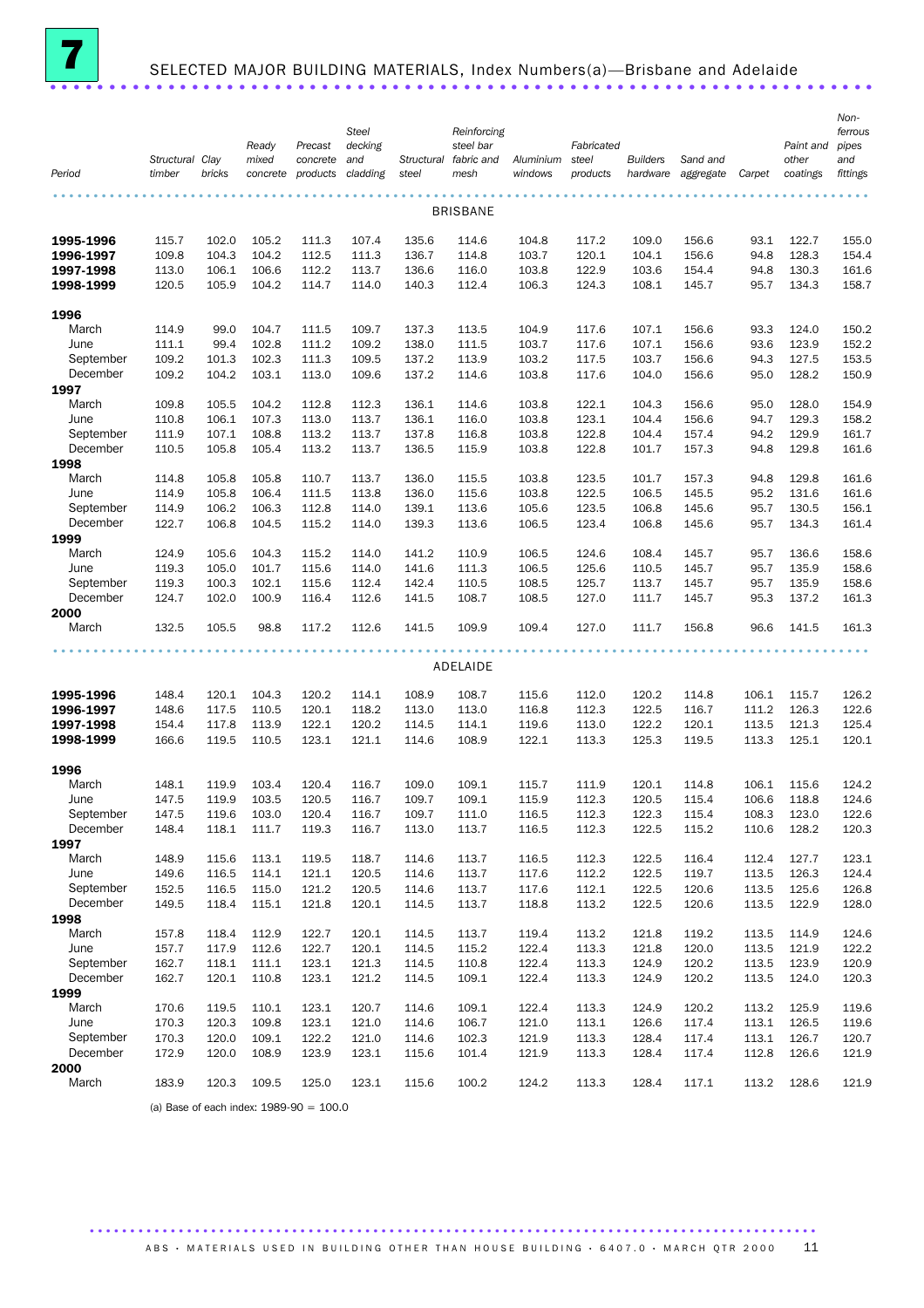

## SELECTED MAJOR BUILDING MATERIALS, Index Numbers(a)—Perth and Hobart ......................................................................

|                        |                           |                |                   |                      | <b>Steel</b>    |                     | Reinforcing        |                      |                   |                             |                              |                |                   | Non-<br>ferrous |
|------------------------|---------------------------|----------------|-------------------|----------------------|-----------------|---------------------|--------------------|----------------------|-------------------|-----------------------------|------------------------------|----------------|-------------------|-----------------|
|                        |                           |                | Ready             | Precast              | decking         |                     | steel bar          |                      | Fabricated        |                             |                              |                | Paint and         | pipes           |
| Period                 | Structural Clay<br>timber | bricks         | mixed<br>concrete | concrete<br>products | and<br>cladding | Structural<br>steel | fabric and<br>mesh | Aluminium<br>windows | steel<br>products | <b>Builders</b><br>hardware | Sand and<br>aggregate Carpet |                | other<br>coatings | and<br>fittings |
|                        |                           |                |                   |                      |                 |                     |                    |                      |                   |                             |                              |                |                   |                 |
|                        |                           |                |                   |                      |                 |                     | PERTH              |                      |                   |                             |                              |                |                   |                 |
| 1995-1996              | 109.3                     | 120.7          | 115.0             | 133.0                | 108.6           | 107.5               | 109.4              | 118.1                | 110.3             | 127.5                       | 115.9                        | 105.9          | 136.4             | 127.5           |
| 1996-1997              | 106.6                     | 124.1          | 120.1             | 139.7                | 112.7           | 113.9               | 108.3              | 117.0                | 111.4             | 135.2                       | 116.2                        | 103.5          | 144.3             | 121.2           |
| 1997-1998<br>1998-1999 | 106.8<br>105.0            | 127.8<br>131.4 | 117.4<br>114.5    | 142.1<br>141.7       | 116.2<br>116.4  | 116.5<br>117.5      | 99.5<br>89.2       | 117.9<br>115.0       | 111.6<br>112.1    | 136.3<br>136.6              | 118.9<br>120.4               | 107.2<br>105.8 | 146.7<br>144.8    | 130.8<br>129.2  |
| 1996                   |                           |                |                   |                      |                 |                     |                    |                      |                   |                             |                              |                |                   |                 |
| March                  | 109.1                     | 120.2          | 114.2             | 134.4                | 109.8           | 108.2               | 109.7              | 118.2                | 110.4             | 128.1                       | 115.3                        | 105.9          | 136.7             | 127.2           |
| June                   | 108.6                     | 122.3          | 114.7             | 135.5                | 109.8           | 108.6               | 106.5              | 117.6                | 110.7             | 128.1                       | 115.3                        | 105.9          | 139.2             | 129.4           |
| September              | 106.8                     | 123.5          | 119.6             | 137.7                | 109.8           | 109.9               | 107.5              | 116.4                | 111.0             | 135.0                       | 115.5                        | 105.9          | 143.6             | 121.3           |
| December               | 105.6                     | 123.6          | 119.5             | 138.7                | 109.8           | 113.4               | 110.2              | 116.4                | 111.2             | 135.0                       | 115.7                        | 103.5          | 143.6             | 117.5           |
| 1997                   |                           |                |                   |                      |                 |                     |                    |                      |                   |                             |                              |                |                   |                 |
| March                  | 106.9                     | 123.6          | 121.0             | 140.6                | 114.4           | 116.1               | 108.1              | 116.4                | 111.3             | 135.6                       | 115.7                        | 102.3          | 143.8             | 122.3           |
| June                   | 107.2                     | 125.5          | 120.1             | 141.6                | 116.9           | 116.1               | 107.3              | 118.8                | 111.9             | 135.1                       | 118.0                        | 102.3          | 146.3             | 123.7           |
| September              | 107.2                     | 127.4          | 118.8             | 141.6                | 116.9           | 116.1               | 107.0              | 118.8                | 111.6             | 135.0                       | 118.3                        | 102.3          | 147.5             | 131.5           |
| December               | 107.4                     | 127.4          | 117.2             | 142.4                | 116.6           | 116.1               | 99.9               | 118.8                | 111.5             | 137.1                       | 118.2                        | 108.8          | 147.5             | 130.7           |
| 1998                   |                           |                |                   |                      |                 |                     |                    |                      |                   |                             |                              |                |                   |                 |
| March                  | 106.4                     | 127.6          | 116.8             | 141.6                | 115.6           | 116.7               | 98.3               | 117.0                | 111.8             | 136.4                       | 119.5                        | 108.8          | 147.4             | 131.4           |
| June                   | 106.1                     | 128.8          | 116.8             | 142.7                | 115.6           | 116.9               | 92.6               | 117.0                | 111.5             | 136.6                       | 119.4                        | 108.8          | 144.4             | 129.6           |
| September              | 106.5                     | 131.4          | 115.9             | 142.4                | 117.1           | 117.6               | 90.2               | 117.0                | 111.7             | 137.3                       | 120.3                        | 108.8          | 140.6             | 129.6           |
| December               | 104.6                     | 131.4          | 115.0             | 141.8                | 116.7           | 117.4               | 91.3               | 113.8                | 112.2             | 136.1                       | 120.4                        | 104.8          | 146.2             | 129.0           |
| 1999                   |                           |                |                   |                      |                 |                     |                    |                      |                   |                             |                              |                |                   |                 |
| March<br>June          | 105.0<br>103.9            | 131.4<br>131.2 | 113.3<br>113.9    | 141.2<br>141.2       | 116.0<br>115.8  | 117.4<br>117.4      | 87.9<br>87.4       | 113.8<br>115.2       | 112.0<br>112.3    | 135.9<br>136.9              | 120.4<br>120.4               | 104.8<br>104.8 | 145.4<br>147.1    | 129.0<br>129.0  |
| September              | 100.8                     | 134.8          | 113.8             | 142.0                | 115.8           | 117.1               | 87.1               | 115.2                | 112.3             | 138.1                       | 120.7                        | 104.8          | 147.1             | 131.7           |
| December               | 101.6                     | 133.3          | 114.5             | 143.5                | 117.3           | 118.5               | 87.5               | 116.4                | 111.6             | 140.4                       | 122.4                        | 106.2          | 154.0             | 136.8           |
| 2000                   |                           |                |                   |                      |                 |                     |                    |                      |                   |                             |                              |                |                   |                 |
| March                  | 104.6                     | 131.7          | 114.0             | 143.6                | 117.5           | 120.5               | 92.5               | 116.4                | 111.7             | 140.4                       | 123.5                        | 106.5          | 155.3             | 134.4           |
|                        |                           |                |                   |                      |                 |                     |                    |                      |                   |                             |                              |                |                   |                 |
|                        |                           |                |                   |                      |                 |                     | <b>HOBART</b>      |                      |                   |                             |                              |                |                   |                 |
| 1995-1996              | 119.0                     | 122.6          | 115.2             | 129.5                | 111.5           | 121.4               | 108.9              | 104.5                | 108.9             | 118.3                       | 133.1                        | 105.0          | 120.1             | 172.9           |
| 1996-1997              | 110.3                     | 125.3          | 116.2             | 132.2                | 115.0           | 126.2               | 110.7              | 105.9                | 113.3             | 117.2                       | 132.7                        | 105.9          | 126.6             | 165.2           |
| 1997-1998              | 108.9                     | 129.0          | 118.0             | 131.5                | 117.8           | 127.2               | 112.7              | 107.2                | 114.7             | 113.7                       | 124.5                        | 106.5          | 127.3             | 164.3           |
| 1998-1999              | 109.1                     | 130.8          | 119.5             | 131.6                | 110.8           | 128.0               | 113.4              | 107.3                | 116.0             | 113.4                       | 127.9                        | 104.4          | 133.3             | 161.2           |
| 1996                   |                           |                |                   |                      |                 |                     |                    |                      |                   |                             |                              |                |                   |                 |
| March                  | 118.0                     | 123.4          | 115.3             | 129.1                | 111.8           | 121.9               | 109.2              | 104.6                | 108.2             | 117.9                       | 133.1                        | 105.0          | 121.5             | 169.3           |
| June                   | 115.0                     | 124.0          | 112.7             | 128.4                | 112.3           | 123.0               | 109.2              | 104.4                | 111.6             | 116.5                       | 133.1                        | 105.9          | 121.1             | 173.9           |
| September              | 113.3                     | 124.5          | 114.8             | 132.6                | 112.3           | 125.3               | 110.2              | 104.4                | 112.6             | 117.8                       | 133.1                        | 105.9          | 126.3             | 168.2           |
| December               | 109.9                     | 125.2          | 116.0             | 132.6                | 112.2           | 126.0               | 110.9              | 105.5                | 113.5             | 118.8                       | 133.1                        | 105.9          | 127.3             | 161.4           |
| 1997                   |                           |                |                   |                      |                 |                     |                    |                      |                   |                             |                              |                |                   |                 |
| March<br>June          | 109.2                     | 125.7<br>125.7 | 116.7             | 132.2                | 116.5           | 126.7               | 110.9              | 106.8                | 113.4             | 117.1                       | 134.5                        | 105.9          | 127.4             | 164.1           |
| September              | 108.9<br>107.5            | 127.9          | 117.4<br>114.9    | 131.2<br>131.2       | 118.8<br>118.9  | 126.8<br>126.9      | 110.9<br>110.9     | 106.8<br>106.8       | 113.5<br>114.0    | 115.2<br>115.3              | 129.9<br>121.4               | 105.9<br>105.9 | 125.5<br>124.6    | 167.2<br>168.5  |
| December               | 106.6                     | 129.4          | 116.8             | 131.2                | 118.9           | 127.1               | 113.0              | 106.8                | 114.0             | 112.5                       | 121.4                        | 105.9          | 123.5             | 163.0           |
| 1998                   |                           |                |                   |                      |                 |                     |                    |                      |                   |                             |                              |                |                   |                 |
| March                  | 109.2                     | 129.4          | 120.4             | 131.7                | 118.9           | 127.4               | 113.5              | 106.8                | 114.8             | 112.8                       | 127.5                        | 106.4          | 130.5             | 162.9           |
| June                   | 112.4                     | 129.4          | 119.9             | 131.7                | 114.3           | 127.4               | 113.4              | 108.4                | 116.1             | 114.0                       | 127.5                        | 107.6          | 130.7             | 162.6           |
| September              | 109.4                     | 130.2          | 119.2             | 131.7                | 111.3           | 127.7               | 113.4              | 108.4                | 116.1             | 113.7                       | 127.9                        | 107.6          | 132.7             | 162.8           |
| December               | 108.9                     | 131.1          | 120.6             | 131.7                | 111.3           | 128.1               | 113.3              | 106.7                | 116.1             | 113.9                       | 127.9                        | 103.3          | 133.9             | 160.2           |
| 1999                   |                           |                |                   |                      |                 |                     |                    |                      |                   |                             |                              |                |                   |                 |
| March                  | 108.9                     | 131.1          | 120.4             | 131.5                | 110.3           | 128.1               | 113.4              | 106.9                | 116.1             | 114.8                       | 127.9                        | 103.3          | 134.2             | 161.4           |
| June                   | 109.2                     | 130.8          | 117.9             | 131.5                | 110.3           | 128.1               | 113.4              | 107.0                | 115.6             | 111.3                       | 127.9                        | 103.3          | 132.5             | 160.2           |
| September              | 108.2                     | 126.9          | 119.4             | 131.6                | 113.7           | 128.8               | 113.4              | 107.0                | 116.1             | 110.8                       | 135.4                        | 103.8          | 131.7             | 162.4           |
| December               | 111.7                     | 126.9          | 118.0             | 131.6                | 104.6           | 128.8               | 110.2              | 107.0                | 113.6             | 114.8                       | 139.4                        | 103.8          | 133.5             | 166.0           |
| 2000                   |                           |                |                   |                      |                 |                     |                    |                      |                   |                             |                              |                |                   |                 |
| March                  | 116.9                     | 130.9          | 117.5             | 131.6                | 110.1           | 128.8               | 109.1              | 109.9                | 113.1             | 120.2                       | 150.4                        | 103.8          | 135.2             | 167.2           |
|                        |                           |                |                   |                      |                 |                     |                    |                      |                   |                             |                              |                |                   |                 |

(a) Base of each index: 1989-90 = 100.0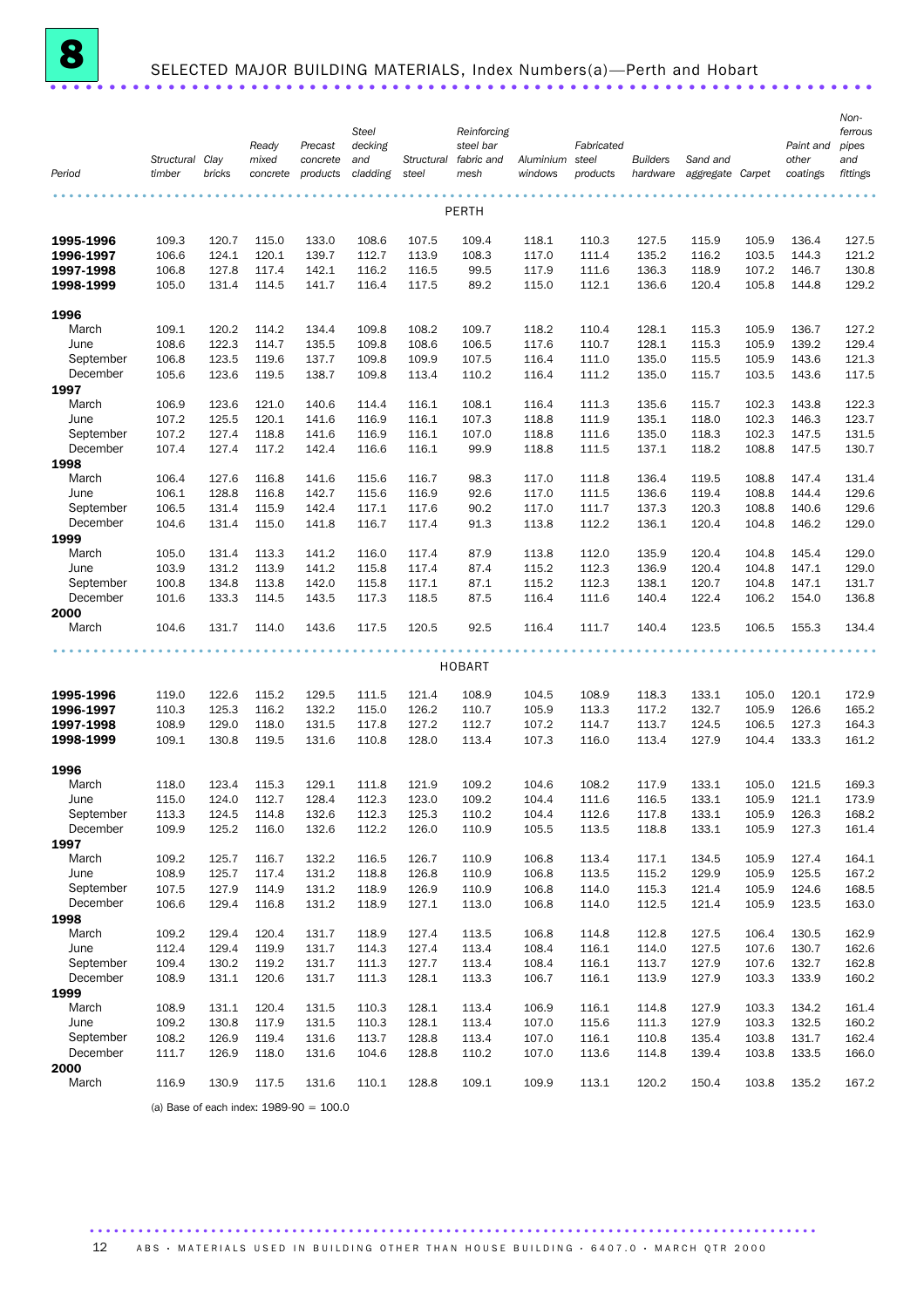

## SPECIAL SERIES, Index Numbers(a)—Weighted Average of Six State Capital Cities ......................................................................

|           | All groups    |                                           |             |              |           |            | All            |
|-----------|---------------|-------------------------------------------|-------------|--------------|-----------|------------|----------------|
|           | excluding     |                                           |             |              |           |            | electrical     |
|           | electrical    |                                           |             |              |           |            | materials      |
|           | materials and |                                           |             | Switchboards | Lamps     | All        | excluding      |
|           | mechanical    |                                           | Conduit and | and          | and light | electrical | lamps and      |
| Period    | services      | Conductors                                | accessories | switchgear   | fittings  | materials  | light fittings |
|           |               |                                           |             |              |           |            |                |
| 1995-1996 | 112.1         | 127.5                                     | 135.0       | 120.8        | 106.9     | 119.2      | 125.1          |
| 1996-1997 | 112.9         | 113.9                                     | 135.3       | 123.6        | 106.4     | 115.6      | 119.9          |
| 1997-1998 | 114.1         | 112.3                                     | 132.6       | 124.2        | 105.1     | 115.7      | 120.0          |
| 1998-1999 | 114.5         | 108.8                                     | 128.6       | 128.5        | 107.5     | 117.7      | 121.5          |
| 1996      |               |                                           |             |              |           |            |                |
| March     | 112.1         | 126.7                                     | 135.3       | 121.2        | 108.0     | 119.4      | 125.0          |
| June      | 112.0         | 123.7                                     | 133.0       | 122.1        | 107.1     | 118.3      | 123.7          |
| September | 112.2         | 114.5                                     | 135.5       | 122.7        | 106.3     | 115.5      | 119.9          |
| December  | 112.4         | 112.0                                     | 136.5       | 122.8        | 106.4     | 114.8      | 118.8          |
| 1997      |               |                                           |             |              |           |            |                |
| March     | 113.1         | 114.2                                     | 136.0       | 124.1        | 106.5     | 115.9      | 120.3          |
| June      | 113.7         | 114.9                                     | 133.1       | 124.6        | 106.4     | 116.0      | 120.5          |
| September | 113.9         | 117.1                                     | 134.6       | 124.6        | 104.8     | 116.3      | 121.8          |
| December  | 114.0         | 112.8                                     | 131.3       | 124.5        | 104.9     | 115.6      | 119.8          |
| 1998      |               |                                           |             |              |           |            |                |
| March     | 114.1         | 109.3                                     | 132.0       | 124.4        | 104.7     | 115.3      | 119.5          |
| June      | 114.4         | 109.9                                     | 132.5       | 123.3        | 105.8     | 115.5      | 118.9          |
| September | 114.5         | 109.4                                     | 132.0       | 124.3        | 105.4     | 115.6      | 119.4          |
| December  | 114.5         | 109.3                                     | 126.6       | 126.7        | 107.4     | 116.8      | 119.9          |
| 1999      |               |                                           |             |              |           |            |                |
| March     | 114.4         | 108.5                                     | 127.1       | 130.9        | 108.2     | 118.7      | 122.7          |
| June      | 114.6         | 108.1                                     | 128.8       | 132.1        | 109.1     | 119.7      | 123.8          |
| September | 114.2         | 108.2                                     | 131.5       | 132.6        | 109.2     | 120.3      | 124.6          |
| December  | 114.4         | 111.8                                     | 135.6       | 132.9        | 109.4     | 121.2      | 126.0          |
| 2000      |               |                                           |             |              |           |            |                |
| March     | 115.4         | 113.7                                     | 142.3       | 133.7        | 109.8     | 122.5      | 128.0          |
|           |               | (a) Base of each index: $1989-90 = 100.0$ |             |              |           |            |                |

## ELECTRICAL MATERIALS.......................................................................................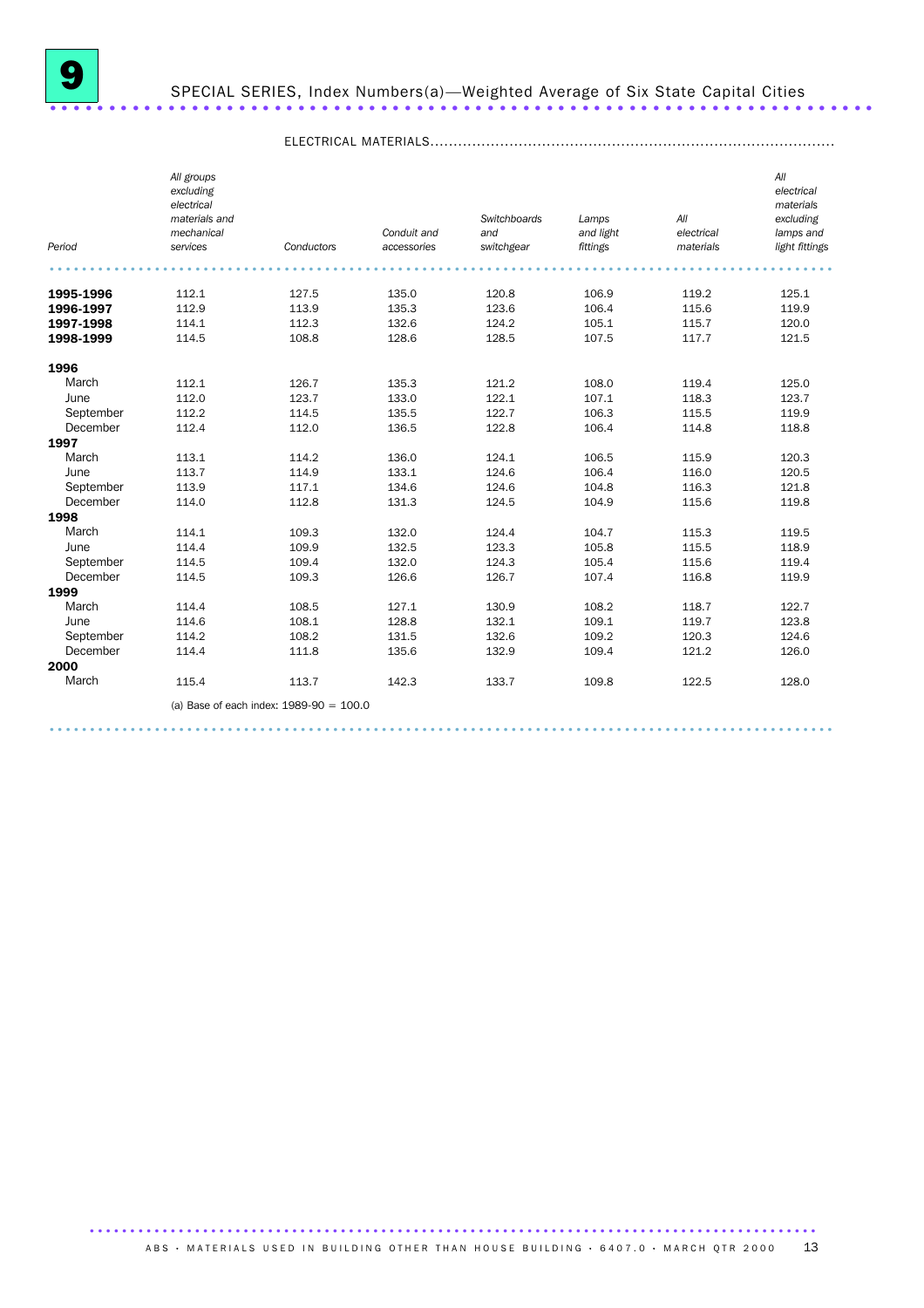

## 9 SPECIAL SERIES, Index Numbers(a)—Weighted Average of Six State Capital Cities *continued* SPECIAL SERIES, Index Numbers(a)—Weighted Average of Six State Capital Cities continued

MECHANICAL SERVICES COMPONENTS............ PLUMBING MATERIALS......................................

|           |              |                                           | Elevators,<br>escalators | All        |           |          |          | All       |
|-----------|--------------|-------------------------------------------|--------------------------|------------|-----------|----------|----------|-----------|
|           | Air          | Fire                                      | and                      | mechanical | Hydraulic |          | Roof     | plumbing  |
| Period    | conditioning | protection                                | travelators              | services   | plumbing  | Drainage | plumbing | materials |
|           |              |                                           |                          |            |           |          |          |           |
| 1995-1996 | 117.1        | 115.9                                     | 97.3                     | 113.7      | 124.5     | 124.3    | 108.6    | 123.2     |
| 1996-1997 | 117.3        | 120.7                                     | 97.6                     | 114.7      | 126.4     | 123.9    | 111.4    | 124.9     |
| 1997-1998 | 118.4        | 122.5                                     | 96.8                     | 115.3      | 130.5     | 130.9    | 114.0    | 129.1     |
| 1998-1999 | 119.2        | 122.0                                     | 103.4                    | 117.7      | 127.9     | 126.5    | 115.5    | 126.4     |
| 1996      |              |                                           |                          |            |           |          |          |           |
| March     | 117.1        | 115.9                                     | 98.0                     | 114.0      | 124.4     | 122.5    | 109.6    | 122.9     |
| June      | 117.6        | 117.3                                     | 99.1                     | 114.8      | 125.4     | 124.0    | 109.9    | 124.0     |
| September | 117.1        | 117.7                                     | 99.6                     | 114.7      | 125.3     | 124.9    | 109.5    | 123.9     |
| December  | 116.8        | 120.5                                     | 97.8                     | 114.5      | 124.7     | 121.4    | 109.4    | 123.2     |
| 1997      |              |                                           |                          |            |           |          |          |           |
| March     | 117.4        | 121.8                                     | 96.9                     | 114.7      | 127.1     | 121.3    | 112.3    | 125.3     |
| June      | 117.7        | 122.7                                     | 96.1                     | 114.8      | 128.6     | 128.1    | 114.4    | 127.2     |
| September | 118.2        | 122.8                                     | 95.7                     | 114.9      | 129.8     | 130.9    | 114.4    | 128.5     |
| December  | 118.4        | 122.4                                     | 96.4                     | 115.2      | 131.7     | 131.7    | 114.0    | 130.2     |
| 1998      |              |                                           |                          |            |           |          |          |           |
| March     | 118.3        | 122.6                                     | 96.7                     | 115.2      | 130.8     | 132.0    | 114.0    | 129.5     |
| June      | 118.8        | 122.3                                     | 98.4                     | 116.0      | 129.7     | 128.9    | 113.5    | 128.2     |
| September | 119.5        | 122.1                                     | 99.5                     | 116.7      | 129.7     | 130.8    | 114.5    | 128.4     |
| December  | 119.1        | 122.1                                     | 104.4                    | 117.9      | 127.1     | 123.8    | 115.6    | 125.4     |
| 1999      |              |                                           |                          |            |           |          |          |           |
| March     | 119.0        | 122.0                                     | 104.8                    | 118.0      | 127.2     | 125.8    | 116.2    | 125.8     |
| June      | 119.1        | 121.9                                     | 105.0                    | 118.1      | 127.4     | 125.6    | 115.6    | 125.9     |
| September | 119.2        | 122.2                                     | 106.1                    | 118.5      | 129.3     | 135.3    | 115.1    | 128.6     |
| December  | 120.0        | 122.3                                     | 105.5                    | 118.8      | 130.9     | 135.7    | 115.3    | 130.1     |
| 2000      |              |                                           |                          |            |           |          |          |           |
| March     | 120.9        | 122.4                                     | 105.5                    | 119.3      | 132.5     | 143.9    | 113.8    | 132.3     |
|           |              | (a) Base of each index: $1989-90 = 100.0$ |                          |            |           |          |          |           |
|           |              |                                           |                          |            |           |          |          |           |

....................................................................................................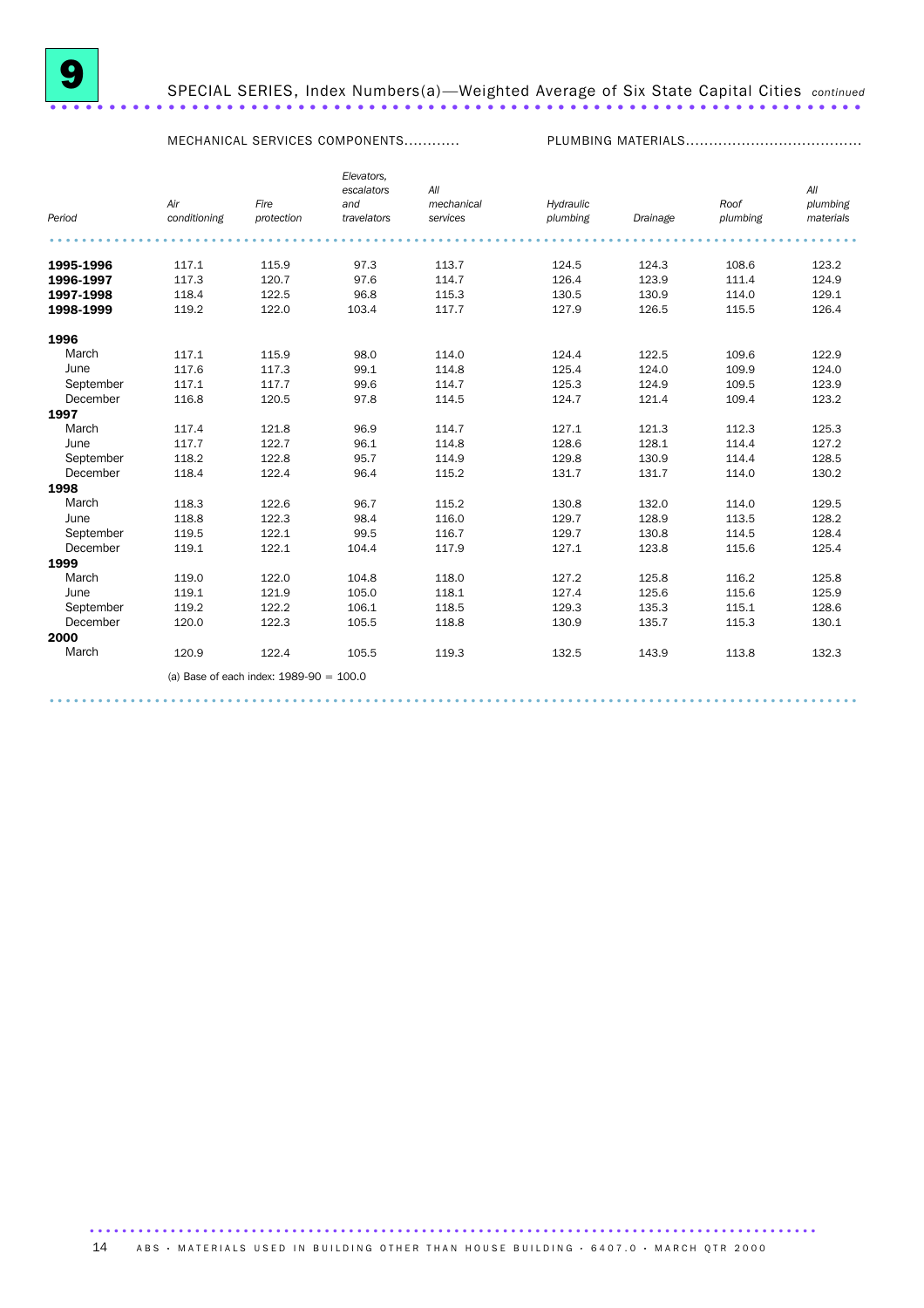

|                        | All groups<br>excluding<br>electrical   |                |                            |                                   |                                |                                | All<br>electrical<br>materials           |
|------------------------|-----------------------------------------|----------------|----------------------------|-----------------------------------|--------------------------------|--------------------------------|------------------------------------------|
| Period                 | materials and<br>mechanical<br>services | Conductors     | Conduit and<br>accessories | Switchboards<br>and<br>switchgear | Lamps<br>and light<br>fittings | All<br>electrical<br>materials | excluding<br>lamps and<br>light fittings |
|                        |                                         |                |                            |                                   |                                |                                |                                          |
|                        |                                         |                | SYDNEY                     |                                   |                                |                                |                                          |
| 1995-1996              | 111.4                                   | 139.7          | 142.5                      | 124.8                             | 108.5                          | 125.1                          | 132.9                                    |
| 1996-1997              | 112.0                                   | 128.3          | 147.1                      | 127.9                             | 108.0                          | 122.6                          | 129.4                                    |
| 1997-1998              | 113.5                                   | 127.8          | 145.4                      | 129.3                             | 108.2                          | 124.1                          | 131.3                                    |
| 1998-1999              | 113.8                                   | 124.7          | 135.5                      | 136.2                             | 110.0                          | 126.3                          | 133.7                                    |
| 1996                   |                                         |                |                            |                                   |                                |                                |                                          |
| March                  | 111.4                                   | 138.1          | 143.8                      | 124.9                             | 110.3                          | 125.3                          | 132.4                                    |
| June                   | 111.4                                   | 134.1          | 140.2                      | 125.9                             | 108.4                          | 123.5                          | 130.5                                    |
| September              | 111.5                                   | 126.8          | 145.4                      | 126.7                             | 107.9                          | 121.6                          | 128.0                                    |
| December               | 111.5                                   | 125.7          | 147.9                      | 127.0                             | 107.9                          | 121.5                          | 127.8                                    |
| 1997                   |                                         |                |                            |                                   |                                |                                |                                          |
| March                  | 112.0                                   | 129.1          | 147.7                      | 128.5                             | 108.0                          | 123.0                          | 130.1                                    |
| June                   | 112.8                                   | 131.7          | 147.5                      | 129.2                             | 108.1                          | 124.1                          | 131.5                                    |
| September              | 113.1                                   | 134.0          | 149.6                      | 129.3                             | 108.0                          | 124.9                          | 132.9                                    |
| December               | 113.3                                   | 129.5          | 144.3                      | 129.2                             | 108.2                          | 124.1                          | 131.3                                    |
| 1998                   |                                         |                |                            |                                   |                                |                                |                                          |
| March                  | 113.6                                   | 123.1          | 144.2                      | 128.7                             | 108.3                          | 123.5                          | 130.1                                    |
| June                   | 114.0                                   | 124.6          | 143.6                      | 129.9                             | 108.4                          | 124.0                          | 130.9                                    |
| September<br>December  | 114.0<br>113.7                          | 125.3<br>124.6 | 143.2<br>131.2             | 131.0<br>134.3                    | 107.8<br>109.5                 | 124.2<br>124.9                 | 131.7<br>131.6                           |
| 1999                   |                                         |                |                            |                                   |                                |                                |                                          |
| March                  | 113.6                                   | 124.5          | 132.0                      | 138.8                             | 110.8                          | 127.3                          | 134.9                                    |
| June                   | 113.9                                   | 124.4          | 135.4                      | 140.5                             | 111.9                          | 128.8                          | 136.6                                    |
| September              | 113.2                                   | 125.4          | 137.8                      | 140.9                             | 112.6                          | 129.6                          | 137.5                                    |
| December               | 113.5                                   | 129.5          | 143.0                      | 141.2                             | 112.7                          | 130.6                          | 139.2                                    |
| 2000                   |                                         |                |                            |                                   |                                |                                |                                          |
| March                  | 114.7                                   | 131.4          | 151.5                      | 142.0                             | 113.8                          | 132.4                          | 141.5                                    |
|                        |                                         |                | MELBOURNE                  |                                   |                                |                                |                                          |
|                        |                                         |                |                            |                                   |                                |                                |                                          |
| 1995-1996              | 109.7                                   | 139.6          | 129.0                      | 116.1                             | 100.8                          | 119.4                          | 128.7                                    |
| 1996-1997              | 110.0                                   | 116.3          | 120.9                      | 118.0                             | 101.1                          | 112.0                          | 117.6                                    |
| 1997-1998<br>1998-1999 | 111.0                                   | 111.7<br>108.4 | 114.7                      | 117.7<br>119.4                    | 97.3<br>101.9                  | 109.8                          | 115.7                                    |
|                        | 112.3                                   |                | 115.7                      |                                   |                                | 112.4                          | 116.6                                    |
| 1996                   |                                         |                |                            |                                   |                                |                                |                                          |
| March                  | 109.8                                   | 140.1          | 129.3                      | 117.2                             | 101.9                          | 120.3                          | 129.5                                    |
| June                   | 109.6                                   | 135.5          | 124.3                      | 117.1                             | 101.3                          | 118.2                          | 126.7                                    |
| September              | 109.5                                   | 119.4          | 123.4                      | 117.2                             | 101.2                          | 113.0                          | 119.0                                    |
| December               | 109.4                                   | 115.7          | 123.4                      | 117.1                             | 101.2                          | 111.8                          | 117.2                                    |
| 1997                   |                                         |                |                            |                                   |                                |                                |                                          |
| March                  | 110.2                                   | 116.4          | 122.3                      | 118.6                             | 101.5                          | 112.5                          | 118.1                                    |
| June                   | 110.7                                   | 113.7          | 114.5                      | 118.9                             | 100.5                          | 110.8                          | 116.0                                    |
| September              | 110.6                                   | 115.9          | 115.4                      | 119.0                             | 96.8                           | 110.4                          | 117.2                                    |
| December               | 110.9                                   | 111.3          | 114.0                      | 118.6                             | 96.8                           | 109.8                          | 116.1                                    |
| 1998                   |                                         |                |                            |                                   |                                |                                |                                          |
| March<br>June          | 110.9<br>111.5                          | 109.6<br>110.1 | 114.0<br>115.5             | 120.0<br>113.1                    | 97.1<br>98.6                   | 110.3<br>108.6                 | 116.8<br>112.5                           |
| September              | 112.0                                   | 108.6          | 115.5                      | 113.4                             | 98.6                           | 108.6                          | 112.5                                    |
| December               | 112.3                                   | 108.7          | 115.6                      | 116.7                             | 102.8                          | 111.8                          | 114.8                                    |
| 1999                   |                                         |                |                            |                                   |                                |                                |                                          |
| March                  | 112.2                                   | 108.4          | 115.6                      | 123.4                             | 102.7                          | 114.3                          | 119.3                                    |
| June                   | 112.5                                   | 107.8          | 116.2                      | 124.1                             | 103.3                          | 114.8                          | 119.8                                    |
| September              | 112.0                                   | 106.8          | 118.2                      | 124.7                             | 104.5                          | 115.8                          | 120.5                                    |
| December               | 112.3                                   | 110.4          | 121.7                      | 125.3                             | 104.5                          | 116.6                          | 122.0                                    |
| 2000                   |                                         |                |                            |                                   |                                |                                |                                          |
| March                  | 112.9                                   | 112.2          | 126.0                      | 125.9                             | 103.9                          | 117.2                          | 123.4                                    |

## ELECTRICAL MATERIALS.......................................................................................

(a) Base of each index: 1989-90 = 100.0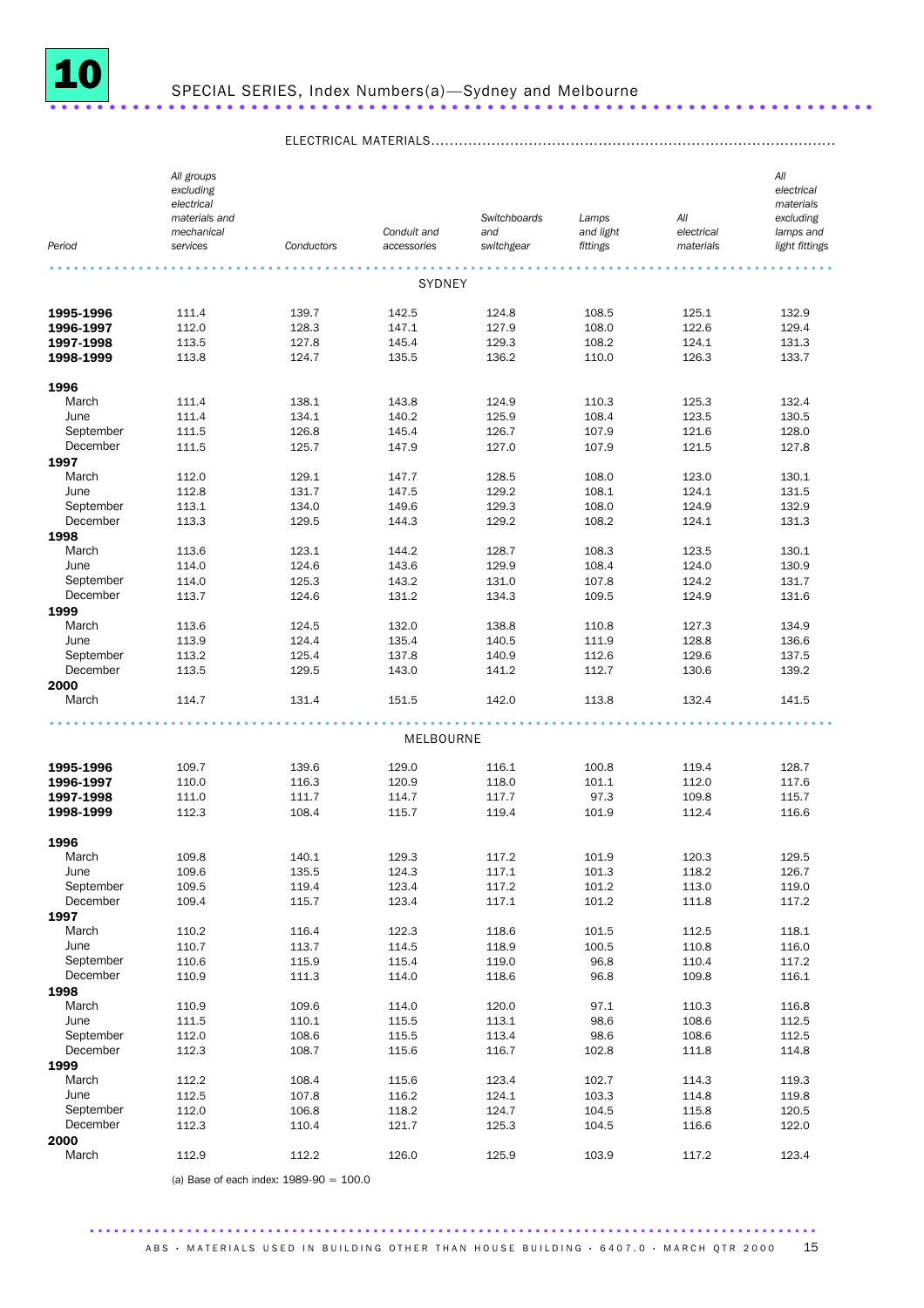

MECHANICAL SERVICES COMPONENTS............ PLUMBING MATERIALS......................................

|           |                     |                    | Elevators,         |                        |                       |          |                  |                       |
|-----------|---------------------|--------------------|--------------------|------------------------|-----------------------|----------|------------------|-----------------------|
|           |                     |                    | escalators         | All                    |                       |          |                  | All                   |
| Period    | Air<br>conditioning | Fire<br>protection | and<br>travelators | mechanical<br>services | Hydraulic<br>plumbing |          | Roof<br>plumbing | plumbing<br>materials |
|           |                     |                    |                    |                        |                       | Drainage |                  |                       |
|           |                     |                    |                    | <b>SYDNEY</b>          |                       |          |                  |                       |
| 1995-1996 | 117.8               | 114.9              | 96.1               | 113.9                  | 135.1                 | 125.2    | 103.3            | 129.1                 |
| 1996-1997 | 117.7               | 123.3              | 95.7               | 115.0                  | 139.2                 | 125.3    | 102.0            | 132.6                 |
| 1997-1998 | 120.1               | 126.5              | 95.3               | 116.6                  | 145.7                 | 132.2    | 104.5            | 138.6                 |
| 1998-1999 | 120.0               | 125.7              | 101.4              | 118.3                  | 139.1                 | 125.5    | 107.8            | 132.5                 |
| 1996      |                     |                    |                    |                        |                       |          |                  |                       |
| March     | 117.6               | 114.9              | 96.3               | 113.9                  | 135.1                 | 123.4    | 102.8            | 129.0                 |
| June      | 118.0               | 116.3              | 97.2               | 114.5                  | 136.6                 | 126.3    | 101.9            | 130.5                 |
| September | 117.0               | 117.4              | 97.4               | 114.2                  | 137.1                 | 128.0    | 100.6            | 131.0                 |
| December  | 116.9               | 123.9              | 95.7               | 114.7                  | 136.1                 | 120.7    | 100.5            | 129.5                 |
| 1997      |                     |                    |                    |                        |                       |          |                  |                       |
| March     | 118.0               | 125.6              | 95.1               | 115.4                  | 140.7                 | 121.6    | 102.7            | 133.6                 |
| June      | 118.7               | 126.1              | 94.5               | 115.6                  | 142.9                 | 130.8    | 104.2            | 136.3                 |
| September | 119.0               | 126.4              | 94.2               | 115.7                  | 144.3                 | 134.2    | 104.5            | 137.7                 |
| December  | 119.9               | 126.5              | 94.8               | 116.3                  | 147.1                 | 134.5    | 104.5            | 140.0                 |
| 1998      |                     |                    |                    |                        |                       |          |                  |                       |
| March     | 120.1               | 126.6              | 95.2               | 116.6                  | 146.6                 | 133.2    | 104.5            | 139.5                 |
| June      | 121.2               | 126.3              | 96.9               | 117.7                  | 144.7                 | 126.8    | 104.6            | 137.1                 |
| September | 121.7               | 125.9              | 97.9               | 118.3                  | 144.4                 | 131.4    | 106.2            | 137.5                 |
| December  | 119.7               | 125.9              | 102.2              | 118.3                  | 136.5                 | 121.3    | 108.3            | 129.9                 |
| 1999      |                     |                    |                    |                        |                       |          |                  |                       |
| March     | 119.4               | 125.5              | 102.6              | 118.3                  | 137.5                 | 124.6    | 108.3            | 131.1                 |
| June      | 119.3               | 125.5              | 102.8              | 118.3                  | 138.0                 | 124.7    | 108.3            | 131.5                 |
| September | 119.4               | 125.2              | 104.0              | 118.6                  | 140.0                 | 133.7    | 107.5            | 134.3                 |
| December  | 119.9               | 125.4              | 103.5              | 118.8                  | 142.2                 | 135.4    | 107.9            | 136.3                 |
| 2000      |                     |                    |                    |                        |                       |          |                  |                       |
| March     | 120.7               | 125.5              | 103.5              | 119.3                  | 144.6                 | 145.4    | 110.6            | 139.6                 |
|           |                     |                    |                    |                        |                       |          |                  |                       |
|           |                     |                    |                    | MELBOURNE              |                       |          |                  |                       |
| 1995-1996 | 118.0               | 111.3              | 98.5               | 114.1                  | 116.7                 | 125.7    | 114.7            | 118.9                 |
| 1996-1997 | 118.1               | 112.4              | 100.4              | 115.0                  | 117.6                 | 127.4    | 122.0            | 120.1                 |
| 1997-1998 | 118.4               | 113.2              | 99.0               | 114.9                  | 119.6                 | 135.4    | 125.3            | 122.8                 |
| 1998-1999 | 120.5               | 113.1              | 105.9              | 118.2                  | 119.9                 | 133.2    | 126.7            | 122.8                 |
| 1996      |                     |                    |                    |                        |                       |          |                  |                       |
| March     | 118.1               | 111.5              | 99.7               | 114.6                  | 117.0                 | 124.3    | 116.3            | 119.1                 |
| June      | 118.9               | 111.5              | 101.6              | 115.6                  | 117.8                 | 127.9    | 118.6            | 120.2                 |
| September | 118.1               | 111.5              | 102.9              | 115.6                  | 117.4                 | 127.7    | 118.7            | 119.9                 |
| December  | 117.9               | 111.7              | 100.7              | 114.9                  | 117.4                 | 126.9    | 118.7            | 119.8                 |
| 1997      |                     |                    |                    |                        |                       |          |                  |                       |
| March     | 118.0               | 112.0              | 99.6               | 114.6                  | 117.3                 | 125.0    | 124.0            | 119.7                 |
| June      | 118.2               | 114.4              | 98.2               | 114.7                  | 118.1                 | 130.0    | 126.7            | 120.9                 |
| September | 118.8               | 114.4              | 97.7               | 114.8                  | 118.7                 | 132.3    | 125.7            | 121.6                 |
| December  | 118.5               | 112.8              | 98.8               | 114.8                  | 121.5                 | 135.1    | 125.1            | 124.3                 |
| 1998      |                     |                    |                    |                        |                       |          |                  |                       |
| March     | 118.1               | 112.8              | 98.8               | 114.6                  | 119.4                 | 136.7    | 125.1            | 122.8                 |
| June      | 118.1               | 112.8              | 100.7              | 115.2                  | 118.7                 | 137.6    | 125.1            | 122.3                 |
| September | 119.4               | 112.8              | 101.5              | 116.2                  | 119.6                 | 137.7    | 125.1            | 123.0                 |
| December  | 120.4               | 112.8              | 107.0              | 118.4                  | 120.4                 | 131.2    | 125.5            | 123.0                 |
| 1999      |                     |                    |                    |                        |                       |          |                  |                       |
| March     | 120.9               | 113.3              | 107.5              | 118.9                  | 119.8                 | 132.3    | 129.4            | 122.7                 |
| June      | 121.2               | 113.3              | 107.7              | 119.2                  | 119.7                 | 131.7    | 126.6            | 122.5                 |
| September | 121.4               | 113.4              | 108.8              | 119.6                  | 121.7                 | 144.2    | 127.0            | 125.7                 |
| December  | 122.5               | 113.4              | 108.2              | 120.1                  | 122.4                 | 143.1    | 127.0            | 126.1                 |
| 2000      |                     |                    |                    |                        |                       |          |                  |                       |
| March     | 124.0               | 112.9              | 108.2              | 120.9                  | 124.0                 | 151.9    | 117.6            | 128.2                 |
|           |                     |                    |                    |                        |                       |          |                  |                       |

(a) Base of each index: 1989-90 = 100.0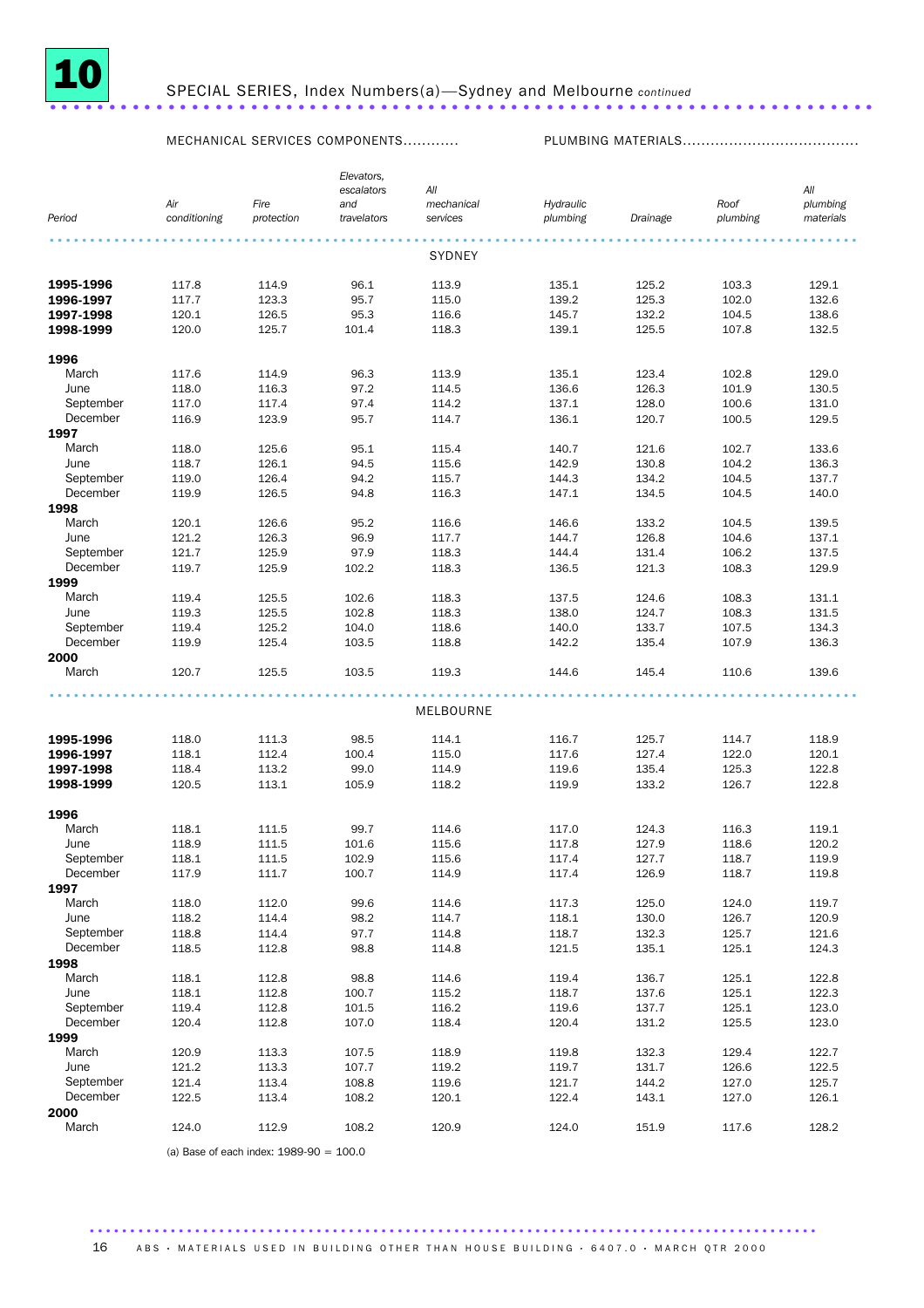

| Period                | All groups<br>excluding<br>electrical<br>materials and<br>mechanical<br>services | Conductors   | Conduit and<br>accessories | Switchboards<br>and<br>switchgear | Lamps<br>and light<br>fittings | All<br>electrical<br>materials | All<br>electrical<br>materials<br>excluding<br>lamps and<br>light fittings |
|-----------------------|----------------------------------------------------------------------------------|--------------|----------------------------|-----------------------------------|--------------------------------|--------------------------------|----------------------------------------------------------------------------|
|                       |                                                                                  |              | <b>BRISBANE</b>            |                                   |                                |                                |                                                                            |
| 1995-1996             | 116.6                                                                            | 106.6        | 120.1                      | 123.3                             | 106.3                          | 110.7                          | 113.8                                                                      |
| 1996-1997             | 117.6                                                                            | 98.5         | 126.5                      | 126.8                             | 106.7                          | 109.7                          | 112.2                                                                      |
| 1997-1998             | 119.2                                                                            | 99.2         | 127.6                      | 129.5                             | 106.4                          | 111.7                          | 115.3                                                                      |
| 1998-1999             | 119.9                                                                            | 93.9         | 123.6                      | 134.8                             | 112.0                          | 115.3                          | 117.3                                                                      |
| 1996                  |                                                                                  |              |                            |                                   |                                |                                |                                                                            |
| March                 | 116.5                                                                            | 105.9        | 118.1                      | 123.7                             | 106.3                          | 110.4                          | 113.4                                                                      |
| June                  | 116.3                                                                            | 104.9        | 120.9                      | 124.9                             | 106.1                          | 110.6                          | 113.8                                                                      |
| September             | 116.6                                                                            | 98.7         | 125.4                      | 125.7                             | 106.2                          | 109.2                          | 111.7                                                                      |
| December              | 117.1                                                                            | 96.8         | 127.6                      | 125.6                             | 106.4                          | 108.9                          | 111.1                                                                      |
| 1997                  |                                                                                  |              |                            |                                   |                                |                                |                                                                            |
| March                 | 117.8                                                                            | 98.5         | 127.2                      | 127.6                             | 107.0                          | 110.0                          | 112.6                                                                      |
| June                  | 118.8                                                                            | 99.9         | 125.8                      | 128.4                             | 107.1                          | 110.6                          | 113.4                                                                      |
| September             | 119.6                                                                            | 103.0        | 127.3                      | 128.5                             | 105.5                          | 111.2                          | 115.1                                                                      |
| December              | 118.9                                                                            | 100.9        | 127.3                      | 128.5                             | 105.4                          | 111.0                          | 114.8                                                                      |
| 1998<br>March         | 118.9                                                                            | 96.9         | 127.3                      | 129.8                             | 106.2                          | 111.6                          | 115.2                                                                      |
| June                  | 119.2                                                                            | 96.1         | 128.6                      | 131.1                             | 108.3                          | 113.0                          | 116.1                                                                      |
| September             | 119.6                                                                            | 95.5         | 125.4                      | 134.2                             | 109.0                          | 114.0                          | 117.4                                                                      |
| December              | 120.1                                                                            | 97.7         | 121.2                      | 132.8                             | 111.9                          | 114.5                          | 116.1                                                                      |
| 1999                  |                                                                                  |              |                            |                                   |                                |                                |                                                                            |
| March                 | 120.0                                                                            | 91.3         | 123.8                      | 136.0                             | 113.4                          | 116.1                          | 117.8                                                                      |
| June                  | 119.9                                                                            | 91.1         | 124.0                      | 136.3                             | 113.7                          | 116.4                          | 118.0                                                                      |
| September             | 120.2                                                                            | 91.1         | 131.3                      | 136.8                             | 112.2                          | 116.6                          | 119.5                                                                      |
| December              | 120.0                                                                            | 95.1         | 134.1                      | 137.1                             | 112.0                          | 117.2                          | 120.7                                                                      |
| 2000<br>March         | 120.5                                                                            | 97.5         | 144.3                      | 137.6                             | 112.8                          | 118.9                          | 123.1                                                                      |
|                       |                                                                                  |              |                            |                                   |                                |                                |                                                                            |
|                       |                                                                                  |              | ADELAIDE                   |                                   |                                |                                |                                                                            |
| 1995-1996             | 112.8                                                                            | 94.0         | 131.5                      | 120.5                             | 109.7                          | 109.3                          | 108.9                                                                      |
| 1996-1997             | 115.1                                                                            | 84.0         | 127.3                      | 125.7                             | 110.3                          | 107.5                          | 106.0                                                                      |
| 1997-1998             | 116.6                                                                            | 81.7         | 127.0                      | 126.3                             | 109.1                          | 107.9                          | 107.2                                                                      |
| 1998-1999             | 116.3                                                                            | 80.3         | 131.1                      | 130.0                             | 110.8                          | 110.3                          | 110.0                                                                      |
|                       |                                                                                  |              |                            |                                   |                                |                                |                                                                            |
| 1996                  |                                                                                  |              |                            |                                   |                                |                                |                                                                            |
| March<br>June         | 112.9<br>112.9                                                                   | 92.8<br>93.1 | 131.6<br>130.1             | 120.6<br>123.7                    | 109.7<br>109.7                 | 109.0<br>109.8                 | 108.5<br>109.7                                                             |
| September             | 113.3                                                                            | 87.6         | 130.1                      | 125.5                             | 109.7                          | 108.6                          | 107.9                                                                      |
| December              | 115.2                                                                            | 80.7         | 127.8                      | 125.7                             | 110.2                          | 106.5                          | 104.5                                                                      |
| 1997                  |                                                                                  |              |                            |                                   |                                |                                |                                                                            |
| March                 | 115.7                                                                            | 82.9         | 126.9                      | 125.7                             | 110.6                          | 107.2                          | 105.4                                                                      |
| June                  | 116.1                                                                            | 84.8         | 124.2                      | 125.8                             | 110.6                          | 107.7                          | 106.0                                                                      |
| September             | 116.2                                                                            | 87.1         | 124.7                      | 125.7                             | 108.9                          | 107.8                          | 107.1                                                                      |
| December              | 116.6                                                                            | 79.2         | 124.6                      | 125.7                             | 108.9                          | 107.3                          | 106.2                                                                      |
| 1998                  |                                                                                  |              |                            |                                   |                                |                                |                                                                            |
| March                 | 116.4                                                                            | 79.9         | 127.5                      | 126.3                             | 108.5                          | 107.6                          | 107.1                                                                      |
| June                  | 117.0                                                                            | 80.4         | 131.1                      | 127.3                             | 110.0                          | 109.0                          | 108.4                                                                      |
| September<br>December | 116.4                                                                            | 80.5         | 131.1                      | 128.8                             | 110.0                          | 109.5                          | 109.3                                                                      |
| 1999                  | 116.3                                                                            | 80.4         | 130.9                      | 129.0                             | 110.0                          | 109.6                          | 109.4                                                                      |
| March                 | 116.3                                                                            | 80.3         | 130.9                      | 129.8                             | 110.1                          | 109.9                          | 109.8                                                                      |
| June                  | 116.2                                                                            | 80.0         | 131.4                      | 132.3                             | 113.2                          | 112.1                          | 111.4                                                                      |
| September             | 115.7                                                                            | 78.6         | 132.9                      | 132.7                             | 111.3                          | 111.5                          | 111.7                                                                      |
| December              | 115.8                                                                            | 82.2         | 135.6                      | 133.2                             | 113.0                          | 112.9                          | 112.9                                                                      |
| 2000                  |                                                                                  |              |                            |                                   |                                |                                |                                                                            |
| March                 | 116.6                                                                            | 84.1         | 141.4                      | 135.2                             | 113.2                          | 114.4                          | 115.3                                                                      |

## ELECTRICAL MATERIALS.......................................................................................

(a) Base of each index: 1989-90 = 100.0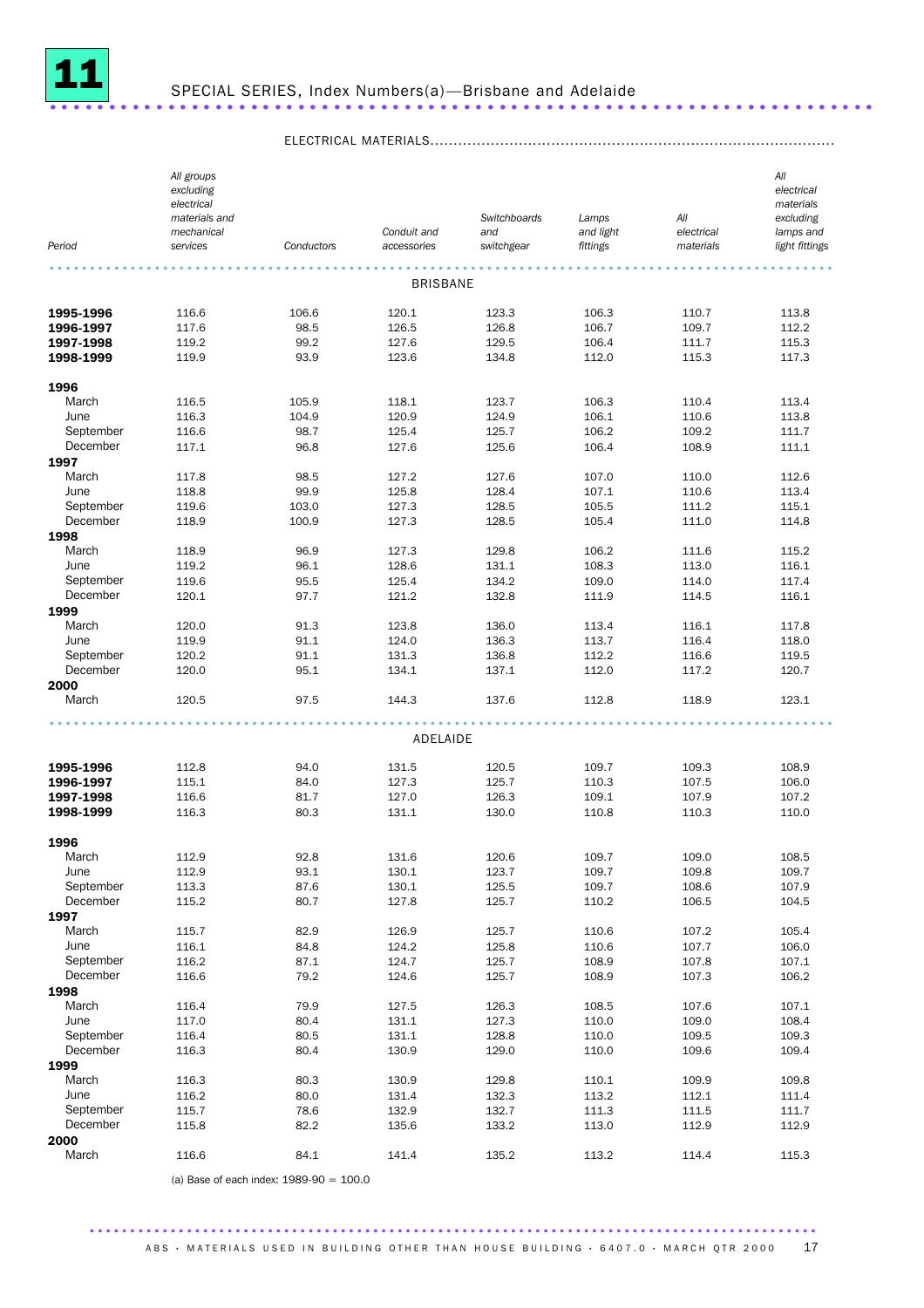

## SPECIAL SERIES, Index Numbers(a)—Brisbane and Adelaide *continued* .....................................................................

MECHANICAL SERVICES COMPONENTS............ PLUMBING MATERIALS......................................

|           |              |            | Elevators,  |                 |           |          |          |           |
|-----------|--------------|------------|-------------|-----------------|-----------|----------|----------|-----------|
|           |              |            | escalators  | All             |           |          |          | All       |
|           | Air          | Fire       | and         | mechanical      | Hydraulic |          | Roof     | plumbing  |
| Period    | conditioning | protection | travelators | services        | plumbing  | Drainage | plumbing | materials |
|           |              |            |             | <b>BRISBANE</b> |           |          |          |           |
|           |              |            |             |                 |           |          |          |           |
| 1995-1996 | 113.6        | 119.0      | 99.5        | 112.3           | 126.5     | 125.7    | 101.5    | 122.7     |
| 1996-1997 | 116.1        | 120.7      | 99.4        | 113.9           | 126.7     | 127.1    | 105.6    | 123.1     |
| 1997-1998 | 117.1        | 121.0      | 98.3        | 114.1           | 129.5     | 130.4    | 106.1    | 125.7     |
| 1998-1999 | 118.4        | 121.0      | 103.7       | 116.4           | 130.9     | 126.6    | 103.0    | 126.3     |
| 1996      |              |            |             |                 |           |          |          |           |
| March     | 113.7        | 119.6      | 99.8        | 112.5           | 124.2     | 124.0    | 103.7    | 120.7     |
| June      | 114.5        | 119.6      | 100.4       | 113.2           | 124.9     | 124.2    | 103.7    | 121.3     |
| September | 115.5        | 120.1      | 100.8       | 113.9           | 125.4     | 125.3    | 103.9    | 121.8     |
| December  | 115.9        | 120.5      | 99.5        | 113.8           | 125.6     | 126.6    | 104.0    | 122.1     |
| 1997      |              |            |             |                 |           |          |          |           |
| March     | 116.3        | 121.0      | 98.9        | 113.9           | 127.1     | 126.9    | 106.6    | 123.5     |
| June      | 116.8        | 121.0      | 98.2        | 113.9           | 128.5     | 129.5    | 107.9    | 125.0     |
| September | 117.6        | 121.0      | 97.7        | 114.2           | 130.2     | 131.9    | 107.5    | 126.6     |
| December  | 116.9        | 121.0      | 98.3        | 114.0           | 129.4     | 130.1    | 107.5    | 125.6     |
| 1998      |              |            |             |                 |           |          |          |           |
| March     | 116.7        | 121.0      | 98.1        | 113.8           | 129.2     | 131.2    | 107.3    | 125.6     |
| June      | 117.0        |            | 99.2        |                 | 129.2     | 128.4    | 102.2    | 125.1     |
|           |              | 121.0      |             | 114.3           |           |          |          |           |
| September | 117.0        | 121.0      | 99.9        | 114.5           | 127.8     | 128.5    | 103.0    | 124.0     |
| December  | 119.0        | 121.0      | 104.5       | 117.0           | 132.4     | 126.3    | 103.0    | 127.5     |
| 1999      |              |            |             |                 |           |          |          |           |
| March     | 118.6        | 121.0      | 105.1       | 116.9           | 131.6     | 125.5    | 103.0    | 126.8     |
| June      | 118.8        | 121.0      | 105.3       | 117.1           | 131.7     | 125.9    | 102.9    | 126.9     |
| September | 118.9        | 121.0      | 106.4       | 117.5           | 133.4     | 135.9    | 103.9    | 129.5     |
| December  | 119.7        | 121.3      | 105.6       | 117.8           | 134.2     | 136.3    | 105.1    | 130.2     |
| 2000      |              |            |             |                 |           |          |          |           |
| March     | 121.0        | 122.5      | 105.6       | 118.7           | 134.6     | 137.2    | 105.1    | 130.7     |
|           |              |            |             |                 |           |          |          |           |
|           |              |            |             | ADELAIDE        |           |          |          |           |
| 1995-1996 | 118.7        | 126.3      | 90.8        | 115.0           | 115.8     | 113.8    | 111.8    | 115.7     |
| 1996-1997 | 118.2        | 127.3      | 90.2        | 114.6           | 116.2     | 109.5    | 114.8    | 115.9     |
| 1997-1998 | 118.6        | 127.3      | 89.6        | 114.7           | 117.9     | 120.6    | 114.8    | 118.4     |
| 1998-1999 | 120.1        | 123.3      | 95.8        | 116.8           | 115.7     | 121.7    | 113.4    | 116.6     |
|           |              |            |             |                 |           |          |          |           |
| 1996      |              |            |             |                 |           |          |          |           |
| March     | 118.6        | 126.3      | 91.6        | 115.1           | 115.3     | 111.6    | 114.1    | 115.2     |
| June      | 119.2        | 127.0      | 92.4        | 115.9           | 116.4     | 109.7    | 114.1    | 116.0     |
| September | 119.1        | 127.2      | 92.3        | 115.8           | 116.0     | 107.6    | 114.1    | 115.5     |
| December  | 118.0        | 127.2      | 90.3        | 114.5           | 115.5     | 106.8    | 114.1    | 115.0     |
| 1997      |              |            |             |                 |           |          |          |           |
| March     | 118.2        | 127.2      | 89.4        | 114.4           | 116.3     | 108.6    | 114.9    | 115.9     |
| June      | 117.6        | 127.4      | 88.7        | 113.8           | 117.0     | 114.9    | 116.1    | 117.1     |
| September | 118.1        | 127.5      | 88.4        | 114.1           | 118.1     | 116.9    | 116.1    | 118.1     |
| December  | 118.6        | 127.5      | 88.9        | 114.5           | 118.5     | 118.3    | 114.3    | 118.7     |
| 1998      |              |            |             |                 |           |          |          |           |
| March     | 118.4        | 128.8      | 89.4        | 114.7           | 117.6     | 123.9    | 114.3    | 118.5     |
| June      | 119.4        | 125.2      | 91.5        | 115.4           | 117.2     | 123.3    | 114.3    | 118.1     |
| September | 119.8        | 123.5      | 91.8        | 115.4           | 116.3     | 122.3    | 114.9    | 117.2     |
| December  | 120.4        | 123.5      | 96.7        | 117.3           | 116.5     | 121.3    | 115.8    | 117.3     |
| 1999      |              |            |             |                 |           |          |          |           |
| March     | 120.2        | 123.5      | 97.2        | 117.3           | 115.0     | 121.3    | 110.9    | 115.9     |
| June      | 120.0        | 122.8      | 97.6        | 117.2           | 115.0     | 122.0    | 111.9    | 116.0     |
| September | 119.5        | 122.8      | 98.3        | 117.1           | 116.4     | 129.1    | 111.9    | 118.0     |
| December  | 120.4        | 122.8      | 97.6        | 117.4           | 117.8     | 130.3    | 113.0    | 119.4     |
| 2000      |              |            |             |                 |           |          |          |           |
| March     | 121.3        | 123.0      | 97.6        | 118.0           | 118.1     | 133.6    | 113.0    | 120.0     |

(a) Base of each index:  $1989-90 = 100.0$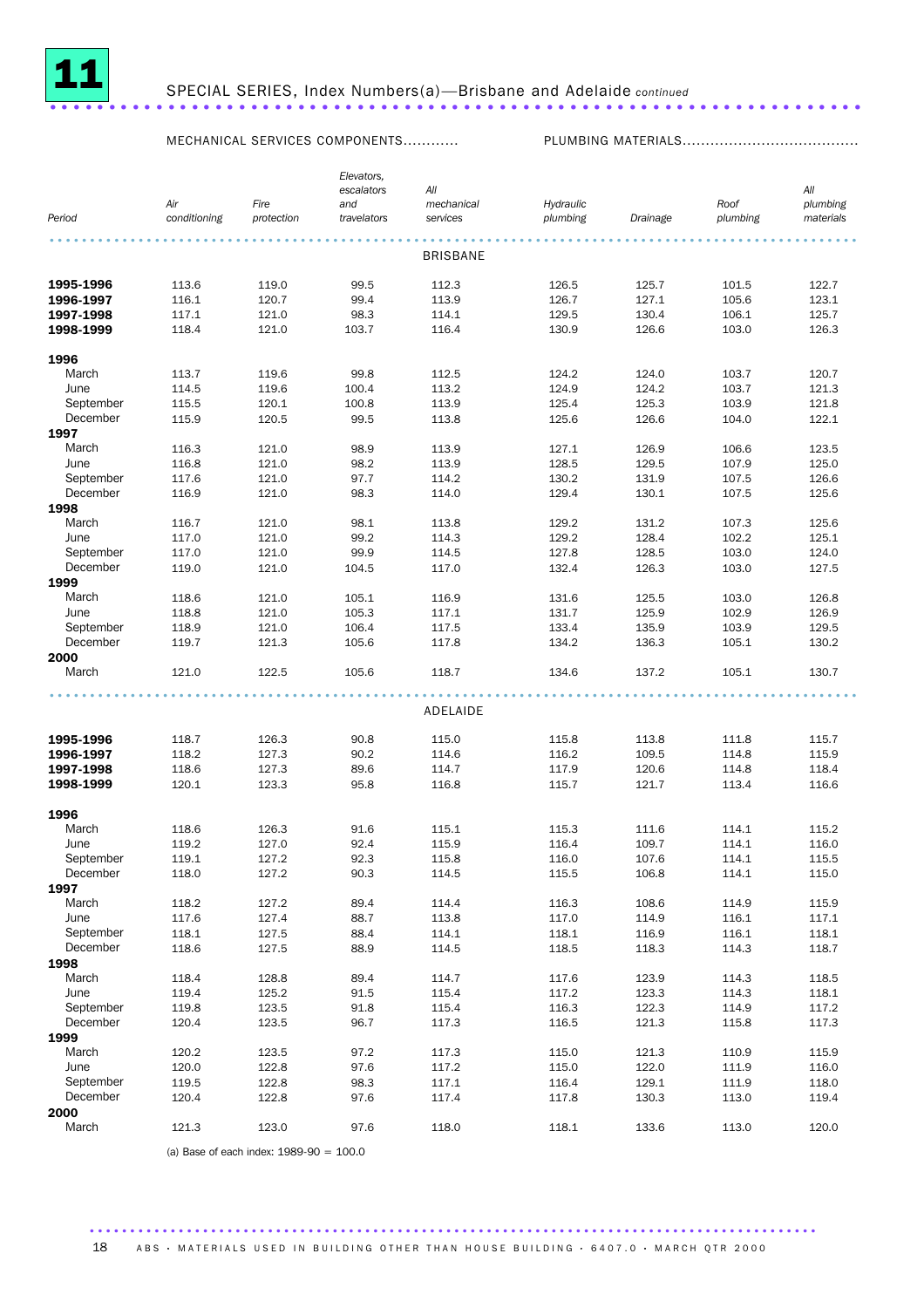

## SPECIAL SERIES, Index Numbers(a)—Perth and Hobart .....................................................................

ELECTRICAL MATERIALS..................................................................................

| Period           | All groups<br>excluding<br>electrical<br>materials and<br>mechanical<br>services | Conductors     | Conduit and<br>accessories | Switchboards<br>and<br>switchgear | Lamps<br>and light<br>fittings | All<br>electrical<br>materials | All<br>electrical<br>materials<br>excluding<br>lamps and<br>light fittings |
|------------------|----------------------------------------------------------------------------------|----------------|----------------------------|-----------------------------------|--------------------------------|--------------------------------|----------------------------------------------------------------------------|
|                  |                                                                                  |                | PERTH                      |                                   |                                |                                |                                                                            |
| 1995-1996        | 113.4                                                                            | 108.2          | 142.2                      | 116.0                             | 112.0                          | 113.0                          | 114.2                                                                      |
| 1996-1997        | 115.3                                                                            | 102.2          | 147.3                      | 117.2                             | 108.1                          | 110.6                          | 112.5                                                                      |
| 1997-1998        | 115.3                                                                            | 102.4          | 144.2                      | 115.5                             | 105.3                          | 109.3                          | 111.9                                                                      |
| 1998-1999        | 114.1                                                                            | 95.9           | 144.1                      | 115.4                             | 102.8                          | 107.8                          | 111.0                                                                      |
| 1996             |                                                                                  |                |                            |                                   |                                |                                |                                                                            |
| March            | 113.5                                                                            | 107.4          | 141.8                      | 115.8                             | 111.8                          | 112.6                          | 113.7                                                                      |
| June             | 113.2                                                                            | 107.8          | 146.3                      | 116.8                             | 113.1                          | 113.8                          | 114.8                                                                      |
| September        | 114.3                                                                            | 102.7          | 147.7                      | 116.9                             | 108.9                          | 111.0                          | 112.7                                                                      |
| December         | 114.9                                                                            | 99.9           | 147.9                      | 117.1                             | 107.4                          | 109.7                          | 111.5                                                                      |
| 1997             |                                                                                  |                |                            |                                   |                                |                                |                                                                            |
| March            | 115.7                                                                            | 102.3          | 148.0                      | 117.2                             | 108.0                          | 110.7                          | 112.7                                                                      |
| June             | 116.1                                                                            | 103.8          | 145.4                      | 117.5                             | 108.0                          | 111.0                          | 113.2                                                                      |
| September        | 116.1                                                                            | 105.2          | 146.8                      | 117.5                             | 106.4                          | 111.0                          | 113.9                                                                      |
| December<br>1998 | 115.6                                                                            | 101.9          | 140.7                      | 117.0                             | 106.4                          | 109.9                          | 112.1                                                                      |
| March            | 115.0                                                                            | 101.9          | 144.8                      | 113.1                             | 102.3                          | 107.2                          | 110.4                                                                      |
| June             | 114.6                                                                            | 100.6          | 144.6                      | 114.4                             | 106.1                          | 109.2                          | 111.0                                                                      |
| September        | 114.5                                                                            | 97.1           | 144.5                      | 114.5                             | 103.7                          | 107.9                          | 110.6                                                                      |
| December         | 114.1                                                                            | 96.3           | 143.9                      | 114.9                             | 102.5                          | 107.4                          | 110.7                                                                      |
| 1999             |                                                                                  |                |                            |                                   |                                |                                |                                                                            |
| March            | 113.7                                                                            | 95.8           | 143.8                      | 116.0                             | 102.8                          | 107.9                          | 111.3                                                                      |
| June             | 114.0                                                                            | 94.2           | 144.2                      | 116.3                             | 102.3                          | 107.8                          | 111.4                                                                      |
| September        | 114.2                                                                            | 94.6           | 146.4                      | 116.6                             | 100.8                          | 107.5                          | 112.0                                                                      |
| December         | 114.9                                                                            | 96.7           | 150.8                      | 116.9                             | 100.3                          | 108.0                          | 113.3                                                                      |
| 2000<br>March    | 115.8                                                                            | 98.8           | 155.0                      | 116.8                             | 100.6                          | 108.6                          | 114.2                                                                      |
|                  |                                                                                  |                | <b>HOBART</b>              |                                   |                                |                                |                                                                            |
|                  |                                                                                  |                |                            |                                   |                                |                                |                                                                            |
| 1995-1996        | 115.5                                                                            | 126.9          | 136.6                      | 125.3                             | 97.1                           | 118.6                          | 129.2                                                                      |
| 1996-1997        | 116.8                                                                            | 121.9          | 135.8                      | 128.5                             | 95.7                           | 117.4                          | 128.1                                                                      |
| 1997-1998        | 118.0                                                                            | 122.5          | 138.4                      | 128.1<br>130.0                    | 96.7<br>93.3                   | 117.2                          | 127.6<br>128.0                                                             |
| 1998-1999        | 118.8                                                                            | 124.2          | 132.9                      |                                   |                                | 115.8                          |                                                                            |
| 1996             |                                                                                  |                |                            |                                   |                                |                                |                                                                            |
| March            | 115.6                                                                            | 126.4          | 134.6                      | 124.3                             | 97.2                           | 118.1                          | 128.4                                                                      |
| June             | 115.3                                                                            | 126.5          | 131.5                      | 128.1                             | 97.7                           | 119.1                          | 129.6                                                                      |
| September        | 116.3                                                                            | 123.8          | 134.0                      | 128.7                             | 89.0                           | 115.7                          | 128.9                                                                      |
| December         | 116.5                                                                            | 122.4          | 134.8                      | 128.7                             | 97.9                           | 118.3                          | 128.3                                                                      |
| 1997             |                                                                                  |                |                            |                                   |                                |                                |                                                                            |
| March<br>June    | 117.0<br>117.3                                                                   | 121.8<br>119.7 | 135.2<br>139.3             | 128.7<br>127.8                    | 97.9<br>97.9                   | 118.1<br>117.5                 | 128.0<br>127.2                                                             |
| September        | 117.1                                                                            | 119.7          | 139.7                      | 127.9                             | 97.8                           | 117.6                          | 127.3                                                                      |
| December         | 117.7                                                                            | 123.1          | 139.4                      | 127.9                             | 97.9                           | 117.8                          | 127.7                                                                      |
| 1998             |                                                                                  |                |                            |                                   |                                |                                |                                                                            |
| March            | 118.2                                                                            | 123.1          | 139.4                      | 128.4                             | 95.4                           | 116.9                          | 128.0                                                                      |
| June             | 118.9                                                                            | 124.1          | 135.0                      | 128.2                             | 95.6                           | 116.5                          | 127.2                                                                      |
| September        | 119.1                                                                            | 122.6          | 132.1                      | 128.6                             | 95.5                           | 116.1                          | 126.7                                                                      |
| December         | 119.0                                                                            | 124.5          | 132.9                      | 134.1                             | 91.9                           | 116.8                          | 130.8                                                                      |
| 1999             |                                                                                  |                |                            |                                   |                                |                                |                                                                            |
| March            | 118.8                                                                            | 124.5          | 132.9                      | 128.4                             | 93.2                           | 115.2                          | 127.0                                                                      |
| June             | 118.4                                                                            | 125.1          | 133.8                      | 128.8                             | 92.5                           | 115.2                          | 127.5                                                                      |
| September        | 118.8                                                                            | 125.1          | 137.4                      | 129.2                             | 92.7                           | 115.9                          | 128.5                                                                      |
| December         | 118.4                                                                            | 129.6          | 141.9                      | 129.3                             | 94.5                           | 117.5                          | 130.0                                                                      |
| 2000             |                                                                                  |                |                            |                                   |                                |                                |                                                                            |
| March            | 119.3                                                                            | 131.6          | 146.7                      | 129.6                             | 94.5                           | 118.3                          | 131.4                                                                      |

(a) Base of each index: 1989-90 = 100.0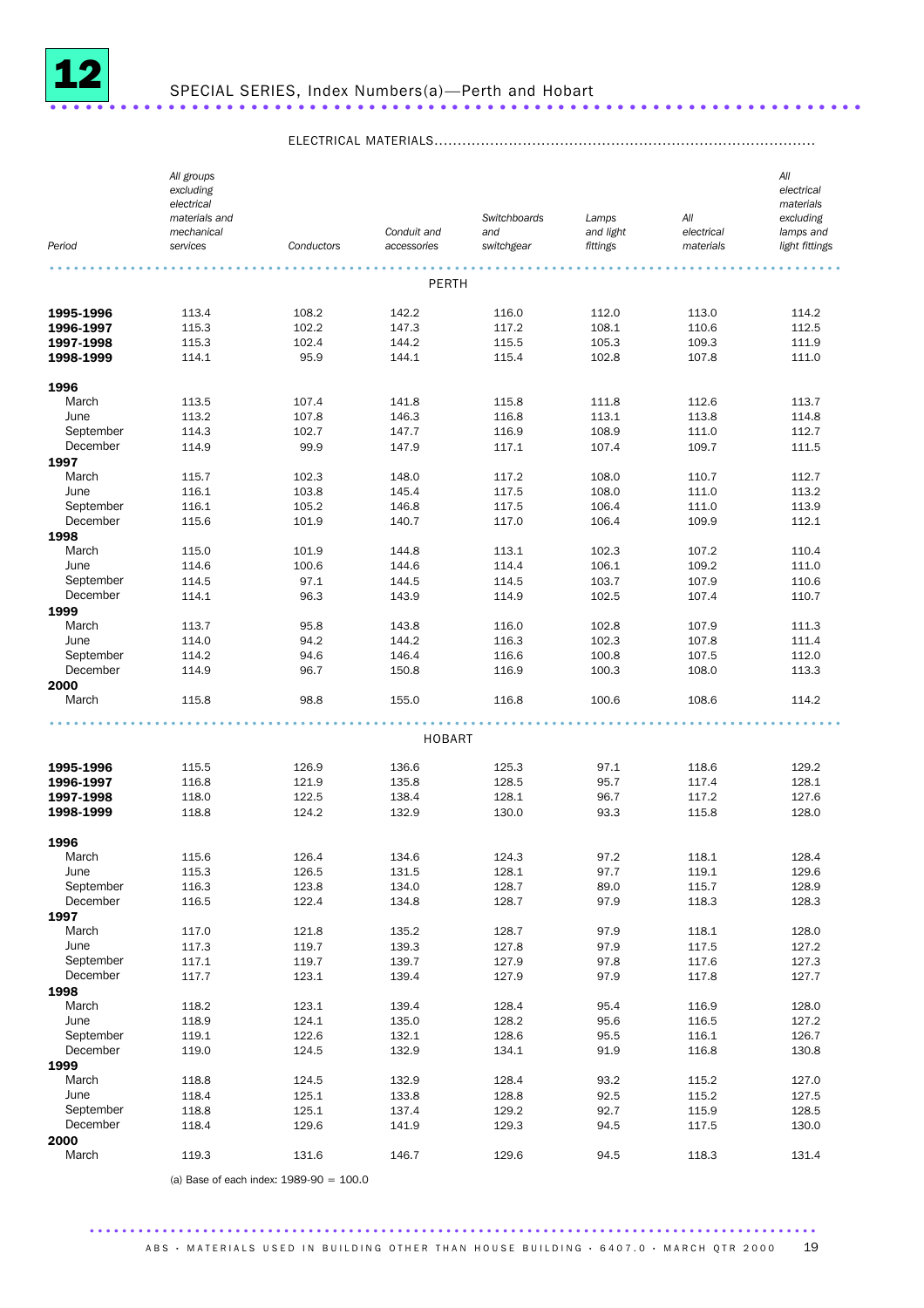

### SPECIAL SERIES, Index Numbers(a)—Perth and Hobart *continued* ......................................................................

MECHANICAL SERVICES COMPONENTS............ PLUMBING MATERIALS......................................

|           |              |            | Elevators,  |               |           |          |          |           |
|-----------|--------------|------------|-------------|---------------|-----------|----------|----------|-----------|
|           |              |            | escalators  | All           |           |          |          | All       |
|           | Air          | Fire       | and         | mechanical    | Hydraulic |          | Roof     | plumbing  |
| Period    | conditioning | protection | travelators | services      | plumbing  | Drainage | plumbing | materials |
|           |              |            |             |               |           |          |          |           |
|           |              |            |             | PERTH         |           |          |          |           |
|           |              |            |             |               |           |          |          |           |
| 1995-1996 | 114.1        | 120.0      | 100.1       | 112.3         | 114.0     | 126.0    | 116.6    | 120.1     |
| 1996-1997 | 114.0        | 126.6      | 99.9        | 113.3         | 113.4     | 119.8    | 121.4    | 119.2     |
| 1997-1998 | 114.1        | 128.5      | 99.0        | 113.4         | 118.5     | 125.2    | 126.6    | 124.6     |
| 1998-1999 | 113.6        | 130.5      | 108.5       | 116.1         | 118.8     | 120.0    | 128.8    | 124.3     |
|           |              |            |             |               |           |          |          |           |
| 1996      |              |            |             |               |           |          |          |           |
| March     | 114.4        | 119.6      | 101.5       | 112.9         | 113.8     | 123.5    | 119.6    | 119.9     |
| June      | 115.0        | 126.4      | 102.2       | 114.5         | 114.3     | 116.8    | 119.7    | 119.9     |
| September | 114.4        | 125.1      | 102.1       | 114.0         | 111.6     | 119.3    | 119.7    | 117.5     |
| December  | 114.0        | 124.4      | 100.1       | 113.0         | 112.0     | 119.1    | 119.7    | 117.8     |
| 1997      |              |            |             |               |           |          |          |           |
| March     | 113.8        | 128.4      | 99.2        | 113.2         | 114.2     | 118.0    | 120.8    | 119.9     |
| June      | 113.8        | 128.4      | 98.1        | 112.9         | 115.6     | 122.7    | 125.3    | 121.6     |
| September | 114.4        | 128.4      | 97.8        | 113.1         | 118.5     | 126.0    | 126.8    | 124.7     |
| December  | 114.5        | 127.7      | 98.3        | 113.3         | 118.8     | 126.1    | 126.8    | 124.9     |
| 1998      |              |            |             |               |           |          |          |           |
| March     | 114.1        | 128.1      | 98.7        | 113.2         | 118.5     | 125.3    | 126.4    | 124.6     |
| June      | 113.4        | 129.8      | 101.1       | 113.8         | 118.2     | 123.5    | 126.4    | 124.1     |
| September | 113.8        | 130.8      | 103.9       | 115.0         | 118.3     | 121.2    | 128.6    | 124.0     |
| December  | 113.7        | 130.8      | 109.7       | 116.6         | 118.7     | 118.4    | 128.6    | 124.0     |
| 1999      |              |            |             |               |           |          |          |           |
| March     | 113.2        | 130.1      | 110.2       | 116.3         | 119.2     | 121.3    | 128.6    | 124.8     |
| June      | 113.5        | 130.1      | 110.3       | 116.5         | 119.1     | 119.1    | 129.3    | 124.5     |
| September | 113.5        | 134.4      | 111.1       | 117.4         | 121.8     | 126.1    | 125.8    | 127.6     |
| December  | 114.7        | 134.4      | 110.0       | 117.8         | 124.6     | 124.3    | 124.0    | 129.8     |
| 2000      |              |            |             |               |           |          |          |           |
| March     | 114.6        | 134.5      | 110.0       | 117.7         | 125.1     | 133.4    | 124.7    | 131.4     |
|           |              |            |             |               |           |          |          |           |
|           |              |            |             | <b>HOBART</b> |           |          |          |           |
|           |              |            |             |               |           |          |          |           |
| 1995-1996 | 117.1        | 122.2      | 103.0       | 115.1         | 133.1     | 107.5    | 119.2    | 127.7     |
| 1996-1997 | 119.6        | 123.0      | 104.3       | 117.0         | 127.3     | 104.9    | 126.7    | 122.8     |
| 1997-1998 | 120.8        | 124.8      | 101.6       | 117.0         | 126.7     | 101.0    | 127.9    | 121.9     |
| 1998-1999 | 121.6        | 125.9      | 106.2       | 119.0         | 130.0     | 101.4    | 122.8    | 124.5     |
|           |              |            |             |               |           |          |          |           |
| 1996      |              |            |             |               |           |          |          |           |
| March     | 117.1        | 122.1      | 103.8       | 115.3         | 132.8     | 108.7    | 119.6    | 127.6     |
| June      | 118.3        | 122.5      | 104.4       | 116.2         | 132.4     | 104.1    | 121.6    | 127.0     |
| September | 119.0        | 122.7      | 106.1       | 117.1         | 131.1     | 107.9    | 127.0    | 126.3     |
| December  | 119.0        | 122.7      | 104.9       | 116.8         | 125.2     | 103.6    | 124.7    | 120.8     |
| 1997      |              |            |             |               |           |          |          |           |
| March     | 119.6        | 123.3      | 103.5       | 116.8         | 125.8     | 103.8    | 125.7    | 121.4     |
| June      | 120.8        | 123.3      | 102.6       | 117.1         | 127.0     | 104.1    | 129.2    | 122.5     |
| September | 121.0        | 123.3      | 100.8       | 116.6         | 127.2     | 104.1    | 130.5    | 122.8     |
| December  | 120.5        | 124.4      | 101.8       | 116.8         | 126.6     | 102.3    | 129.6    | 122.0     |
| 1998      |              |            |             |               |           |          |          |           |
| March     | 121.1        | 125.7      | 101.9       | 117.4         | 126.6     | 99.1     | 129.6    | 121.6     |
| June      | 120.5        | 125.9      | 101.9       | 117.1         | 126.3     | 98.5     | 121.9    | 121.0     |
| September | 121.4        | 125.9      | 102.5       | 117.8         | 130.3     | 101.8    | 125.8    | 124.9     |
| December  | 121.6        | 125.9      | 106.7       | 119.1         | 129.5     | 101.3    | 122.4    | 124.1     |
| 1999      |              |            |             |               |           |          |          |           |
| March     | 121.6        | 125.9      | 107.6       | 119.4         | 130.0     | 101.2    | 121.1    | 124.4     |
| June      | 121.7        | 125.9      | 107.8       | 119.5         | 130.1     | 101.2    | 121.7    | 124.5     |
| September | 120.7        | 125.9      | 109.1       | 119.3         | 126.9     | 105.4    | 120.9    | 122.3     |
| December  | 122.3        | 125.9      | 107.6       | 119.8         | 131.9     | 104.6    | 122.1    | 126.5     |
| 2000      |              |            |             |               |           |          |          |           |
| March     | 123.2        | 126.0      | 107.6       | 120.3         | 133.4     | 106.9    | 122.7    | 128.0     |
|           |              |            |             |               |           |          |          |           |

(a) Base of each index:  $1989-90 = 100.0$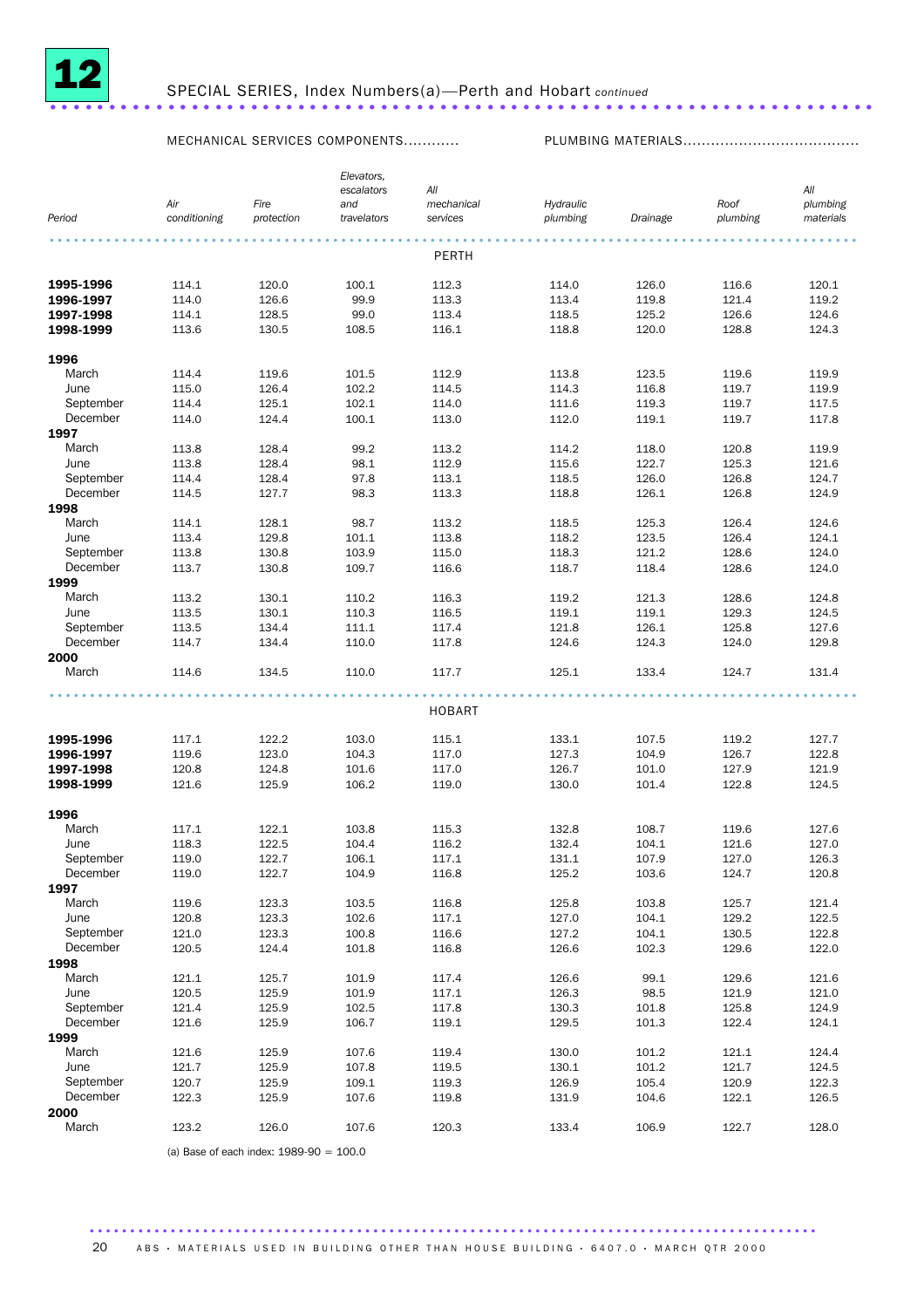## EXPLANATORY NOTES

............................................................ ....

| <b>INTRODUCTION</b>      | 1 This publication presents index numbers measuring changes in prices of selected<br>materials used in the construction of buildings other than houses-the Price Index<br>of Materials Used in Building Other than House Building. It is calculated on the<br>reference base $1989-90 = 100.0$ for the six State capital cities.                                                                                                                                                                                                                                                                                                                                                                                                                                                                                                                                                                                                                                                                                                                                                                                                          |
|--------------------------|-------------------------------------------------------------------------------------------------------------------------------------------------------------------------------------------------------------------------------------------------------------------------------------------------------------------------------------------------------------------------------------------------------------------------------------------------------------------------------------------------------------------------------------------------------------------------------------------------------------------------------------------------------------------------------------------------------------------------------------------------------------------------------------------------------------------------------------------------------------------------------------------------------------------------------------------------------------------------------------------------------------------------------------------------------------------------------------------------------------------------------------------|
| <b>SCOPE</b>             | 2 The index includes 63 items which are combined into 10 industry of origin groups<br>and an 'All groups' total. Table 1 presents 'All groups' index numbers for the<br>weighted average of the six State capital cities, for each of the cities separately.<br>Although many of the selected materials are also used in house building, in building<br>repair, maintenance and alteration work and in engineering construction work (e.g.<br>projects such as roads, dams, bridges and the like), the weighting pattern of the<br>index is not applicable to these other activities of the construction industry. In<br>addition, since the weights are based on an average materials usage over a range of<br>types of building within the defined area (building other than house building), the<br>index is not necessarily applicable to any specific building or type of building.                                                                                                                                                                                                                                                  |
| CLASSIFICATION           | 3 For the weighted average of the six State capital cities the selected materials have<br>been combined into broad groups on an industry of origin basis. Table 4 presents<br>index numbers for groups defined in terms of the Groups (3 digit level) of the 1993<br>Australian and New Zealand Standard Industrial Classification (ANZSIC); the<br>percentage contributions for individual materials and groups are shown in table A1 of<br>the Appendix of the October 1993 issue of this publication. The 'industry of origin' is<br>not necessarily identical to the industry which supplies the materials to builders. The<br>'industry of origin' is the industry in which the material is <i>primarily produced</i> ,<br>determined in accordance with the classification rules of the ANZSIC. For instance,<br>many of the materials are classified to the appropriate producing industries, rather<br>than the wholesale trading industries. Some materials used in constructing buildings<br>in Australia are imported. Imported materials are allocated to the similar industry of<br>origin as Australian produced materials. |
| <b>ITEMS AND WEIGHTS</b> | 4 The index is a fixed weights index. The items were selected and allocated weights<br>in accordance with the estimated average values of materials used in the construction<br>of buildings other than houses completed in each of the seven capital cities in the<br>five years ended June 1992. This same weighting pattern is used for each of the six<br>capital cities. The weighting pattern for the 'All groups' index is set out in Appendix A<br>of the October 1993 issue of this publication.                                                                                                                                                                                                                                                                                                                                                                                                                                                                                                                                                                                                                                 |
| PRICE MEASUREMENT        | 5 Prices relate to specific standards of each material and are obtained from<br>representative suppliers of materials used in building. In general, the point of pricing<br>is 'delivered on site' but in some cases it has been necessary to use the nearest<br>realistic price available e.g. 'delivered to electrical contractor's store'. Local prices are<br>used in the indexes for each capital city.                                                                                                                                                                                                                                                                                                                                                                                                                                                                                                                                                                                                                                                                                                                              |
|                          | 6 As far as possible, actual transactions prices are used in this index—that is, prices<br>actually paid by building contractors or subcontractors to suppliers for materials<br>delivered on building sites. The actual price paid for anything can be described in<br>various ways. Instead of being described as a single price (as usually happens in retail<br>shops) a price for a building material may be described in terms of the components<br>which make up the price—for instance 'list price plus sales tax', 'suppliers price plus<br>freight', 'basic price less (particular types of) discount' and so on. It is these net<br>prices that buyers pay to sellers for materials that the ABS aims to use in compiling<br>this index.                                                                                                                                                                                                                                                                                                                                                                                       |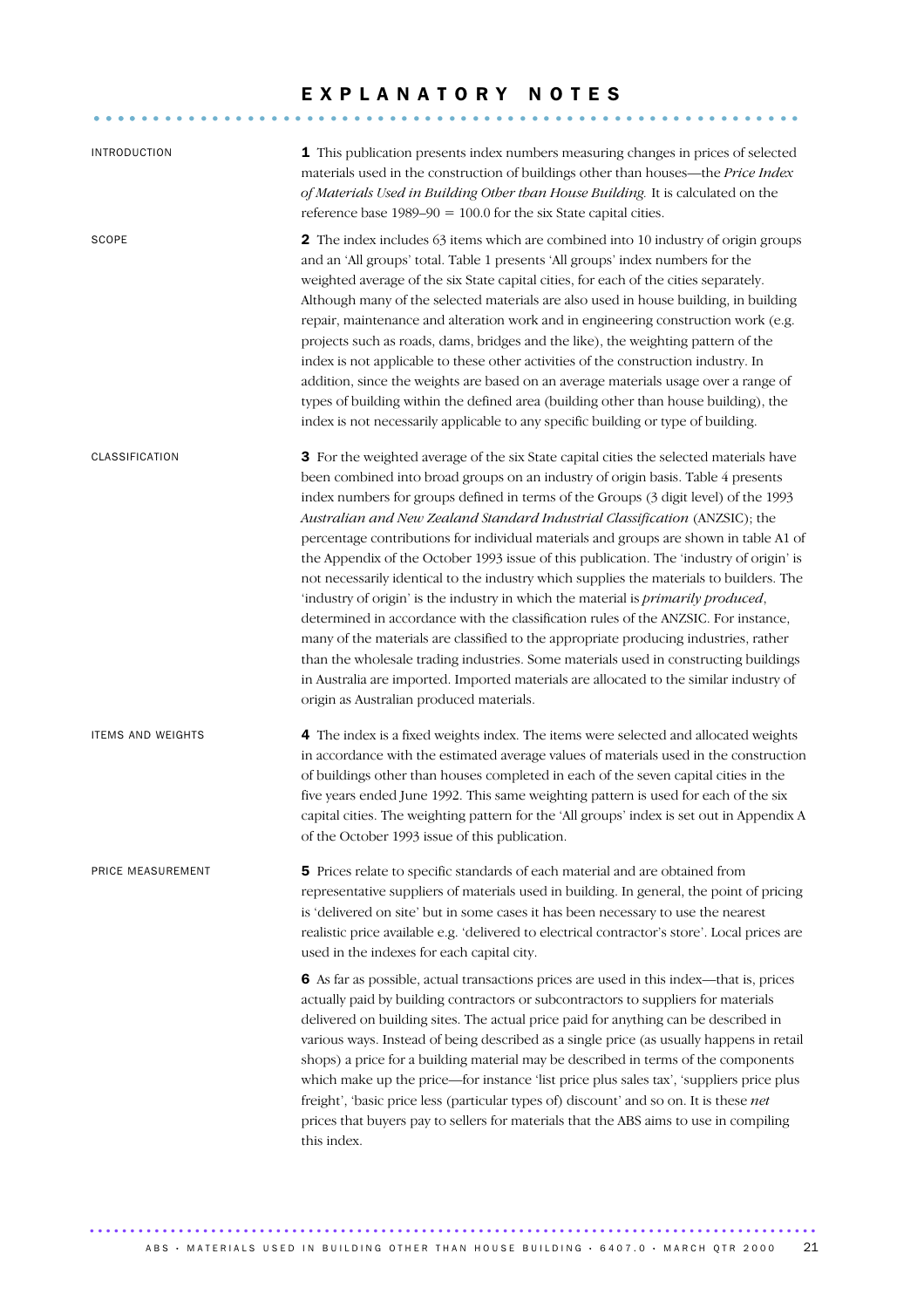# E X P L A N A T O R Y N O T E S ............................................................ ....

| PRICE MEASUREMENT continued          | <b>7</b> The ABS asks respondent businesses to report details of the discounts they offer<br>so that actual transaction prices can be calculated. However, as building material<br>suppliers offer many different types of discounts to buyers (e.g. trade discounts,<br>settlement discounts, quantity discounts, competitive discounts), the identification<br>of the discounts and the way in which they are applied by sellers pose considerable<br>problems for the ABS. To the extent that discounts are identified and measured, their<br>effects are taken into account in calculating the index. Sometimes new discounts, or<br>changes in the way discounts are applied by sellers, are identified only after index<br>numbers for a particular period have been published. In such cases, or in any other<br>case where it is discovered that incorrect prices have been used in compiling the<br>indexes, revisions to index numbers may occur in subsequent issues of this<br>publication. |
|--------------------------------------|---------------------------------------------------------------------------------------------------------------------------------------------------------------------------------------------------------------------------------------------------------------------------------------------------------------------------------------------------------------------------------------------------------------------------------------------------------------------------------------------------------------------------------------------------------------------------------------------------------------------------------------------------------------------------------------------------------------------------------------------------------------------------------------------------------------------------------------------------------------------------------------------------------------------------------------------------------------------------------------------------------|
|                                      | 8 To minimise the incidence of revisions, the ABS has stringent procedures to verify<br>that prices reported in its mail collections are transactions prices net of discounts.                                                                                                                                                                                                                                                                                                                                                                                                                                                                                                                                                                                                                                                                                                                                                                                                                          |
|                                      | 9 Sales taxes levied on building materials are included in the prices used to compile<br>the index. Materials used in the construction of Commonwealth, State and Local<br>Government owned buildings are exempt from sales tax; materials used in most<br>non-government 'health' and 'education' buildings and buildings for non-profit<br>organisations such as religious and charitable institutions are also exempt. At any<br>particular time, when there is a change in the rate of sales tax on building materials,<br>the movement in the index takes into account the proportion of materials sold<br>subject to sales tax and the proportion of materials exempt from sales tax.                                                                                                                                                                                                                                                                                                             |
|                                      | 10 On request, the ABS can provide further information on the treatment of sales<br>tax in the index including details of factors to either include the full effects of sales<br>tax changes or exclude entirely the effects of sales tax changes.                                                                                                                                                                                                                                                                                                                                                                                                                                                                                                                                                                                                                                                                                                                                                      |
| <b>INDEX NUMBERS</b>                 | 11 Index numbers for financial years are averages of quarterly index numbers.                                                                                                                                                                                                                                                                                                                                                                                                                                                                                                                                                                                                                                                                                                                                                                                                                                                                                                                           |
| SELECTED MATERIALS                   | 12 Table 5 contains index numbers for selected materials used in constructing<br>buildings other than houses for the weighted average of the six State capital cities. In<br>general these indexes relate to either single items or combinations of items as shown<br>in the weighting pattern published in table A1 of the Appendix to the October 1993<br>issue of this publication. Tables 6 to 9 contain index numbers for selected major<br>materials for each State capital city.                                                                                                                                                                                                                                                                                                                                                                                                                                                                                                                 |
| SPECIAL COMBINATIONS OF<br>MATERIALS | 13 Tables 10 to 12 contain index numbers for the following special combinations of<br>materials, for the weighted average of the six State capital cities and each State capital<br>city:                                                                                                                                                                                                                                                                                                                                                                                                                                                                                                                                                                                                                                                                                                                                                                                                               |
|                                      | All groups excluding electrical materials and mechanical service components<br>٠                                                                                                                                                                                                                                                                                                                                                                                                                                                                                                                                                                                                                                                                                                                                                                                                                                                                                                                        |
|                                      | Electrical materials                                                                                                                                                                                                                                                                                                                                                                                                                                                                                                                                                                                                                                                                                                                                                                                                                                                                                                                                                                                    |
|                                      | Mechanical services components<br>Ξ                                                                                                                                                                                                                                                                                                                                                                                                                                                                                                                                                                                                                                                                                                                                                                                                                                                                                                                                                                     |
|                                      | Plumbing materials                                                                                                                                                                                                                                                                                                                                                                                                                                                                                                                                                                                                                                                                                                                                                                                                                                                                                                                                                                                      |
| <b>REVISIONS</b>                     | 14 In cases where more complete information is obtained after index numbers for a<br>period have been published, or it is discovered that incorrect prices have been used<br>in compiling the indexes, revisions to index numbers may occur in subsequent issues<br>of this publication.                                                                                                                                                                                                                                                                                                                                                                                                                                                                                                                                                                                                                                                                                                                |
| ANALYSIS OF INDEX CHANGES            | 15 Care should be exercised when interpreting quarter-to-quarter movements in the<br>indexes as short-term movements do not necessarily indicate changes in trend.                                                                                                                                                                                                                                                                                                                                                                                                                                                                                                                                                                                                                                                                                                                                                                                                                                      |
|                                      | <b>16</b> The separate city indexes measure price movements over time in each capital<br>city individually. They do not measure differences in price levels between cities.                                                                                                                                                                                                                                                                                                                                                                                                                                                                                                                                                                                                                                                                                                                                                                                                                             |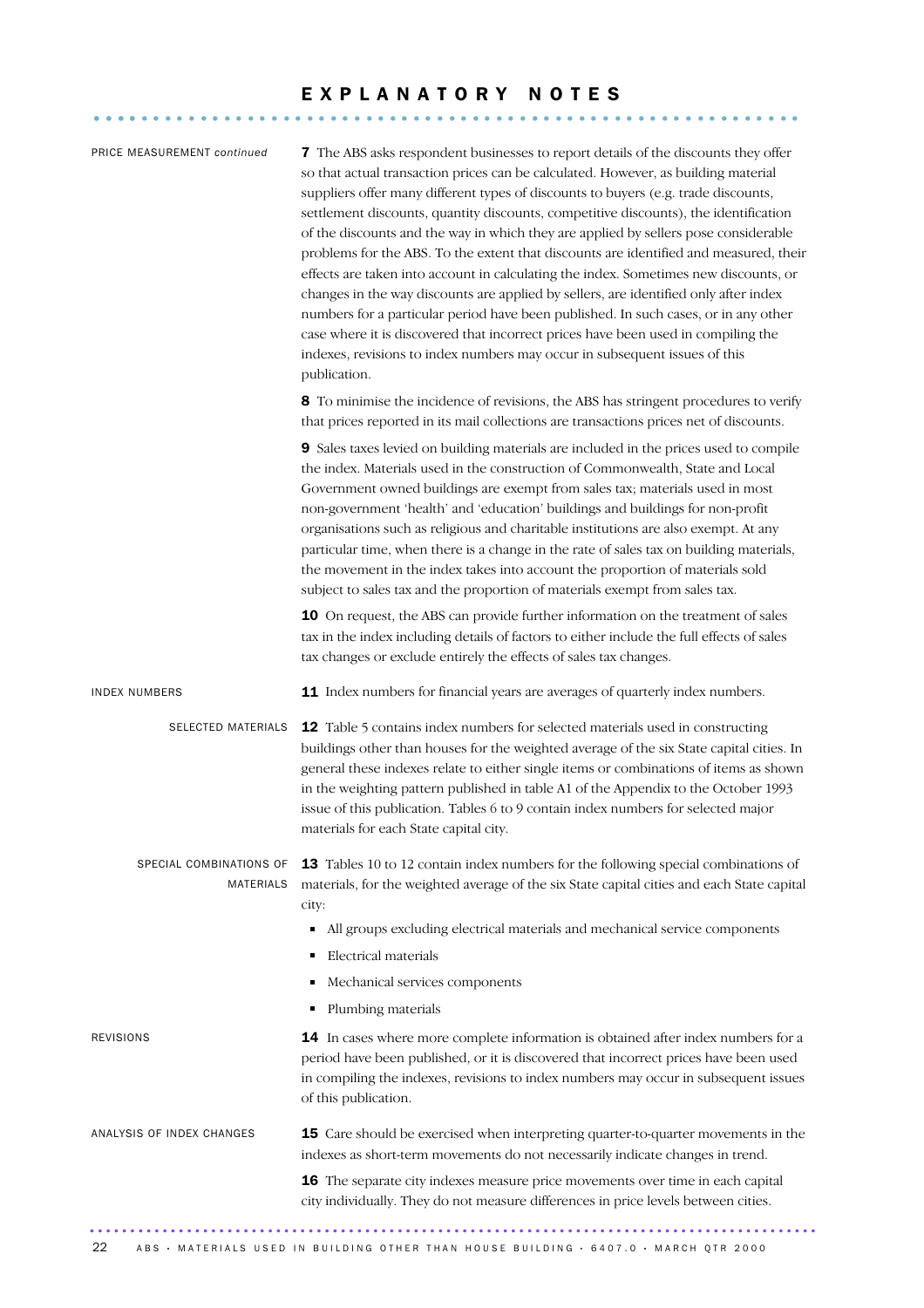# E X P L A N A T O R Y N O T E S ............................................................ ....

ANALYSIS OF INDEX CHANGES *continued* 17 Movements in indexes from one period to another can be expressed either as changes in 'index points' or as percentage changes. The following example illustrates the method of calculating index points changes and percentage changes between any two periods: Weighted average of six State capital cities index numbers — March Quarter 2000 116.4 (see Table 1) less March Quarter 1999 115.2 (see Table 1) Change in index points 1.2 Percentage change  $x 100 = 1.0$  115.2 18 Table 3 provides an analysis of the contribution which selected major building materials make to the All groups index for the weighted average of the six State capital cities. For example, Ready mixed concrete contributed 9.75 index points to the All groups index number of 116.4 for March Quarter 2000 and –0.13 index points to the net change of 1.0 index points. FURTHER INFORMATION 19 Further information on the index is presented in the publication *Producer and Foreign Trade Price Indexes: Concepts, Sources and Methods* (Cat. no. 6419.0). RELATED PUBLICATIONS 20 Users may also wish to refer to the following price index publications which are available from ABS Bookshops: *Price Index of Materials Used in House Building, Six State Capital Cities*  (Cat. no. 6408.0) *Price Indexes of Materials Used in Manufacturing Industries, Australia* (Cat. no. 6411.0) *Price Indexes of Articles Produced by Manufacturing Industry, Australia* (Cat. no. 6412.0) *Price Indexes of Copper Materials, Australia* (Cat. no. 6410.0). 21 Other ABS publications that may be of interest include: *Average Weekly Earnings, States and Australia* (Cat. no. 6302.0). UNPUBLISHED STATISTICS 22 Current publications produced by the ABS are listed in the *Catalogue of Publications and Products, Australia* (Cat. no. 1101.0). The ABS also issues, on Tuesdays and Fridays, a *Release Advice* (Cat. no. 1105.0) which lists publications to be released in the next few days. The Catalogue and Release Advice are available from any ABS office. 23 As well as the statistics included in this and related publications, the ABS may have other relevant unpublished data available. Inquiries should be made to Robert Adams on 02 6252 6198 or to any ABS office. SYMBOLS AND OTHER USAGES ANZSIC Australian and New Zealand Standard Industrial Classification r figure or series revised since previous issue